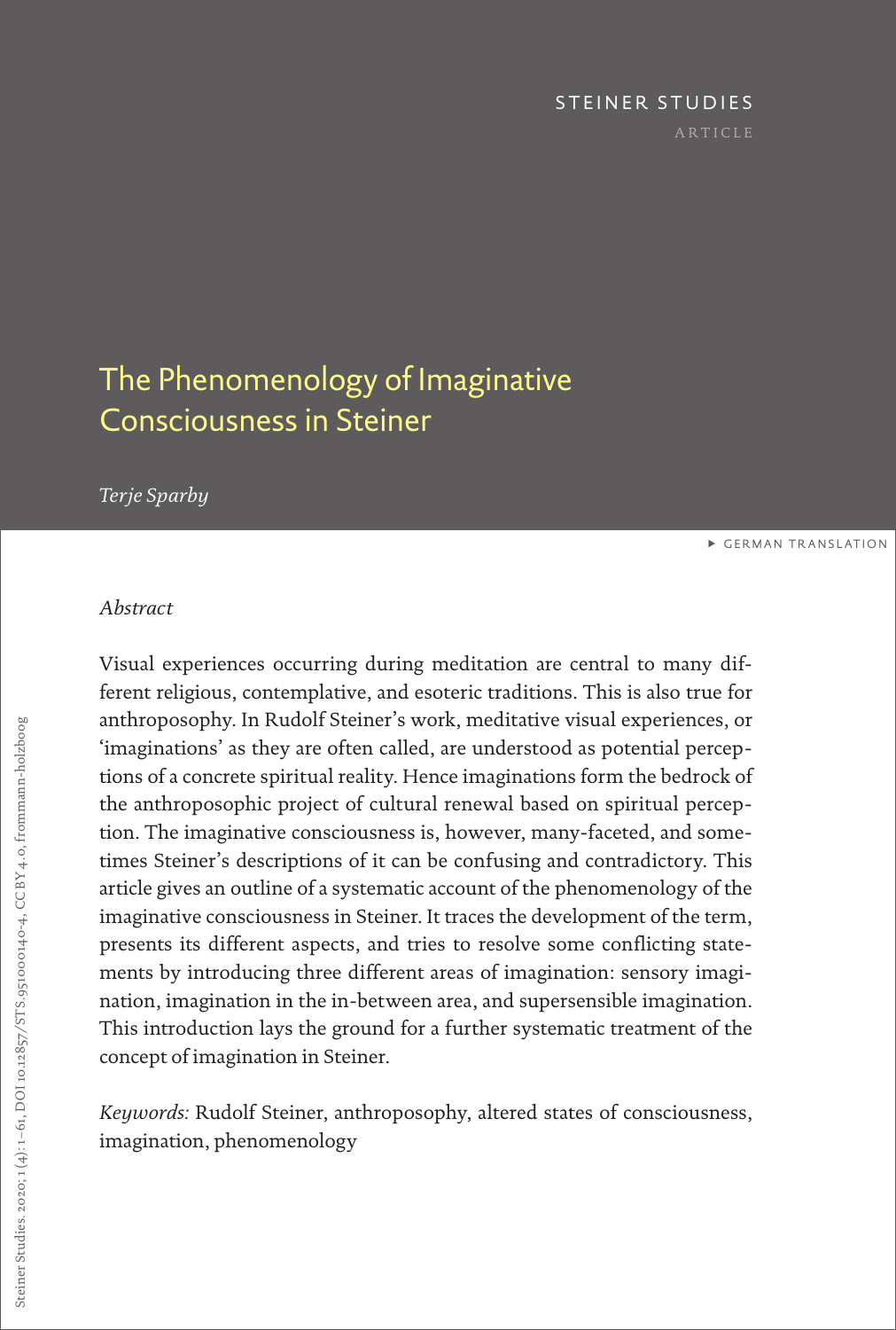# 1. Introduction

In a couple of recent articles, Wouter Hanegraaff has turned attention to imagination in an attempt to reenvision the field of religious studies. Echoing the work of Lucia Traut and Annette Wilke,<sup>1</sup> he notes that currently "there is no general theoretical debate going on about the imagination, its function, or its relevance to the historical, social, discursive, or cognitive dimensions of religion".<sup>2</sup> Furthermore, he argues that "the concept of 'imagination' should be restored to the status of a crucial key term in the study of religion".3 More broadly, Hanegraaff suggests that telling a historically well-informed grand story in which imagination is "the 'true' hero" would be a way of making religious studies, which tends to get lost in criticism and deconstruction, exciting again.4 He expands this vision to include the topics of *experience*, *altered states of consciousness*, and *spirituality*, 5 which remain a "taboo sphere for secular scholars".6 Insisting that "there *is* something beyond language",7 Hanegraaff sketches an approach to the study of religion that focuses on the experiences people have in other states of consciousness, experiences that they deem as highly significant and meaningful. These experiences often involve deep shifts in imagination and in how people conceive of themselves and the world they inhabit.

There is hardly any way to better justify investigating Steiner's conception of imagination. Steiner's work, and in particular anthroposophy, represents a spiritual conception of what the human being and the cosmos are, and it is claimed that this conception is based on individual experiences in altered states resulting from meditation. As I will argue below, the 'altered' or 'higher' state of consciousness called imaginative consciousness plays a central role in Steiner's anthroposophy. However, my main interest is not in the historical investigation of Steiner, but rather in the phenomenological and contemplative realm. By 'phenomenology' I mean the scientific investigation of the basic features and structure of consciousness, both in a descrip-

- 1 Traut & Wilke (2015).
- 2 Hanegraaff (2016), 132.
- 3 Ibid., 131.
- 4 Ibid., 151.
- 5 Hanegraaff (2019).
- 6 Ibid., 80.
- 7 Ibid., 76.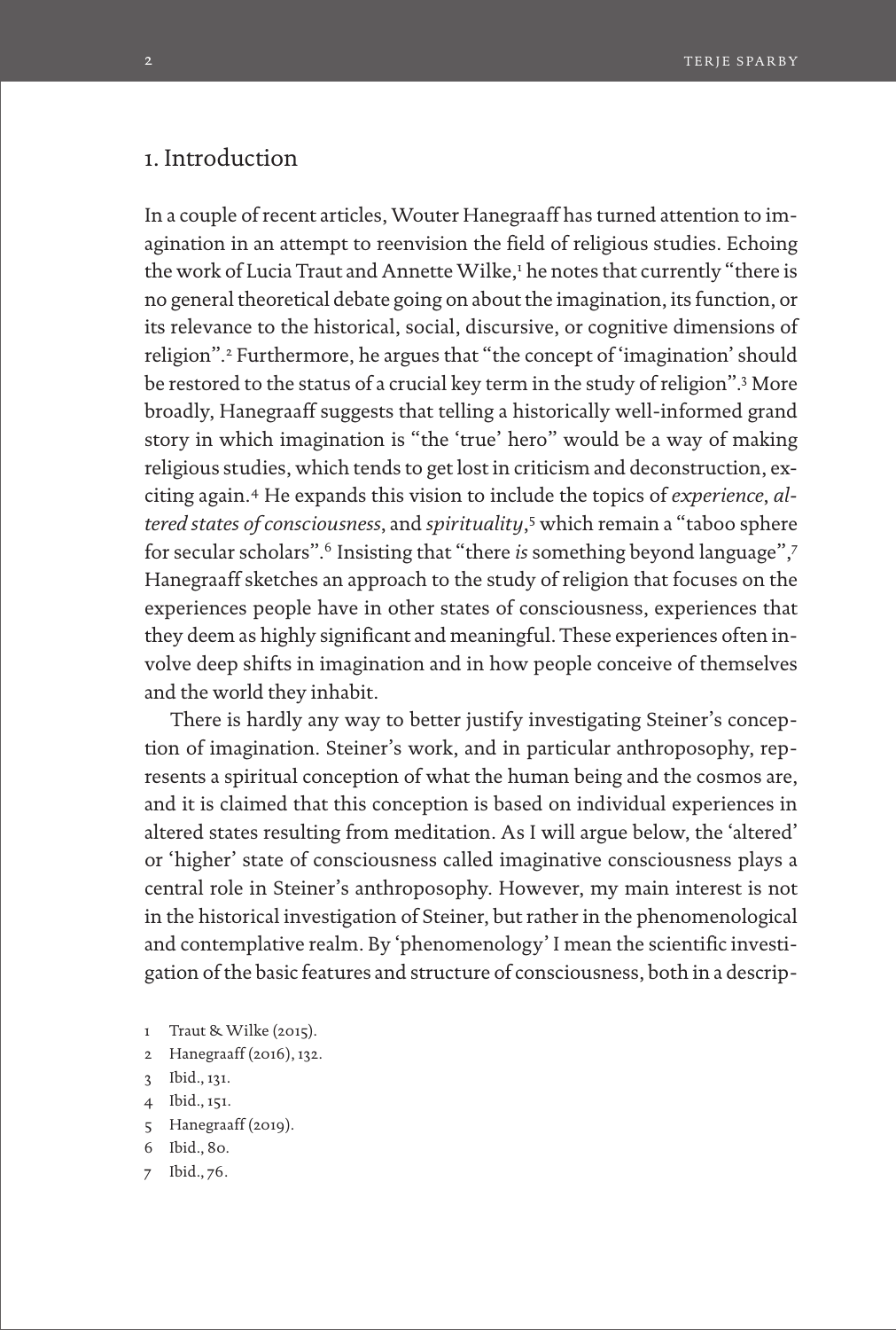tive and genetic sense.<sup>8</sup> Phenomenology cannot be complete if it does not include altered states of consciousness. In fact, investigating non-ordinary structures of consciousness, such as the one Steiner calls 'imagination', can potentially help us understand the ordinary structure more clearly, simply by highlighting how the ordinary structure is or can be different from the non-ordinary. And comparing ordinary and altered states may reveal whether there are any structures or aspects of consciousness that are universal.

'Contemplative science' is often used as a name for a new and emerging discipline that studies the meditative mind and its experiences. I have elsewhere argued for including first-person approaches in contemplative science, which would be based on the comparative analysis of experiential accounts (traditional and contemporary) of meditative experiences.9 Using a first-person version of micro-phenomenology, I have begun studying meditative phenomena such as breath cessation<sup>10</sup> and altered states such as *access concentration* or *dhyāna*. 11 This approach can potentially be used to study any and all altered states of consciousness, including the ones that Steiner describes.

Indeed, all of these approaches may justify an interest in studying Steiner's idea of imagination: For historical investigations, it is necessary to understand the basic terms used in the author's studies. For phenomenological investigations of altered states, it is vital to have a clear understanding of how exactly an altered state is structured. For contemplative science, it is vital to have an explicit concept of what a meditative experience consists of otherwise it would be impossible to identify an experience as an instance of a state.

As I will try to show, Steiner's concept of imagination has many aspects, some of which are unclear in his presentation. It may be superfluous to state it explicitly, but I have no interest in providing either a one-sided apology or a one-sided critique of Steiner. Rather, I attempt to find a middle ground:<sup>12</sup> I am a proponent of the 'principle of charity' in academic research (as in-

- 8 Sparby (2015), 213.
- 9 Sparby (2017b).
- 10 Sparby (2019a).
- 11 Sparby (2019b).
- 12 Sparby (2013).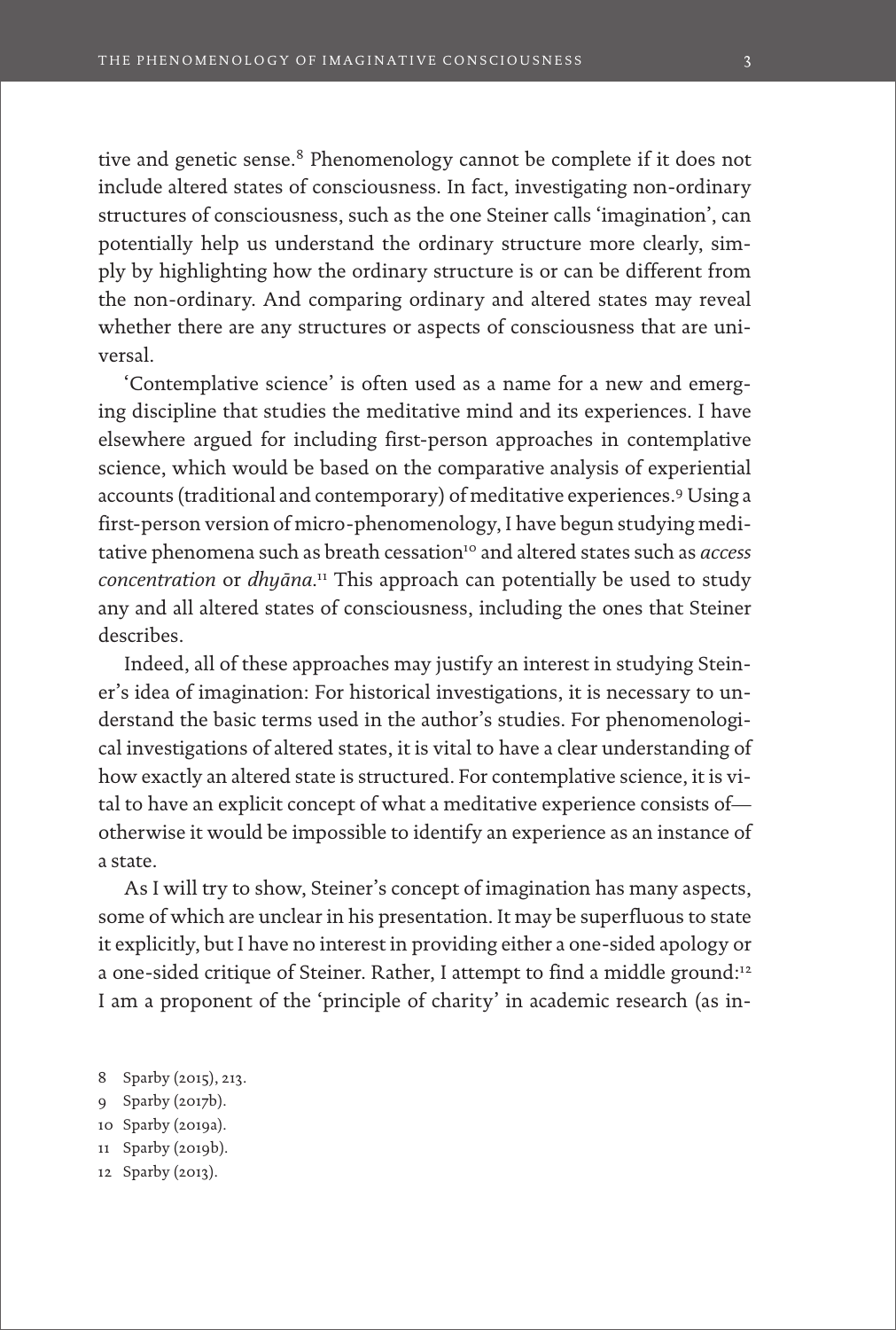troduced by Neil Wilson),<sup>13</sup> which means that the conception of imagination that I present below is the strongest and most rational interpretation of Steiner's statements I can conceive of. Applying the 'principle of charity' does not imply that one shies away from identifying problems. Rather, using this principle acknowledges that the strongest conception of an idea or a position is the one that can be subjected to the most effective critique. Furthermore, although I think there may exist altered states of consciousness that are similar or identical to the one Steiner designates as imaginative state, I have not myself published any systematic first-person investigations of whether such states exist and what their features may be. This is also not my aim in this paper. Such an investigation would only be possible once it is clear what the state involves. Hence, I will here focus exclusively on understanding Steiner's conception of this state; any opinions I have on Steiner, including whether imaginative consciousness is experientially realizable and whether it may correspond to other contemplative states, will be bracketed as far as possible. It is worth noting, however, that some anthroposophic meditation practitioners claim to have access to imaginative consciousness and that this claim is something I have studied using a qualitative or second-person interview approach.<sup>14</sup>

To introduce the subject of imagination in relation to experience, meditation, altered states, and spirituality, I will give an outline of different conceptions of visual experiences in different spiritual systems throughout history. This will naturally only be a rough outline, but it will serve to show that Steiner continues a certain way of treating meditative visual experiences in a spiritual context. Within this paper, the expression 'visual' will be taken in a broad sense, including subtle impressions, inner and outer images, and perceptions.

Visualizing and having visual experiences during meditation are common to various spiritual traditions. Some forms of meditation make use of visual imagery as part of the meditative activity, and visual experiences can also happen spontaneously as a meditative process deepens. The objects that are visualized or experienced range from pure light to concrete imagery, such as figures, symbols and scenes. The first account of meditative visions

13 Wilson (1959). 14 Sparby (2020).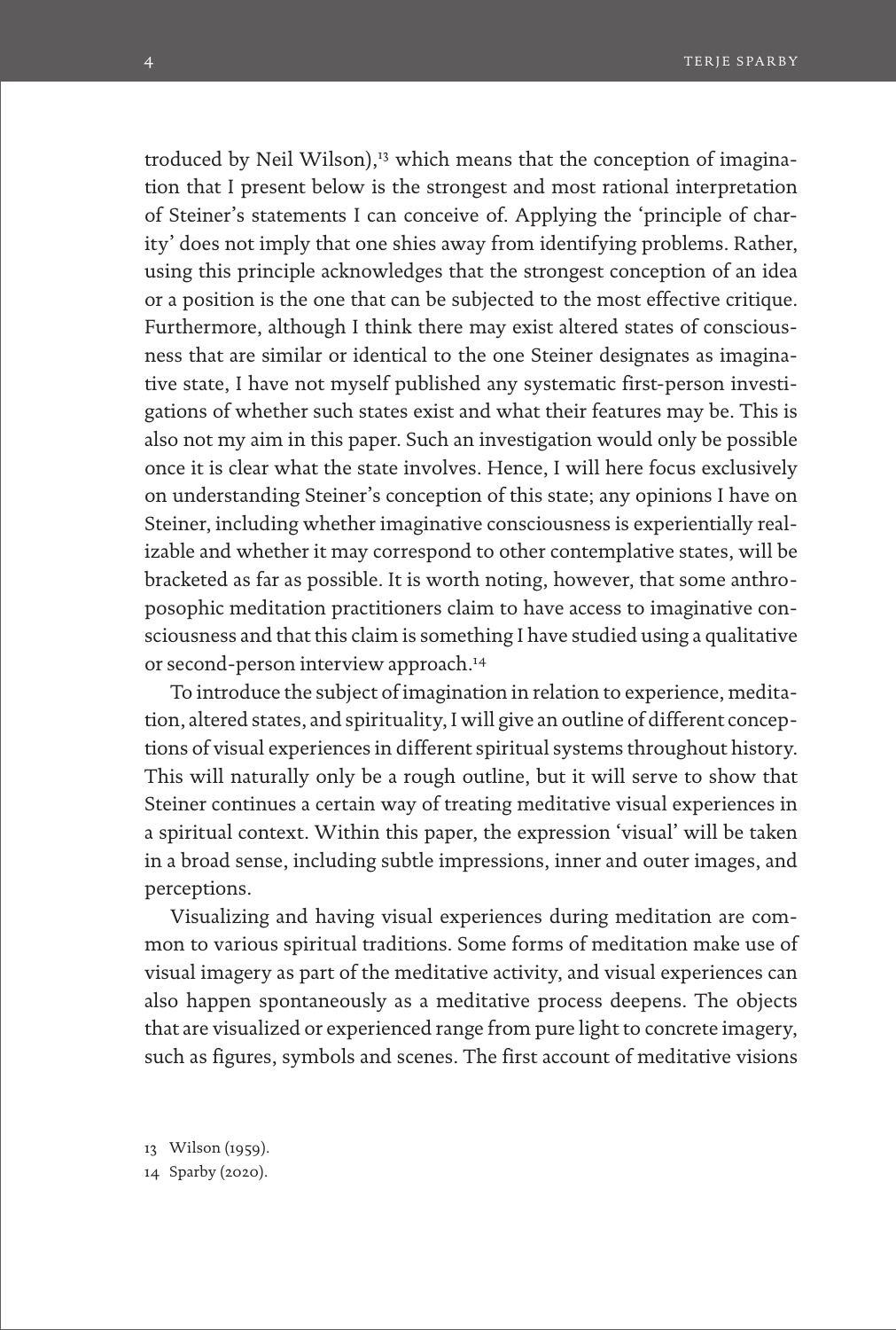can probably be found in the *Upanishads* (800–500 BC).15 Although light visions are also present in the older *Rigvedas* (1500–1200 BC), the connection to meditation is not evident, but light continues to play a role in the yogic traditions, for instance in *the Yoga Sutras of Patanjali*. 16

Various early Buddhist sources (such as the very detailed *Visuddhi-Magga*)<sup>17</sup> also describe visual experiences, ranging from quasi visual experiences arising as concentration increases during meditation (the *uggaha-nimitta* and *patibhāga-nimitta*) to a host of different visual experiences or illuminations. Furthermore, visualisations are an essential part of the repertoire of spiritual practices found in Tibetan Buddhism, such as *guru yoga*, *deity yoga*, and *dream yoga*, and these visualisations are also used when awakening the 'inner fire' or *tummo*.

Visual experiences can also be found in the Western traditions. Such experiences were, for example, part of the ritual life of ancient Greek culture,<sup>18</sup> but they are also considered to be an essential part of the Christian contemplative path, particularly the stage of illumination or *photismos* and the beatific vision.19 Visualisations were part of the spiritual practices of Christianity, such as in St. Ignatius of Loyola's spiritual exercises, which include visualising scenes from the Gospels. Meditative visions resulting from spiritual practice form central motifs not only in the life of Christian saints such as Catherine of Siena<sup>20</sup> and Teresa of Ávila<sup>21</sup> but also in medieval kabbalah.<sup>22</sup>

The academic research on meditative visions in contemporary practitioners is scarce, but some work has been done on these experiences, such as light experiences in Buddhist practitioners.<sup>23</sup> Contemporary in-depth accounts of visual experiences in meditation can also be found, such as the *tögal* visions of the Tibetan traditions.<sup>24</sup> Some historical work has also been done recently on light experiences and spiritual perception in various traditions.25 How-

- 15 Radhakrishnan (2010).
- 16 Bryant (2009), 362–363.
- 17 Nyanatiloka (1993), 148–229; also compare Nyanatiloka (1989), 137 f.: keyword 'nimitta'.
- 18 Johnston (2004).
- 19 Rose (2018).
- 20 Ullmann & Reichenberg-Ullmann (2001), 38–45.
- 21 Ávila (2007).
- 22 Wolfson (1997).
- 23 Lindahl, Kaplan, Winget & Britton (2014).
- 24 Olds & Olds (2011).
- 25 Gavrilyuj & Coakley (2014); Kapstein (2004).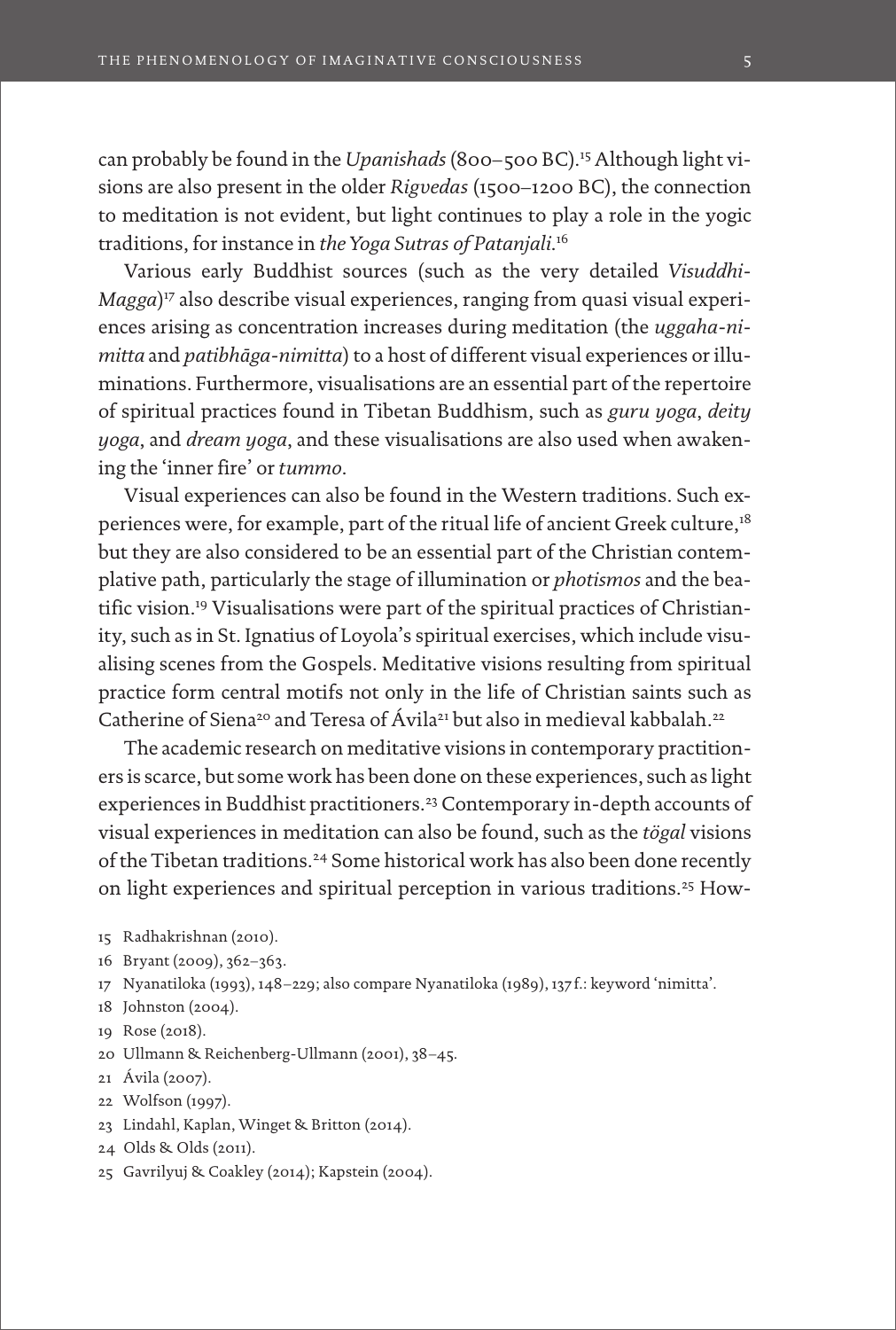ever, current research is mainly focused on the various health benefits of meditation. Such lack of interest and even caution toward the value of meditative visions, however, is by no means just a modern or a Western phenomenon. In Zen Buddhism there is the concept of *makyo* and in Tibetan Buddhism the concept of *nyam* is spoken of.26 *Makyo* and *nyam* refer to illusory content that can appear in meditation, including visual experiences. Such experiences are described as potentially seductive and it is said to be important to not regard them as significant and proceed to deepen meditation. A similar view of visions can be found in John of the Cross's *Ascent to Mount Carmel*. 27 However, alongside such skepticism toward visual material that comes up in meditation, meditative traditions also may regard visual experiences as both truthful and highly significant. Buddha's enlightenment included visions and Paul's conversion to Christianity was based on a vision. In other words, the situation is complex.

Visual experiences in meditation play a central role in Rudolf Steiner's anthroposophy. Up until now, there has been no extensive survey of these kinds of experiences in Steiner's work. Considering the amount of material available, this survey would be a considerable task and an important addition to the growing research on Steiner and anthroposophy. There are some anthroposophic authors who describe meditation-related visual experiences,<sup>28</sup> and such experiences are also known to be part of the meditative life of contemporary anthroposophic practitioners.29 However, interpreting these visual experiences poses a challenge. In particular, it is unclear what counts as an authentic, non-hallucinatory visual perception of spiritual reality. The possibility of perceiving a spiritual reality is fundamental to Steiner's original idea of anthroposophy, and it is important to anthroposophic meditation practitioners.30 One reason for this confusion is that Steiner gave many different descriptions of what such visual experiences—sometimes referred to as 'imaginations'—consist of. Not only did he want to differentiate clearly between authentic and inauthentic visual experiences, but the phenomenology he gave of authentic visual experiences is also quite complicated and contains seemingly contradictory elements. For example, authentic visual

- 27 Of the Cross (2017), 199–206.
- 28 Ben-Aharon (2017); Klocek (2001).
- 29 Sparby (2020).
- 30 Sparby & Ott (2018).

<sup>26</sup> Sparby (2015).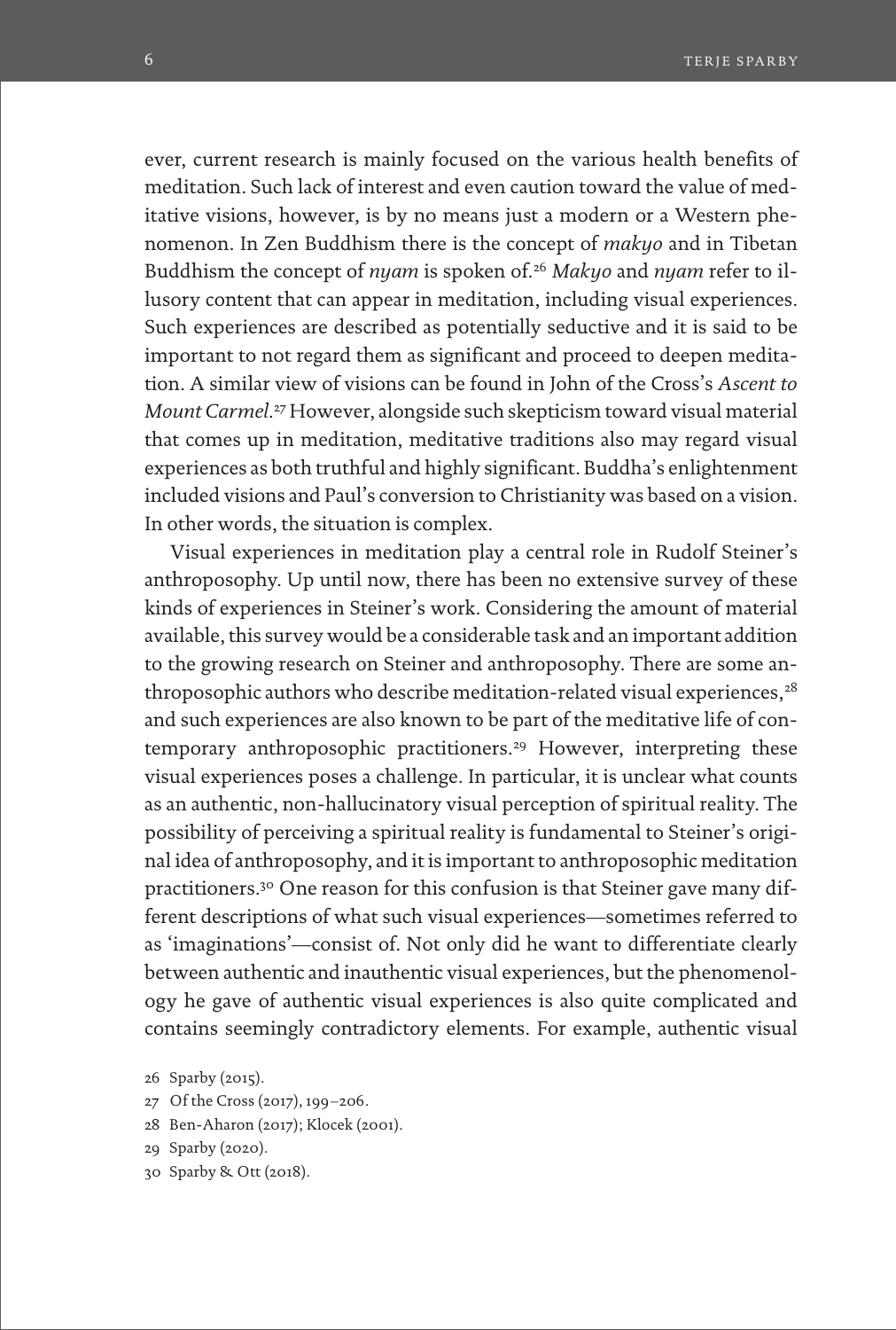experiences are typically presented as taking place in an altered state of consciousness. However, as we will see, such experiences can also be described as part of the normal state of consciousness. Furthermore, the stated characteristics of such visual experiences are sometimes conflicting: Sometimes the duration of imaginations is described as short, but they can apparently also be relatively long (see below). Sometimes imaginations lack tone completely, sometimes this is apparently not so. Sometimes they are associated with fear, sometimes with bliss. Sometimes imaginations are hallucinations, sometimes they are perceptions. Finally, Steiner makes it clear that color experience within the imaginative consciousness is different than normal color experience.31 The imaginative colors refer to a subtle dimension of color experience. Ordinary colors are never experienced in imaginations. Is this also true in relation to symbols, lines, and figures (another aspect of imaginative experience)? How can a symbol be experienced without it having a specific color and shape? Did Steiner speak about symbols and lines as somehow being subtle experiences as well?

My focus in this article is to give an outline of Steiner's concept of visual experiences in meditation and to point out some problems that need to be addressed in order to make the concept consistent. Section 2 gives an overview of the topic of meditation-related visual experiences, or imaginations, in Steiner's work. Section 3 traces the development of this concept whereas section 4 presents the phenomenology of the altered state of imagination. In section 5 the notion of different areas of imagination is introduced in addition to stages to address the problem of conflicting statements, and section 6 concludes.

# 2. Meditation-Related Visual Experiences in Steiner's Work

Steiner develops a unique conception of visual experiences in relation to meditation and his conception of spiritual perception. According to him, certain kinds of visual experiences, referred to as 'imaginations', appear in *altered*, or in Steiner's terms, *higher*, states of consciousness (which include 'inspiration' and 'intuition' in addition to 'imagination'). Steiner's conception of imagination is rather intricate, and it is hard to summarize it with a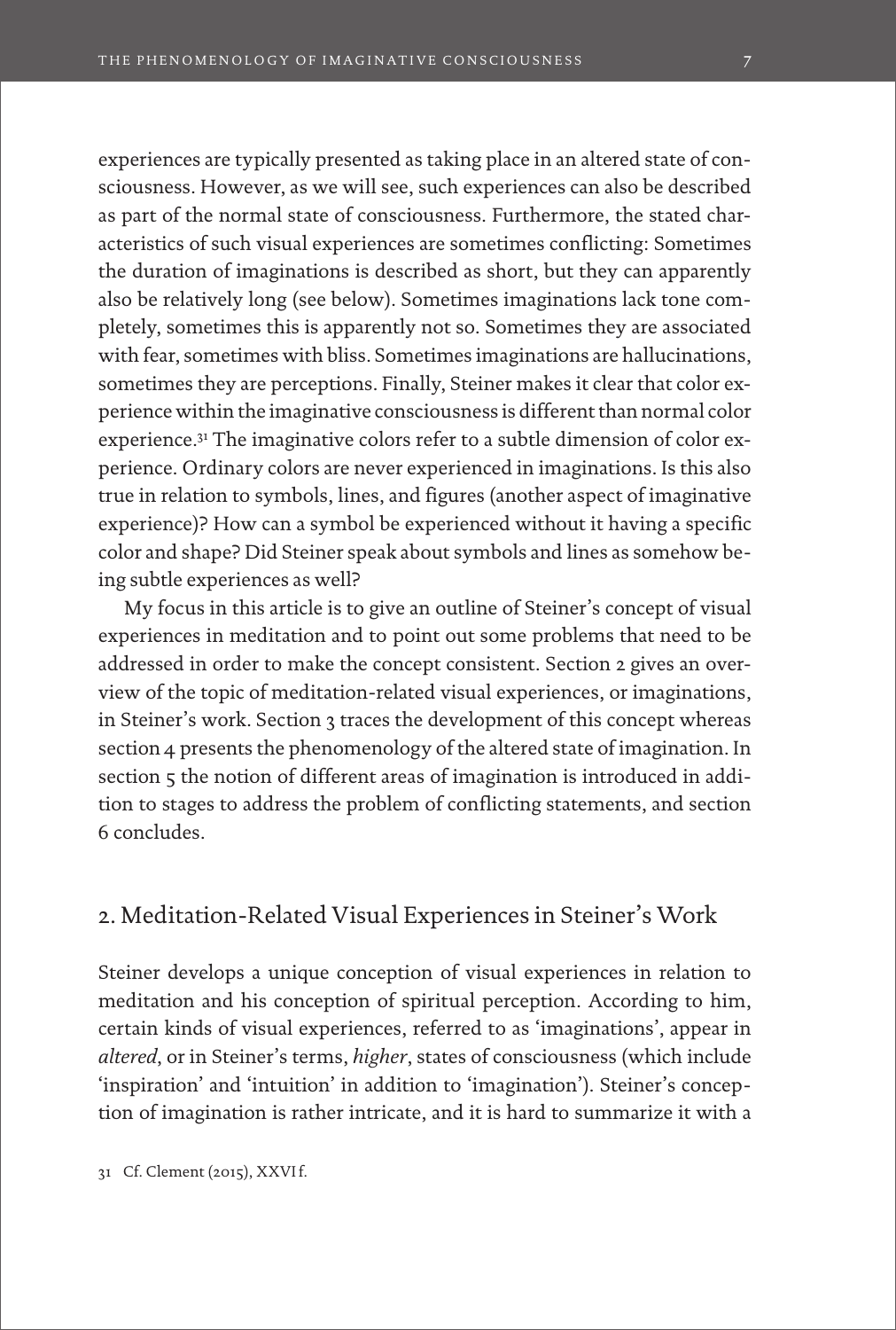short description. In Steiner's presentation, imagination aims at providing concrete, differentiated knowledge of a spiritual reality; not abstract descriptions of an undifferentiated unity with the divine (c.f. SE, 215).<sup>32</sup> The claim of providing such knowledge is reflected in what can be seen as one of the central features of the anthroposophic movement, namely that it has a strong practical profile. Anthroposophy is well known for seeking renewal in many social or cultural domains, such as pedagogy, medicine, agriculture and art. This renewal is based on the concrete spiritual insights presented by Steiner. In other words, the central character of anthroposophy and its cultural influence is fundamentally linked to Steiner's concept of imagination.

A preliminary definition of Steiner's original concept of imagination can be offered here: Imagination is a concrete perception of a spiritual reality that takes on a visual character, consisting for example of light, colors, and shapes. However, as we will see, Steiner expands his conception of imagination to include a broader range of experiences. Furthermore, many different aspects connect to Steiner's presentation of imagination on his work. Here is a list of different topics that are discussed in relation to imaginative consciousness in his work:

- 1. General characteristics
- 2. Historical aspects
- 3. Cosmological aspects
- 4. Anthropological aspects
- 5. Phenomenological aspects
- 6. Epistemological aspects
- 7. Knowledge gained through imagination
- 8. Examples of imaginations
- 9. Development of imagination through spiritual practice
- 10. Comments on different persons' imaginative abilities (e. g. Goethe and Swedenborg)

32 Editor's remark: References to Steiner's published monographs are inserted in the text, using the respective acronyms of the *Critical Edition* (SKA). SE for instance refers to *Die Stufen der höheren Erkenntnis*. References to lectures follow the *Gesamtausgabe* (GA) and are, alongside all other citations, included in the footnotes.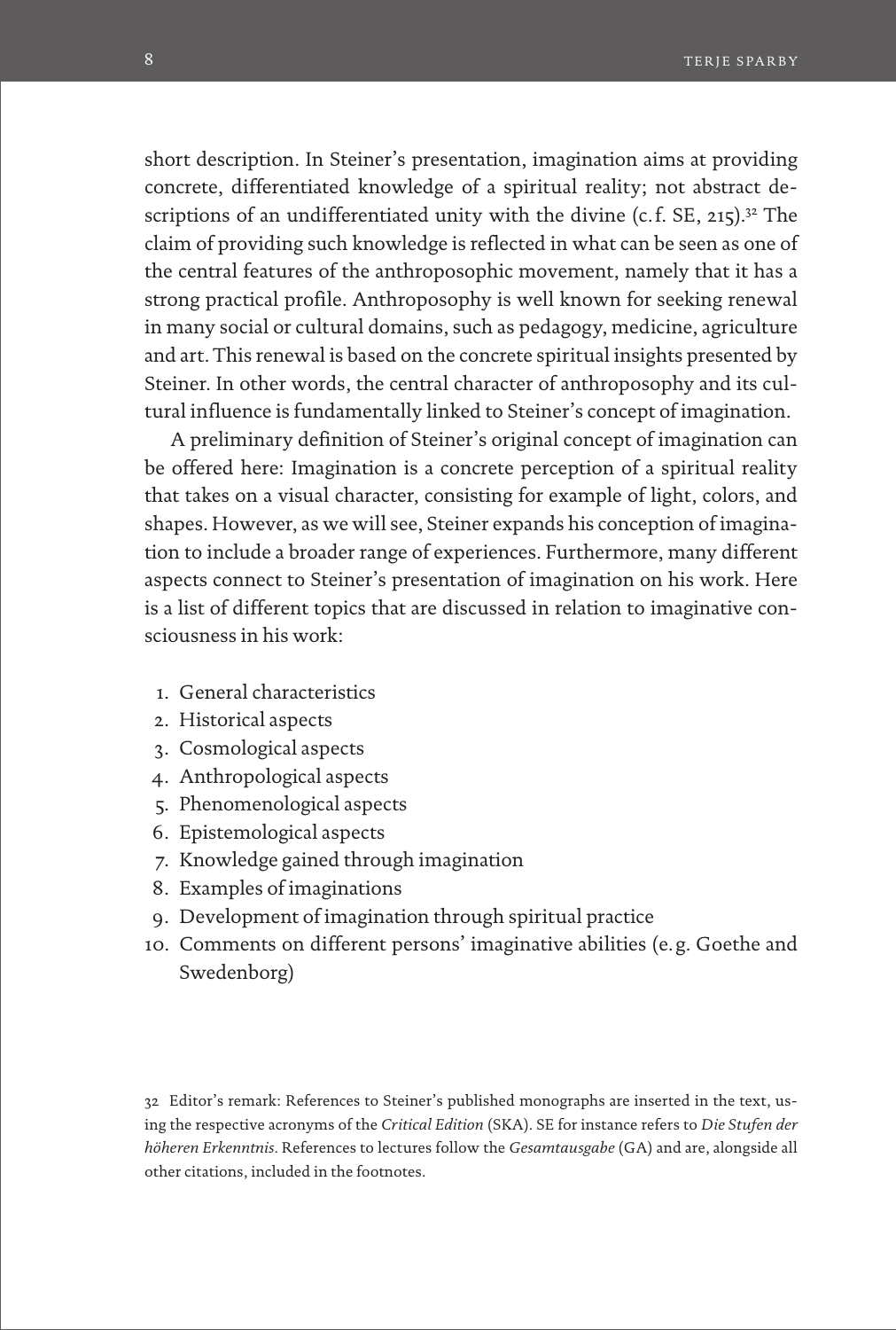To give a comprehensive account of Steiner's conception of imagination would require a book-length treatment of these (and perhaps even more) aspects. Here I will mainly focus on the phenomenology of imagination as Steiner presents it and also suggest a taxonomy. The phenomenological aspect is significant because it concerns the kind of *experiences* Steiner has in mind when he uses the term 'imagination'. There are, however, other aspects that can be deemed to be important, such as the physical and mental foundations of imagination (as presented in *Von Seelenrätseln* [VS, 1917]33) and the actual transformation of regular mental activity into imagination as described in Steiner's writings on cognitive development. Since these do not directly relate to the experiential descriptions of imagination, I will not discuss these here.

Since, as we will see, Steiner is not always consistent in his use of the term 'imagination', a central research question arises. When he uses the term differently, is he referring to certain kinds of imaginations, or is his understanding of the term inherently contradictory? Before we address these issues, I will give a short account of the development of Steiner's idea of imagination. This will help us to understand the term better and to approach the sometimes conflicting descriptions of imagination, especially when developing the idea of different areas and stages of imagination in section 5.

# 3. The Development of Steiner's Conception of Imagination

Descriptions of visual experiences related to spiritual practice and meditation can be found in Steiner's earliest esoteric books, such as *Theosophie* (TH, 1904) and *Wie erlangt man Erkenntnisse der höheren Welten?* (WE, published in 1904/05). The latter work in particular presents specific practices aimed at developing the capacity of having visual experiences in an altered state of consciousness. In this book, Steiner also notes that there are higher forms of knowledge connected to a transformation of the dream and sleep state (WE, 160–171). However, the term 'imagination', which refers to a state of consciousness connected to the sleep (dream) state, is first presented in *Die Stufen der höheren Erkenntnis* (SE, published 1905–1908). As Christian

<sup>33</sup> Editor's remark: When titles of published books by Steiner are first mentioned, the acronyms of the critical Edition (SKA) are added for better orientation.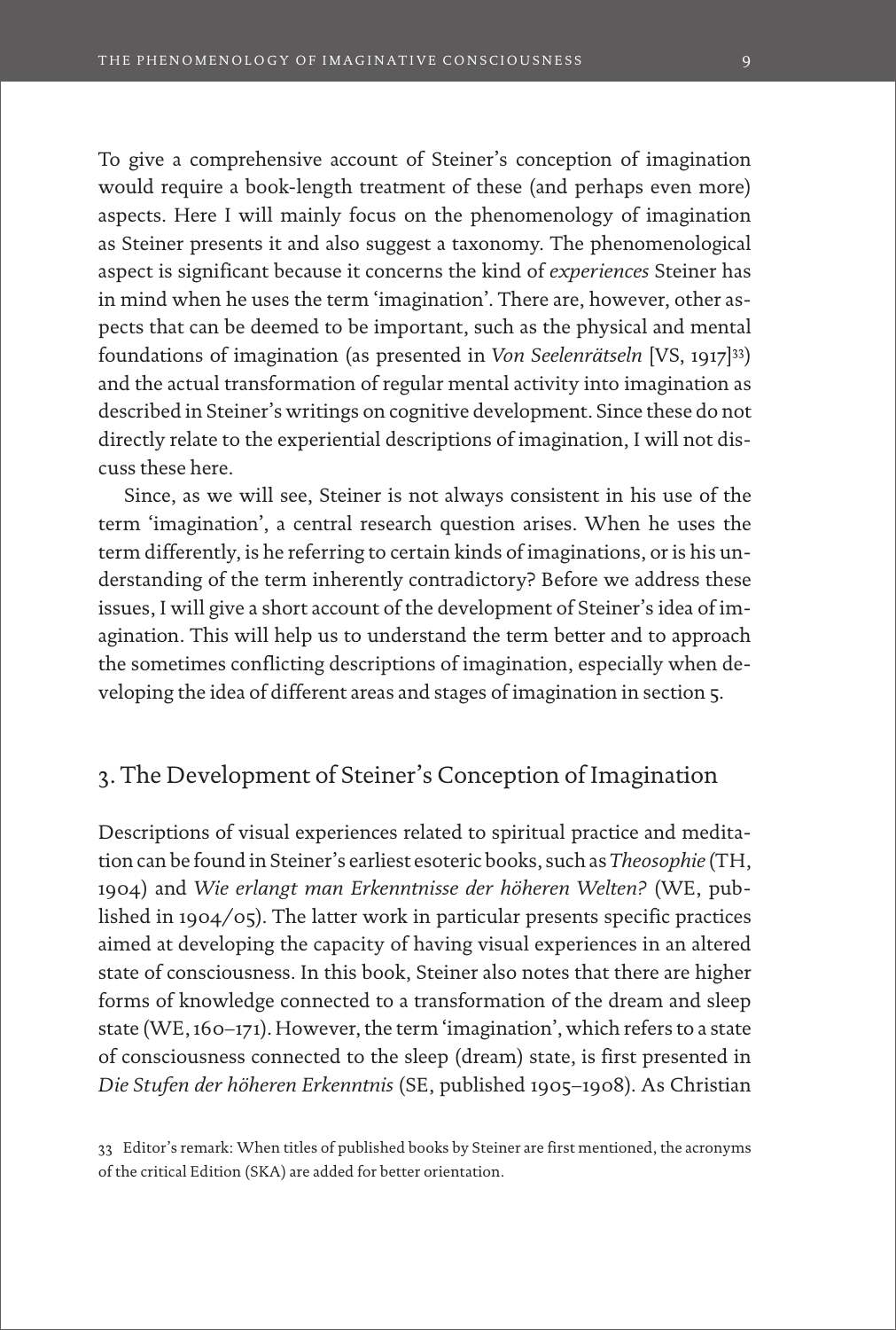Clement has pointed out, the correspondence of higher knowledge with altered states of consciousness can be traced back at least to a statement from 1902, made in *Das Christentum als mystische Tatsache und die Mysterien des Altertums* (CM).34 He also suggests that the idea of higher knowledge in general can already be found in Steiner's earliest philosophical works and plays a prominent role in his epistemology.35 A further connection can also certainly be drawn to the Goethean notion of 'seeing' ideas or immaterial entities like the 'archetypal plant' (*Urpflanze*).

Further remarks on imagination can be found later in Steiner's books *Die Geheimwissenschaft im Umriss* (GU, 1910) and *Ein Weg zur Selbsterkenntnis*  des Menschen (WS, 1912). Steiner also adds<sup>36</sup> important remarks to his earlier books about imaginative visions, as documented in detail by the recently published critical editions of these texts. One example is a remark in *Wie erlangt man Erkenntnisse* that was added to the fifth reprinting in 1914 (WE, 44), noting that the colors seen through spiritual perceptions should not be taken as literal colors, but as a reference to their subtle quality. A similar remark is added to the sixth reprinting of *Theosophy* in the same year (TH, 130f.). However, there is already a comment about color experience in the first edition of *Wie erlangt man Erkenntnisse.* Steiner states that uses of color terms are only approximations (WE, 44). So this explanation is more of a general remark about the inadequacy of words and concepts for describing supersensible perception, which can also be found elsewhere.

There are also a few series of lectures that go into more depth about the nature of imaginative consciousness and add new perspectives. One of these series, also presented in 1914, is part of *Okkultes Lesen und okkultes Hören*. 37 Additionally, in 1920 Steiner connects imagination to his doctrine of the twelve senses.38 Steiner's doctrine of the human senses develops over many years and reaches a final stage with the formulation of twelve senses. The notion that there are twelve senses goes back at least to 1916,<sup>39</sup> whereas in 190940 Steiner had spoken of only ten senses.

- 34 Cf. Clement (2015), 335 f.
- 35 Cf. Clement (2016), XX–XXVI, XCIV–XCVII, CIII–CVI, CXIV–CXVIII.
- 36 Cf. Clement (2013, 2015, 2016, 2019).
- 37 GA 156.
- 38 GA 199.
- 39 GA 169.
- 40 GA 115.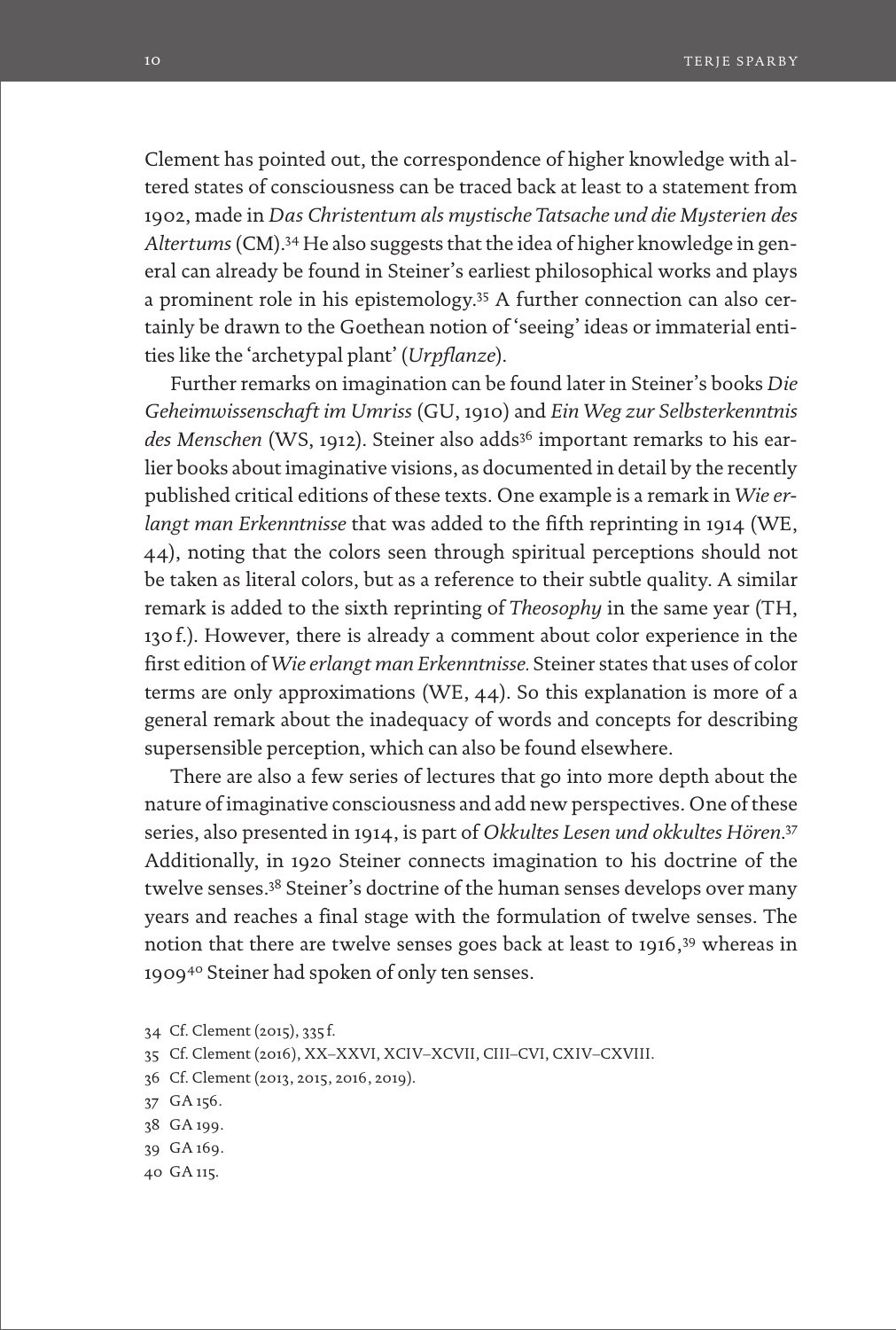Finally, though I have not been able to identify when exactly this happened, at some point Steiner introduces the idea that physical reality can take on the shape of an imagination. For example, in his *Letters to the Members* (written between 1924 and 1925 and known as *Anthroposophische Leitsätze* today), Steiner describes the shape of the human head as "in a sense imaginative forms that have coagulated into physical density".41 This statement may seem confusing because imagination in this sense is not about an altered state of consciousness. We could take this as an example of monism or non-dualism in anthroposophy—spiritual or 'higher' reality is not necessarily separate from physical reality—while the spiritual content that is experienced in altered states of consciousness can indeed manifest within the 'lower', normal or physical reality. This widening of the sense of imagination that seems to take place in his later works makes it possible to speak of imagination in narrow and broad senses in Steiner's work. The narrow sense is imagination as an altered state of consciousness related to the sleep state. Imagination in the broad sense includes the narrow sense but also visual experiences within physical reality. I will expand on this distinction in the penultimate section of this article.

# 4. The Phenomenology of the Altered State of Imagination

This section deals with imagination as visual experiences in an altered state of consciousness in the narrow sense. Sixteen main characteristics can be identified and sorted into three main categories: general aspects, objective aspects, and subjective aspects. This is not a distinction that Steiner makes use of himself but is simply a way of organizing the aspects of experience involved. Note that the use of the term 'objective aspects' in this context does not imply that imaginations are epistemologically objective but rather that some of the features of the images are object-related rather than subjectrelated. Although the subjective and objective aspects of consciousness are not so clearly separated within the imaginative state according to Steiner, at least some of the terms used to describe the experiences have either a more subjective or objective emphasis. 'Figures and lines' for instance, refer to the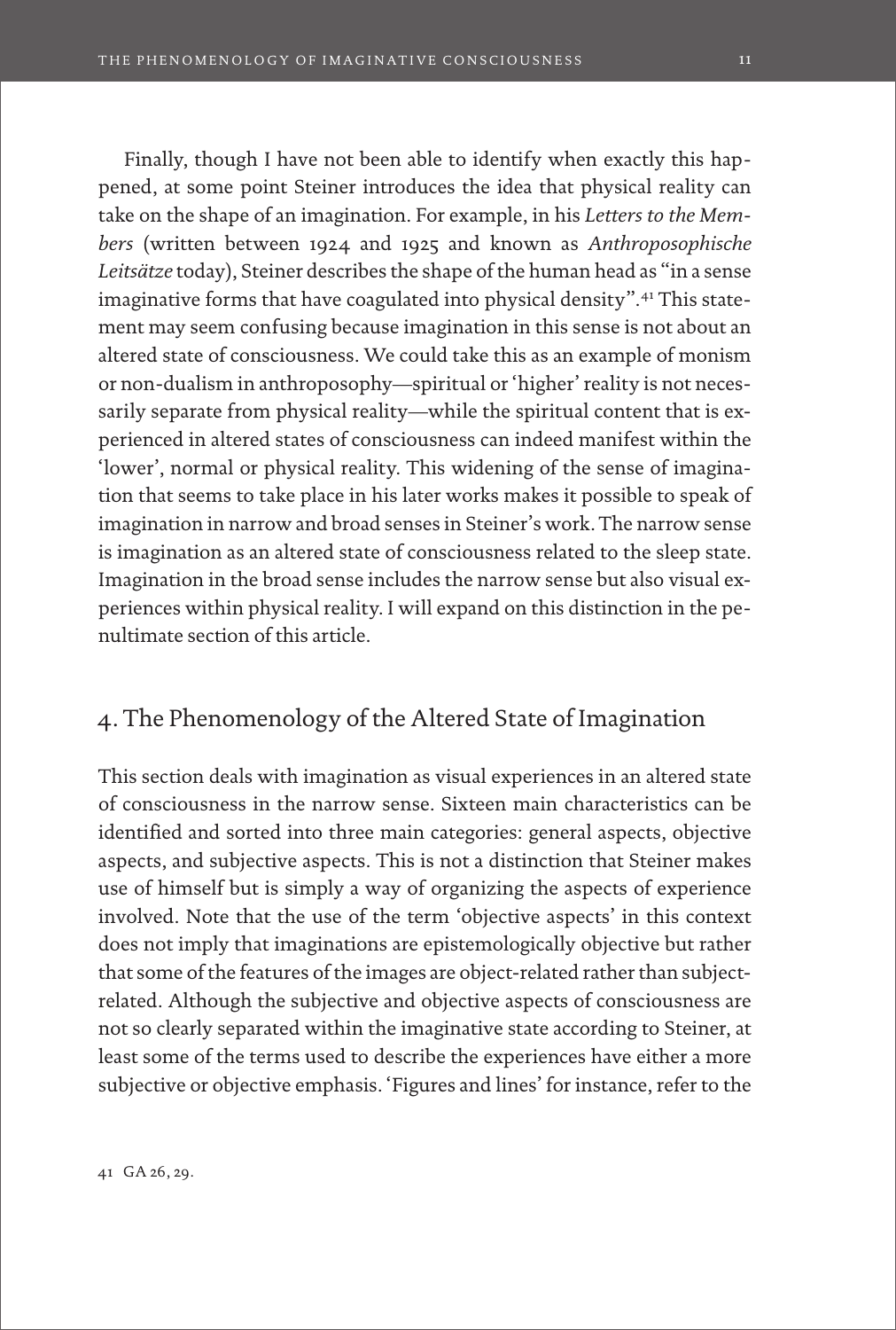features of an object, while 'happiness' refers to the subjective aspect—and both characterize imaginative consciousness.

#### 4.1 General Aspects

The general aspects concern the features of the imaginative consciousness that are not clearly either subjective or objective but are still related to experience. This relationship exists either because they are neither subjective nor objective (spatio-temporal transformation) or represent a unity of subjective and objective aspects (unity with the visual object, duration, immediate intelligence).

## 4.1.1 Spatio-Temporal Transformation

As the imaginative consciousness emerges, the relationship between time and space is transformed: *Time becomes space*. 42 An example of this is the so-called 'life tableau' or 'panorama', known from near-death experiences, in which a large time sequence is presented at once in one panoramic experience. Steiner explicitly refers to such panoramas as imaginations (as discussed by Andreas Neider).43

### 4.1.2 Duration

The imaginations can sometimes last for an "extraordinarily short amount of time."44 "As soon as they have appeared", Steiner writes in *Ein Weg zur Selbsterkenntnis des Menschen,* "they are already gone."45 But they can also, if inner experiences are taken as the basis for the imaginations, last relatively long.46

#### 4.1.3 Unity with the Visual Object

Another change that takes place in imaginative consciousness is that the three-dimensionality of visual experience is "lost completely" (SE, 294). During this experience one has the feeling of being inside the color image, or "Farbenbild" (ibid.), and of participating in its emergence. This sense of participation has to be present for an experience to count as a real imagina-

 GA 227, 45 f. Neider (2017). GA 137, 36. GA 16, 89. 46 GA 137.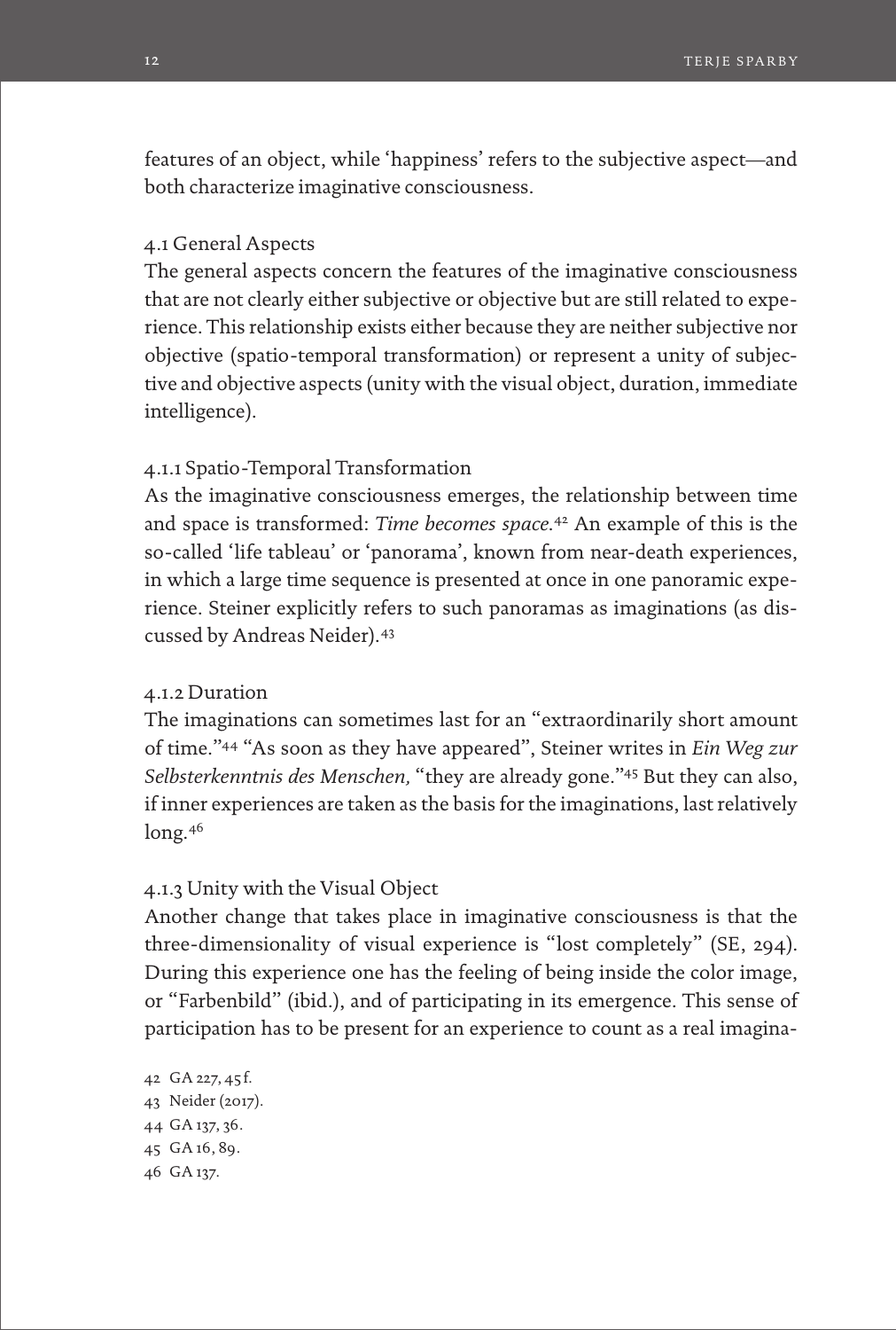tion for Steiner. If one is standing in front of a color image, as in normal consciousness, then one is dealing with a "fantastical" (ibid.) or made-up image. Possible formulations of the unity with the image include feeling that "you live inside that", that you are "moving inside the image",47 or simply that "you are that".48 Even the experience of figures and lines in the imaginative state (see 4.1.4) is such that one feels that the self is both, the one doing the drawing as well as the material being used for the drawing (SE, 249).

It may be noted here that Steiner also speaks of learning to separate oneself from the image—to remain self-conscious in relation to it, so that it does not disappear, as in a dream. Fully unifying oneself with images is, furthermore, part of what turns the imagination into an inspiration.49

#### 4.1.4 Immediate Intelligence

An important topic in relation to imagination in Steiner is the transformation of the capacity of thinking into imagination. We will not be able to address this in depth here, as it belongs within a discussion of the development of the imaginative capacity, but there is one aspect of it that is essential to the phenomenology of imagination. When "all the senses become silent"50 and the sleep-like state is entered, the capacity of thinking can remain active.<sup>51</sup> The visual experiences in the state of imagination appear as "immediately intelligent" (SE, 252). My suggestion is that this is similar to how, for instance, hand gestures or facial expressions appear 'immediately intelligent' in the sense that their meaning appears directly in connection to the visual impression.52 One does not need to make an explicit inference in order to understand what a smiling face means. Its meaning is directly linked to the expression.

#### 4.2 Objective Aspects

The objective aspects of imagination concern those that parallel the features of visual phenomena or objects as seen in normal consciousness: light, color, figures and vibrancy.

 GA 227, 51. GA 108, 17 49 GA 156. GA 63, 21. GA 217, 148. Sparby (2008), 87.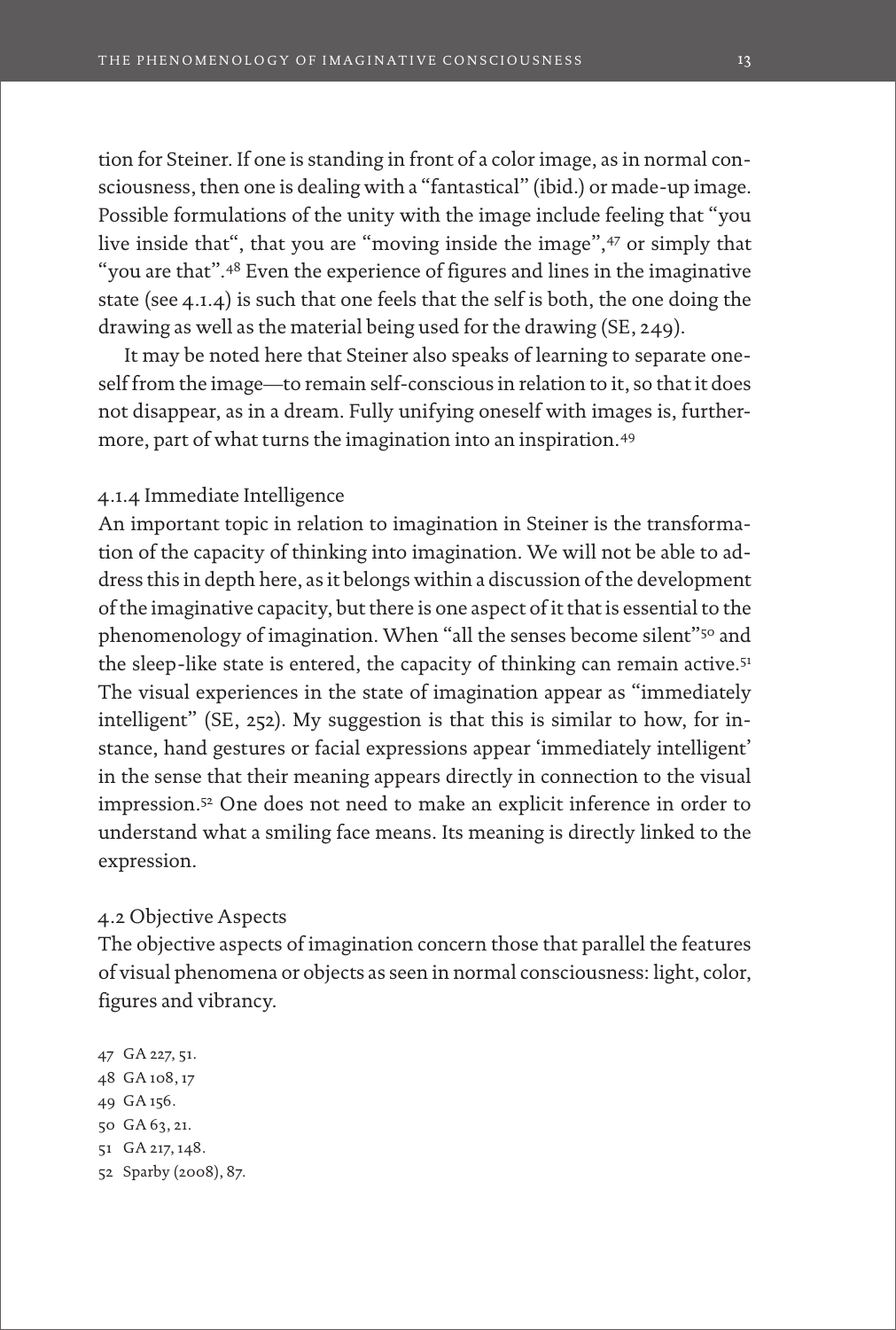#### 4.2.1 Light and Radiation

Light is both a fundamental and undifferentiated visual experience. Without light, we would not see anything specific. But if we were to see only pure light, it would not tell us anything specific about the objects of the world either. In the context of religion and contemplation, light is a common, perhaps even universal, topic. Initiatory experiences in Steiner are connected to the appearance of light (GU, 76f.) or light bodies.53 The light that appears is described as the 'clothes' of spiritual beings that show themselves, as the light differentiates into color. The following quotation describes such a process:

If we feel, for instance, how the sun consists only of spirit and creative joy, while the moon acts as something cold, coarse, contracting and fossilizing, then the latter experience evokes certain light phenomena ranging from orange through red into brown. In the case of the sun, however, the sentiment condenses into color phenomena that range from blue through a blue violet into a reddish violet. As these phenomena intensify, entities emerge as the carriers of that light and of those colors, assuming form and shape.54

The process of visual spiritual perception consists of a sensation or feeling evoking an appearance of light or color, which, if intensified, becomes that material through which spiritual beings can manifest themselves.

#### 4.2.2 Transparency and Self-Illumination

Imaginations can come in different degrees of transparency and self-illumination. Opaque formations relate to lower spiritual beings, more transparent and shining formations relate to mid-level ones, and self-illuminating or radiating ("in sich aufstrahlend") appearances relate to higher beings (SE, 295).

#### 4.2.3 Color

The imaginations are often characterized using color terms, even as 'glittering' or 'sparkling with color'.55 The colors can represent different mental qualities like feelings or moods, but they can also represent spiritual beings.

53 GA 108, 17. 54 GA 266a, 267. 55 GA 16, 32.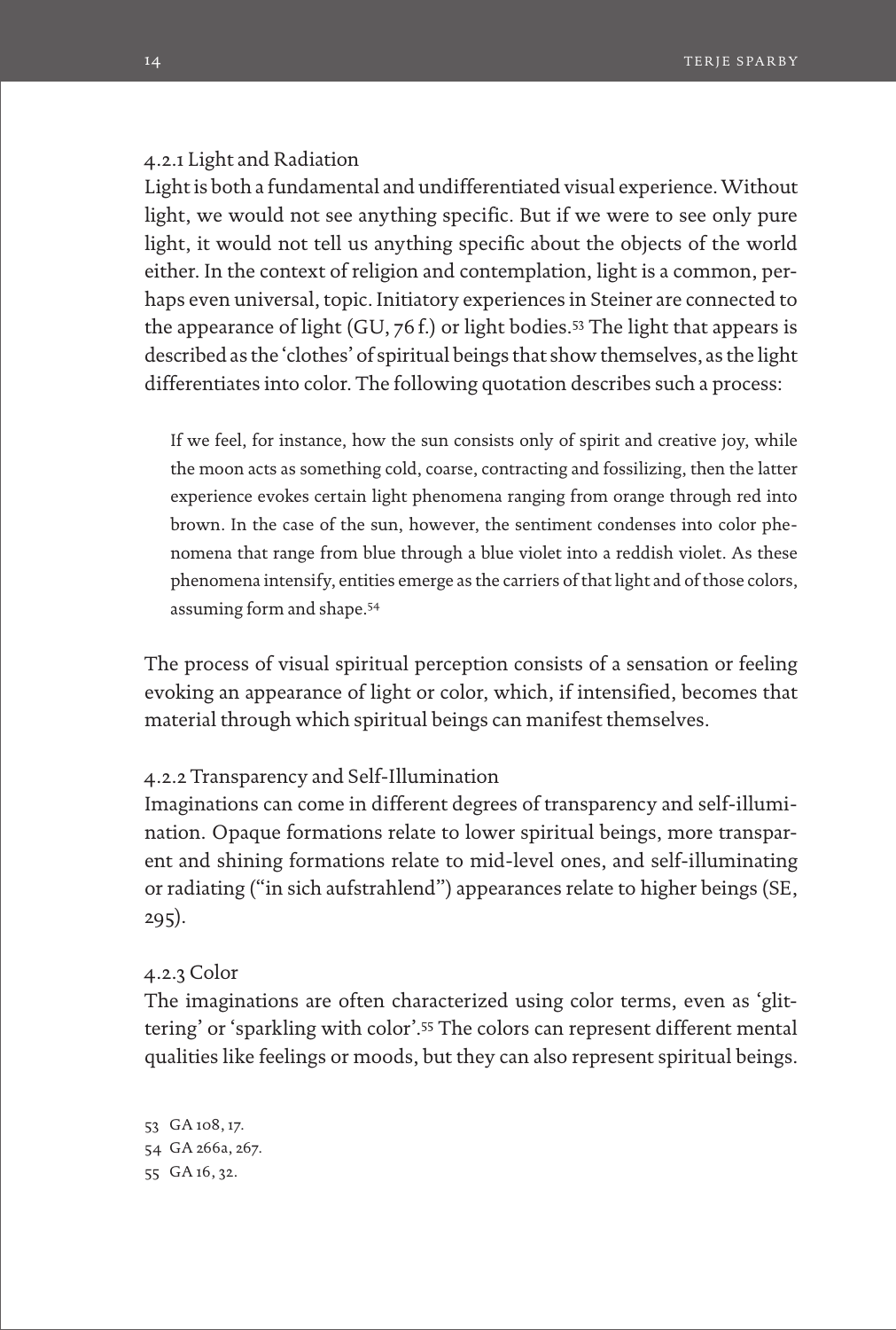The color experiences are, however, not like ordinary visual experiences. Rather, as Steiner repeatedly remarks, the colors of imaginations concern their subtle mental or moral qualities, what Goethe referred to as the ethical-perceptual ("sinnlich-sittlich")<sup>56</sup> aspect of color experience. As already noted, Steiner underlined this in the comments he added to *Theosophie* and *Wie erlangt man Erkenntnisse* in 1914.

One such comment was also added to *Die Schwelle der geistigen Welt* in 1918. It reads,

One could say, for instance, that a spiritual entity reveals itself as if through a color phenomenon. However, as one receives such descriptions of a supersensual entity, one should never forget that the genuine spiritual researcher, when he speaks of color in such a way, means the following: that his inner experience can be compared to the experience of his soul when he perceives the respective color in the sense-based mode of consciousness. Someone who means to say by such a description: I am experiencing something that is similar to sensual color, is not a spiritual researcher, but has a visionary experience or a hallucination. Those experiences of sympathy and antipathy, however, are indeed the first genuine supersensual perceptions one can have in the supersensual world.57

According to Steiner, seeing a sensory color during meditation would be a hallucinatory experience. The colors of the authentic imaginations are instead characterized by feelings such as sympathy and antipathy. He elaborates on this in a lecture held in Penmaenmawr in August 1923:

Genuine higher cognition occurs only when imaginations are experienced in such a way that, for example, color is no longer perceived in the same way in which we experience it in the world of physical color perception. How do we experience color, then? Well, when we perceive color in the physical world, then the various colors are always accompanied by various subtle inner experiences. Red, for instance, is perceived as something, that is attacking you, that wants to jump at you. The bull therefore, when he is jumped at by the red color, defends himself against this attack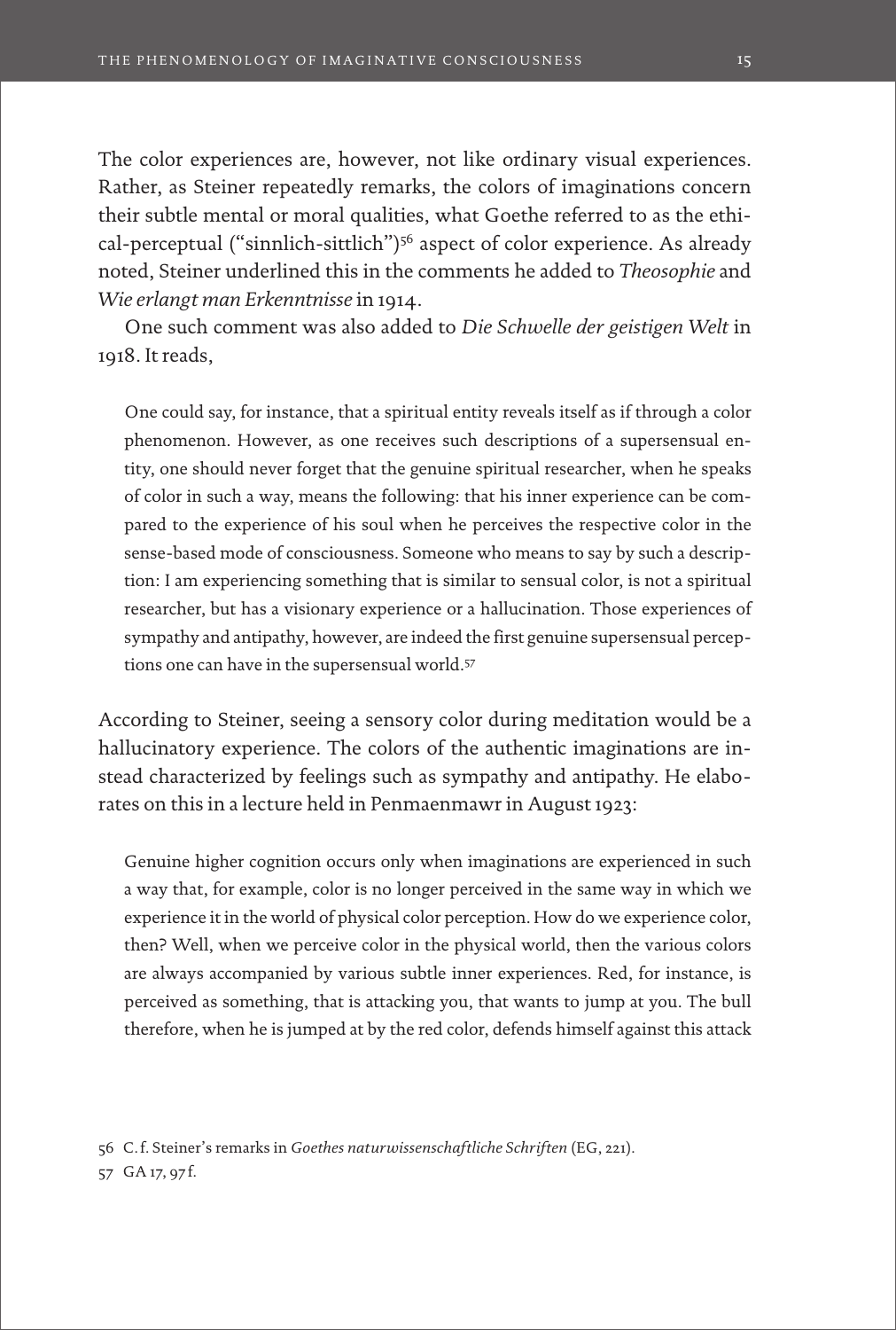as he experiences it in a stronger way than we do. In humans, all these experiences are much fainter.<sup>58</sup>

We could add here that it would seem that everyone can have imaginative color experiences in this sense insofar as they are able to sense this subtle or ethical-perceptual dimension of color experience. No meditation or any special practices are necessary to have such experiences. This would make imaginations commonplace and not a matter of an altered state of consciousness. However, if we consider the other characteristics of imagination that are being presented here, it is easy to differentiate imaginations from simple subtle color experiences. Authentic imaginations would be two-dimensional and accompanied by heightened awareness, loss of the external senses and so on.

### 4.2.4 Figures, Lines, and Symbols

The imaginations, "Lichtleiber"<sup>59</sup> or "Lichtgebilde",<sup>60</sup> can take on specific shapes, such as figures, lines, and symbols. These figures and lines are connected to specific phenomena – for instance, a blossoming flower is related to a certain line—and Steiner claims that there is nothing contingent about the way these phenomena are connected.<sup>61</sup> The figures and lines are like letters forming words that can be read.<sup>62</sup> Another shape that the visual experience can take on is that of a cloud (GU, 170 & 314).

### 4.2.5 Vibrancy or Aliveness

The imaginations are just as alive or vibrant ("lebhaft") as sensory impressions.<sup>63</sup> They are not pale and shadowy in the way memories typically are  $(SE, 219)$ . They are also much more alive than dream images.<sup>64</sup> Not only the quality of the visual impressions but also the representations themselves are experienced as being alive and vibrant.<sup>65</sup>

 GA 227, 51f. GA 16, 32. GA 266b, 340. 61 Ibid. 62 Ibid. GA 79, 51; GA 12, 19. GA 156, 34. GA 164, 36 f.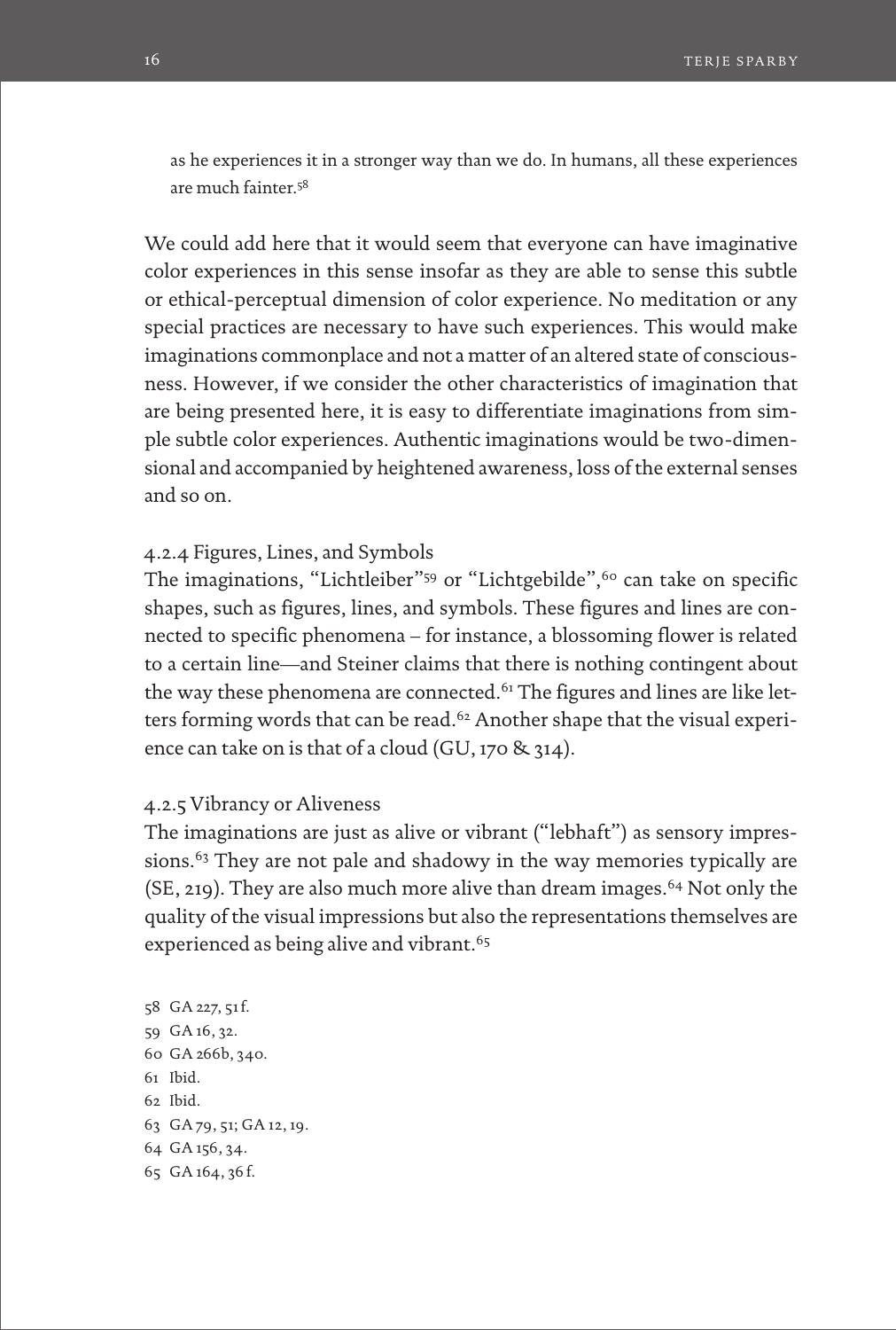#### 4.2.6 Materiality

Some imaginations take on a form of materiality, presenting themselves as phantoms or ghosts.66

## 4.3 Subjective Aspects

The subjective aspects concern the aspects of a visual experience that we would normally ascribe to the subject having the experience, such as their alertness and their feelings.

## 4.3.1 The Disappearance of the External World

As one enters into the altered state of imagination, all external sensory impressions disappear and one ends up in a state similar to the sleep state.67 In this state the physical body has become imperceptible.<sup>68</sup> I understand this to mean that the sense impressions are not just dampened but have also disappeared completely and are not accessible to conscious awareness. In this state, it would not be possible to direct one's attention to what one is touching, seeing, smelling, etc. in physical reality. These impressions are gone. Furthermore, in this state it would not even be possible to move one's body, since the limbs are paralysed.<sup>69</sup> The experience of the external senses shutting off and the ensuing disembodied state are described as very frightening<sup>70</sup> and distressing  $(GU, 374)$ .

#### 4.3.2 Wakefulness

Even though imagination is similar to sleep, it differs from the sleep state in which full wakefulness<sup>71</sup> and inward activity are retained.<sup>72</sup> The level of wakefulness is even described as *heightened* in comparison to normal consciousness (GU, 278). But Steiner appears to say different things about this phenomenon at different times. In one place, 73 for example, he suggests that wakefulness can also be dampened, while imaginative content is under-

66 GA 199. GA 144, 21f.; GA 163, 93 f.; GA 155, 37 f. GA 16, 37. GA 153, 20, 24 f., 34 f.; GA 69a, 74 & 206; GA 136, 66 f. GA 153, 390. 71 GA 153. GA 69a, 212. GA 156, 55.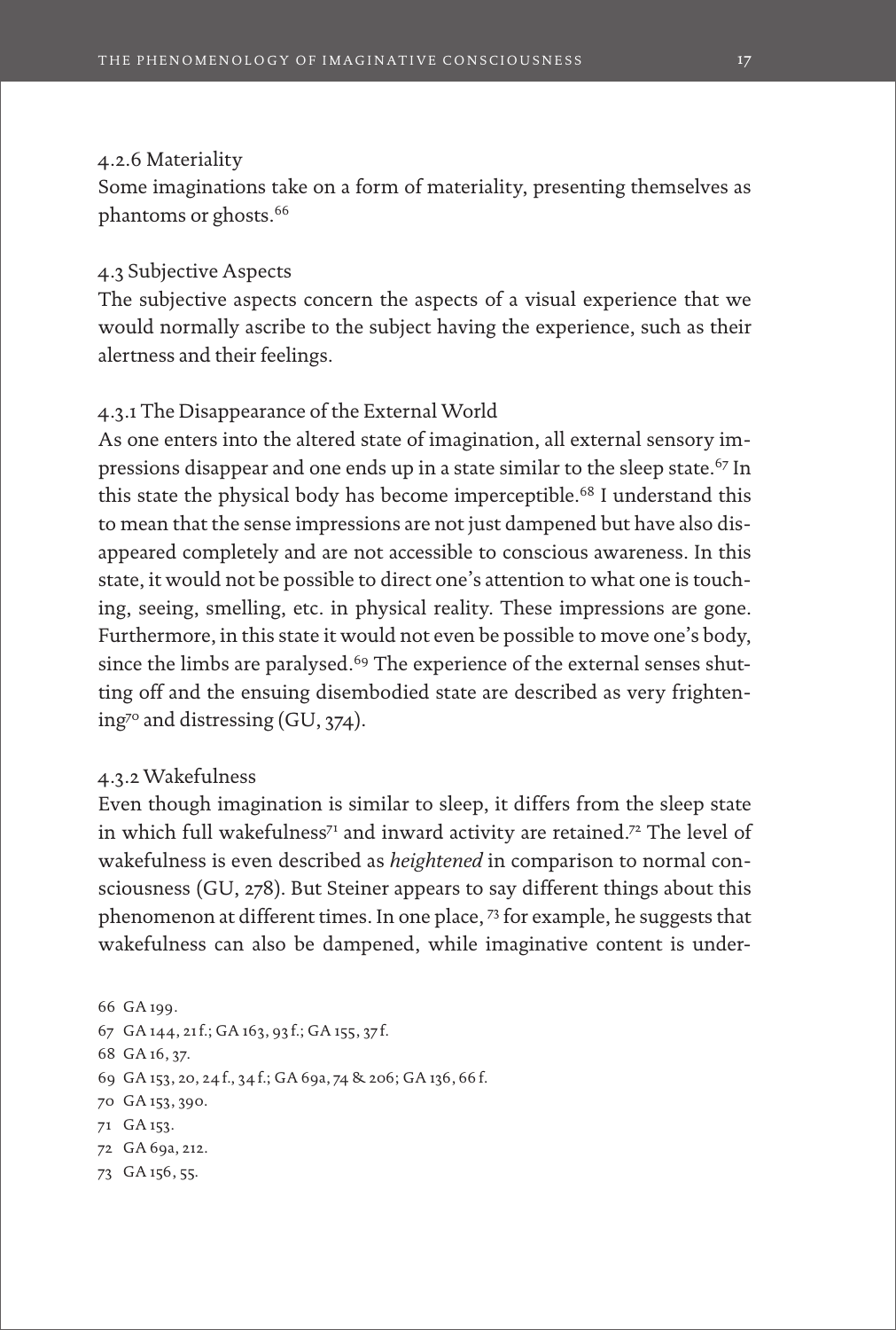stood, though the process of understanding may instead be related to inspiration.

#### 4.3.3 Happiness

Imaginations are also said by Steiner to be accompanied by an "extremely strong subjective feeling of happiness"74 or a feeling of being "full of bliss",75 meaning that the fearful experiences mentioned above should probably be understood as appearing before one properly enters into the imaginative state. If we understand encounters with the human double ('Doppelgänger') as imaginations or proto-imaginations, this could represent an exception to the rule that imaginations are accompanied by a sense of happiness, since such encounters are often stated to be rather frightening.

## 4.3.4 Smell and Taste

The imaginations can have qualities that are similar to taste and smell.76 Such imaginations that are related to the senses arise, as Steiner explains, because the mental activity is not completely separated from the physical body in the imaginative state. Imaginations related to the sense of smell and taste have a tint of materiality (4.2.6).

## 4.3.5 Sympathy/Warmness and Antipathy/Coldness

Imaginations can also be either cold or warm (SE, 295). Hence, they can be related to the sense of warmth, although these qualities should be understood as consisting of sympathy (warmth) or antipathy (coldness).77 In other words, it is more an impression of a feeling than an impression of a physical sense.

#### 4.3.6 Lack of Tone

The experience of sound is completely78 or "*almost* completely lacking" (SE, 295) in the imaginative state.

- 74 GA 227, 47 & 53. 75 GA 69a, 110. 76 GA 108, 17; GA 12, 72. 77 GA 199.
- 78 GA 108, 26; GA 12, 72 f.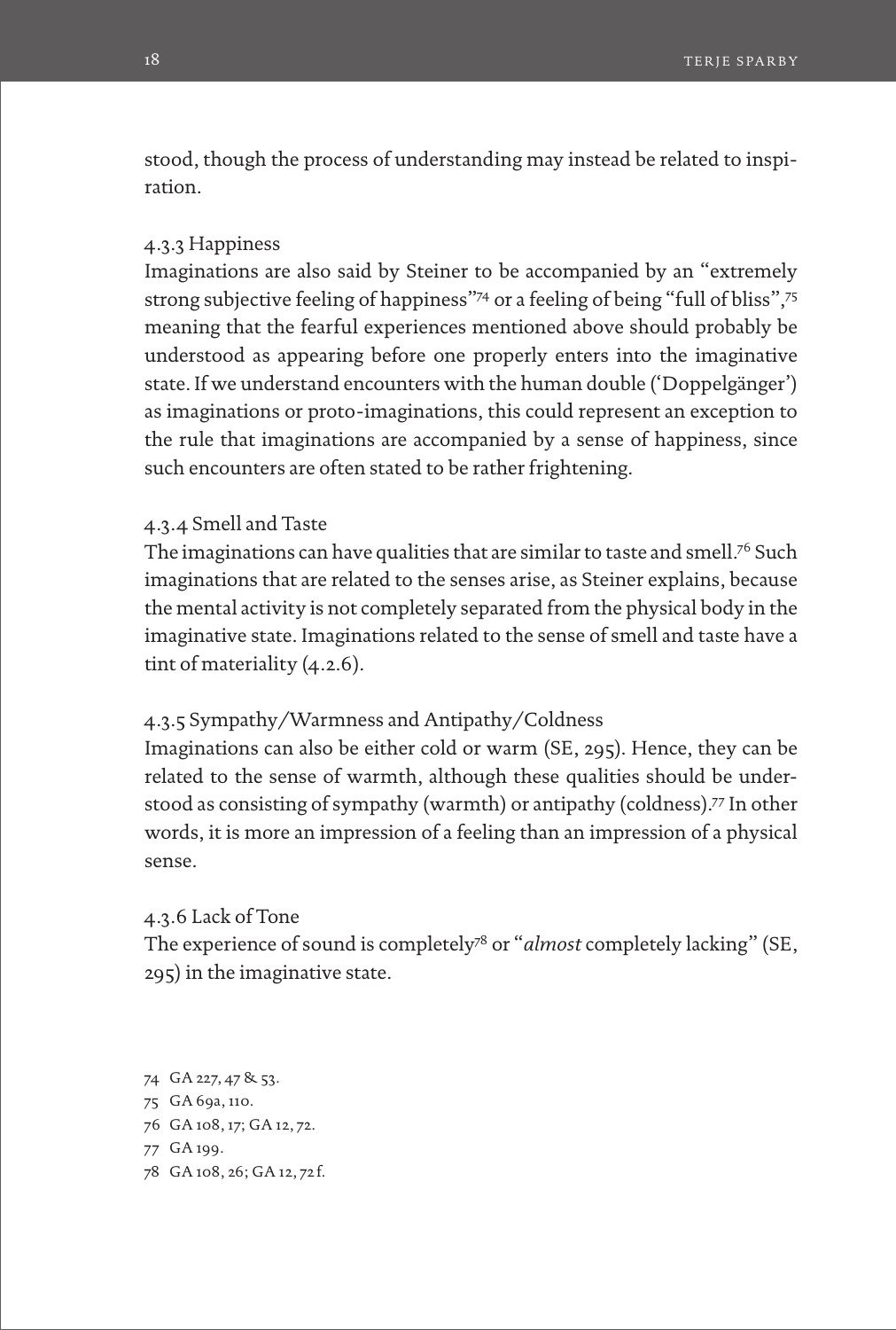## 4.4 A Comment on Different Forms of Imagination

As pointed out earlier, Steiner developed his conception of imagination throughout his life. One example of this is how different degrees of transparency are related to different spiritual beings. Steiner differentiates between three forms of imagination with different tints that arise depending on which physical sense is used as a basis for connecting to the spiritual realm.79 One of the benefits of the phenomenological structure of imagination developed here is that such forms can be constructed using the list of properties presented in Table 1.

| Sensory Basis of the Imagination | The Resulting Tint of the Imagination                            |
|----------------------------------|------------------------------------------------------------------|
| Taste                            | Materiality, phantoms $(4.2.6)$                                  |
| Warmth                           | Sympathy and antipathy $(4.3.5)$                                 |
| Seeing                           | None/Pure image (lacking materiality,<br>sympathy and antipathy) |

*Table 1. The Tint of Different Forms of Imagination in Relation to Sense Modalities*

# 5. The Different Stages and Areas of Imagination

The most thorough presentation of the development of the capacity of imagination in Steiner's work is given in *Wie erlangt man Erkenntnisse.* The developments happen through certain practices involving, for example, meditating on a plant seed or experiencing growth and decay in the sensory world. The plant seed meditation is said to lead to an experience of flamelike figures with different colors in the vicinity of the seed. Such experiences are, as Steiner clarifies later, to be understood as hallucinations at first, but they still constitute the material through which a spiritual entity or reality can later express itself. This process is also described as an activation of the different chakras or "lotus flowers" (GU, 327) and as an experience of illumination and initiation. Before the visual experiences that result from such

79 GA 199.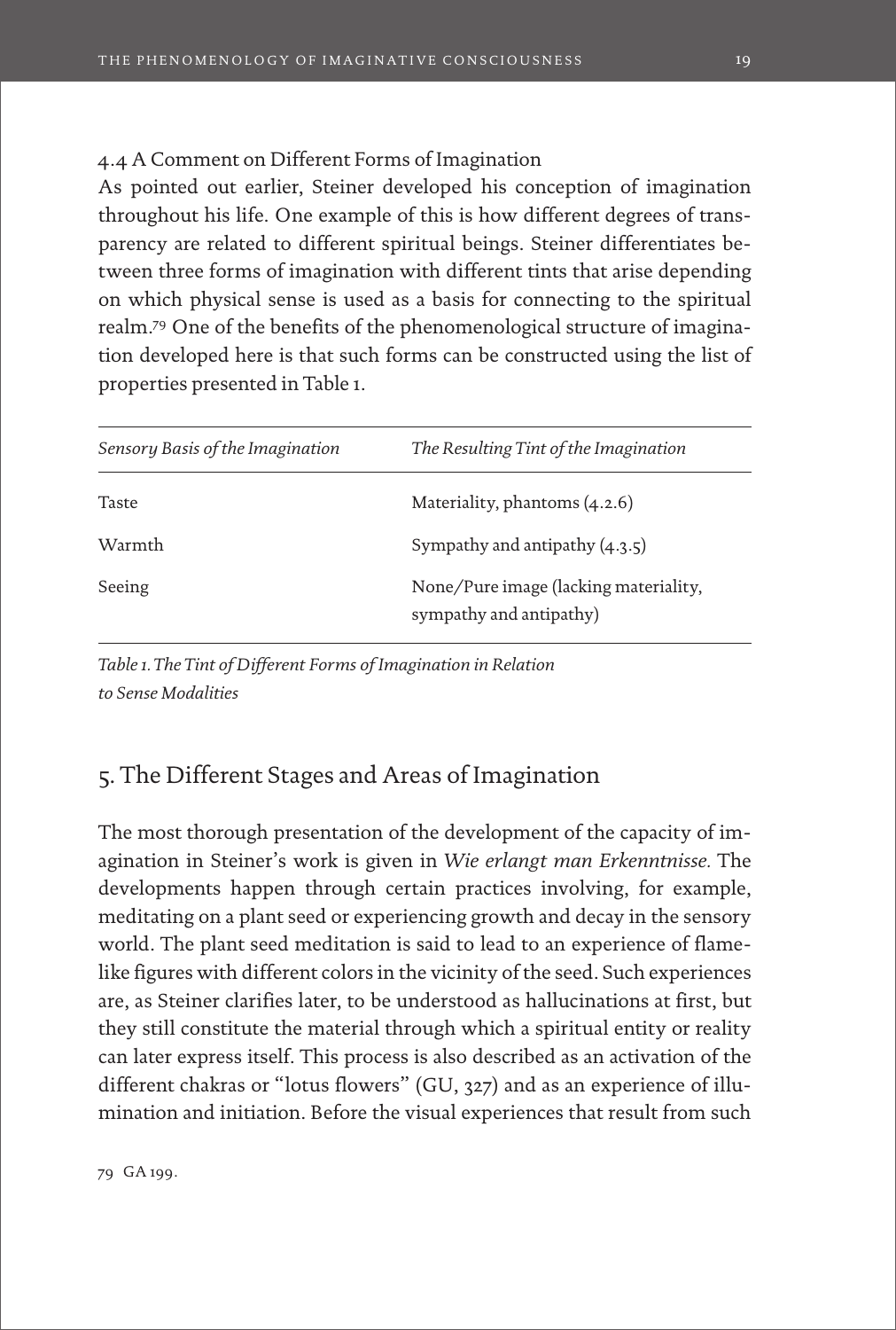a process can take on an objective character, the meditator has to go through an encounter with one's lower nature, which is what is sometimes called "der Doppelgänger" or the "guardian of the threshold" (ibid., 338f.). Hence, the process consists of initial hallucinations, then seeing reflections or projections of oneself, and finally attaining perceptions of a spiritual reality or entity. Note that the distinction between hallucination and projection is not necessarily clear because projections can be understood as hallucinations.

Before this happens, however, there are certain subtle impressions— 'feine Eindrücke'—that can be experienced. These can be similar to the subtle atmosphere one experiences when reading a poem.<sup>80</sup> Steiner also refers to "shadowy images" (SE, 219 & 253), consisting of color experiences in which there still is an experience of distance in relation to the image. Such shadowy images and atmospheres are not completely rejected but are said to constitute a "bridge" or a "preliminary state" (ibid., 294) of the imaginative consciousness (GU, 375 f.).

Elsewhere I have referred to this area of experience as the in-between area.<sup>81</sup> Here I wish to expand on this idea in relation to the imaginative consciousness. The in-between area lies between normal sensory perception and fully fledged supersensible experience. Steiner himself even refers to such an area, calling it a "Grenzgebiet".<sup>82</sup> I would also locate the color hallucinations that Steiner describes in this area. In contrast to the completely developed imaginations, such images are vague—shadowy—and, in contrast to authentic imaginations, still three-dimensional. Furthermore, the outer senses have not entirely disappeared in the in-between area, and although Steiner might not say so explicitly, the visual experiences of the in-between area might lack one or more of the subjective and objective aspects of imagination laid out above.

As I have indicated, imaginations in the narrow, supersensible sense of the term occur in a state where the external senses have been wholly shut off. As the imaginative capacity develops, the impressions of the state will become as strong as sensory impressions. In a lecture series, Steiner also adds that at a later point it becomes possible to switch into the altered state quickly, so that it becomes relatively easy to perceive things spiritually in

80 GA 175, 369 f. 81 Sparby (2017a). 82 SE, 294; GA 147, 31.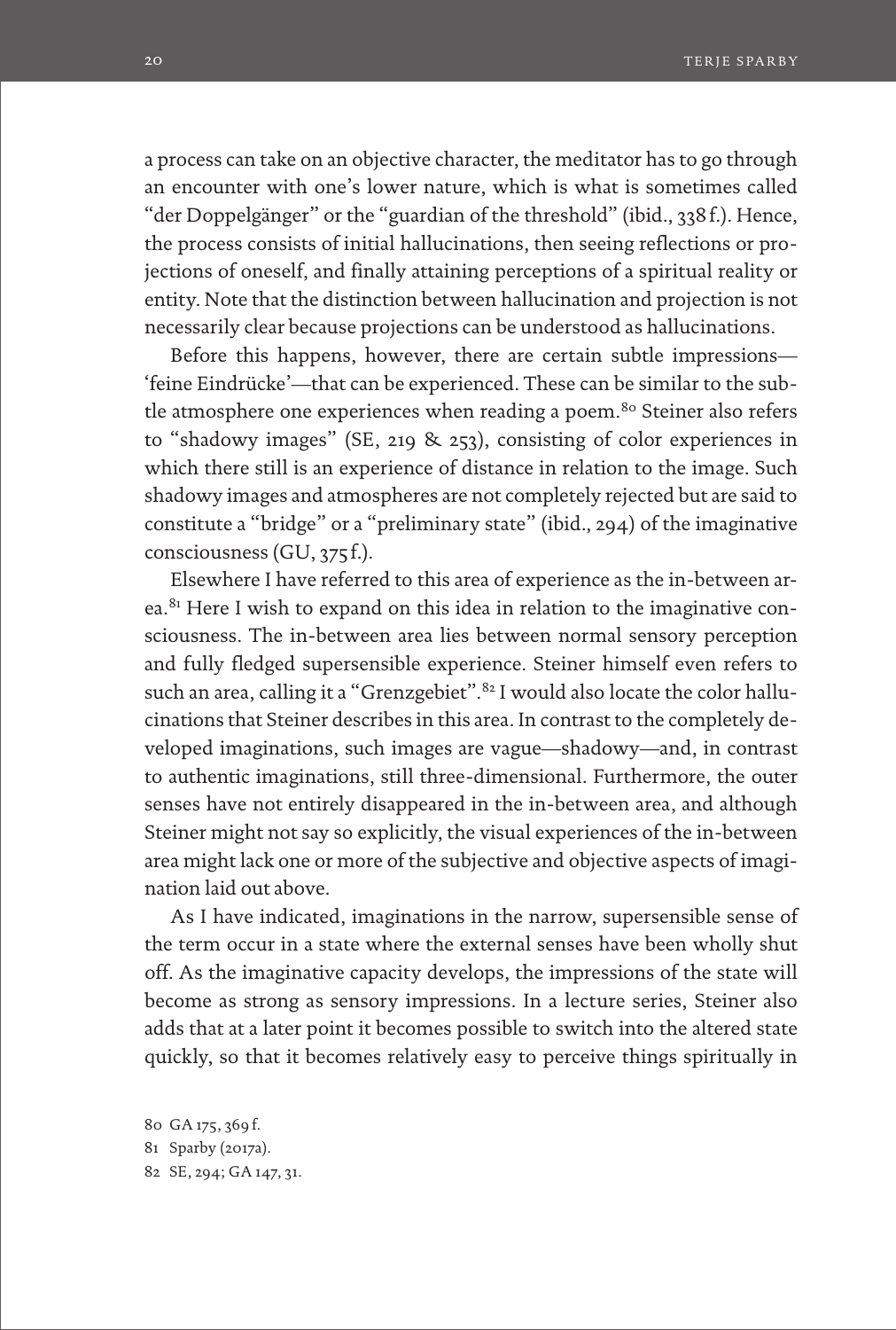addition to the normal senses.<sup>83</sup> Steiner calls this a "higher capacity"<sup>84</sup> that requires a deepening of the meditative capacity and implies that the supersensible perception can be activated by will.<sup>85</sup>

There is only one more piece that needs to be added before we can give a comprehensive account of Steiner's conception of imagination—namely, the imaginations that happen within normal consciousness. The example I gave above was of the human head as an imagination. Steiner even states that recognizing the human shape in general is a kind of "clairvoyance that is always and everywhere present in life".<sup>86</sup> In its most general sense, imagination refers to "the activity that the soul performs when it devotes itself perceptually to an object that presents itself as a self-contained image"87. So imagination can refer to everything from recognizing certain forms within normal consciousness to supersensible perceptions of a spiritual reality or entity, with subtle impressions and hallucinations lying between those two extremes. We can summarize the areas of imagination and the process of developing the supersensible capacity with Figure 1 (p. 22, the dotted lines indicate that the distinctions are not necessarily fully clear as noted above in relation to hallucinations and projections).

We can use this scheme to create an overview of the other modes of experience in the imaginative consciousness, seen in Figure 2 (p. 23).

Emotions within the first area are probably varied, while the typical emotions of the second and third areas are fear/distress (and other difficult emotions related to the guardian/double) and happiness/bliss, respectively. The imaginations of all areas can most likely be characterized as having an immediate intelligence: They directly convey something that can be understood, although this might not be true of the hallucinatory imaginations. This most likely also points to an inspirative element of the imagination. Imaginations within the normal sensory realm would probably contain normal color experience but also carry with them subtle qualities that are not separate from what is seen externally, instead being mixed with the sensory color experience. The supersensible color experiences are described as just as alive or vibrant as normal sense perception and hence are referred to as "strong subtle

83 GA 136. GA 16, 34. Ebd., 29 f. GA 271, 153. GA 26, 32.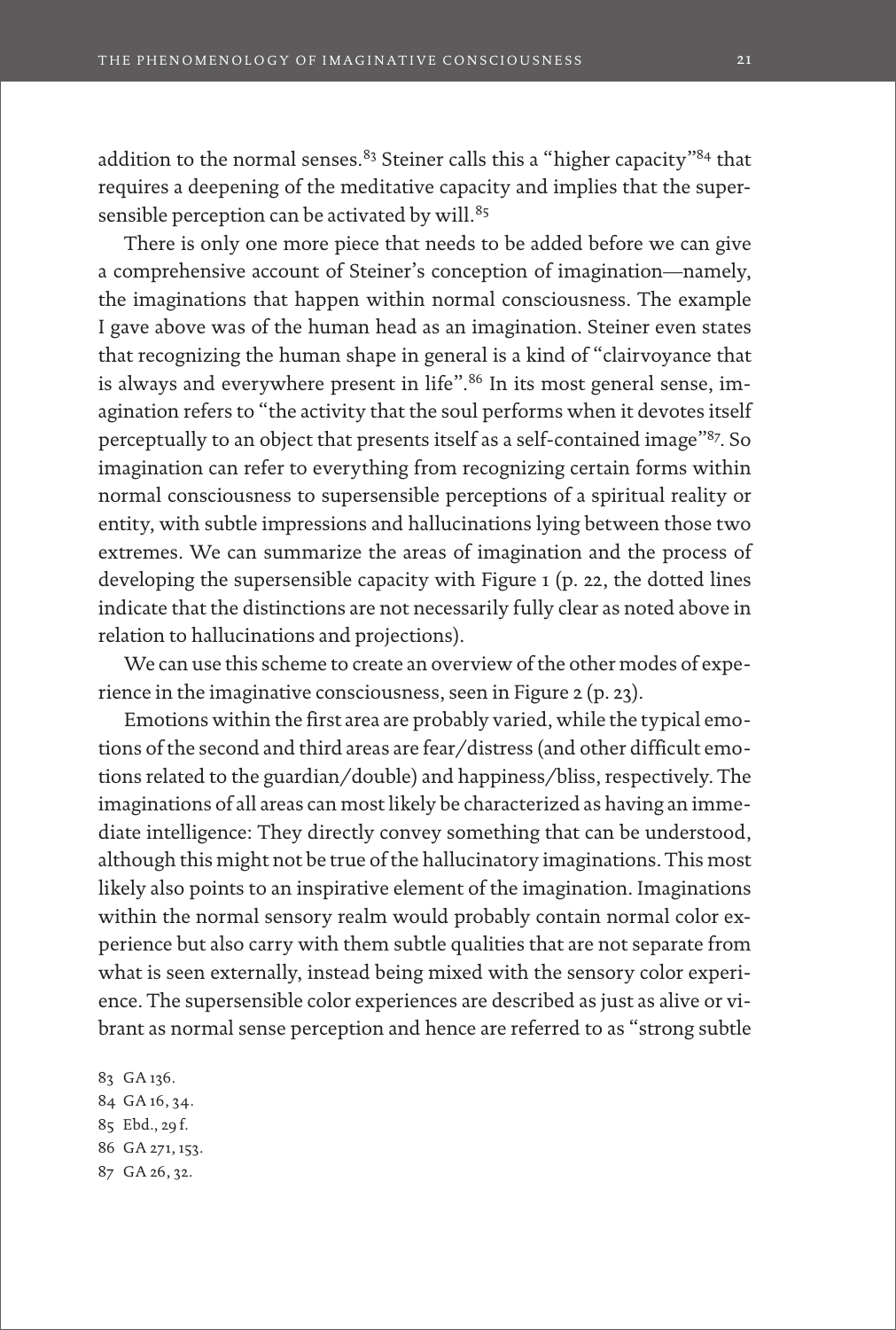

*Figure 1. The Areas and Capacities of Imagination*

color qualities" in the table. The participation in the arising of the image is strong in the supersensible area. In normal sense perception, such participation is usually not experienced, and is therefore referred to as 'weak'. The participation in the in-between area is probably stronger than within the first area, since there are no external senses that anchor the experience. The participation is not as strong as in the supersensible area, since sensory consciousness is still there, creating a strong boundary between subject and object.

# 6. Conclusion

Steiner's conception of imagination starts out as a narrow concept concerned with visual experiences in an altered state of consciousness. Throughout the years, the conception is clarified and differentiated. Steiner expands the con-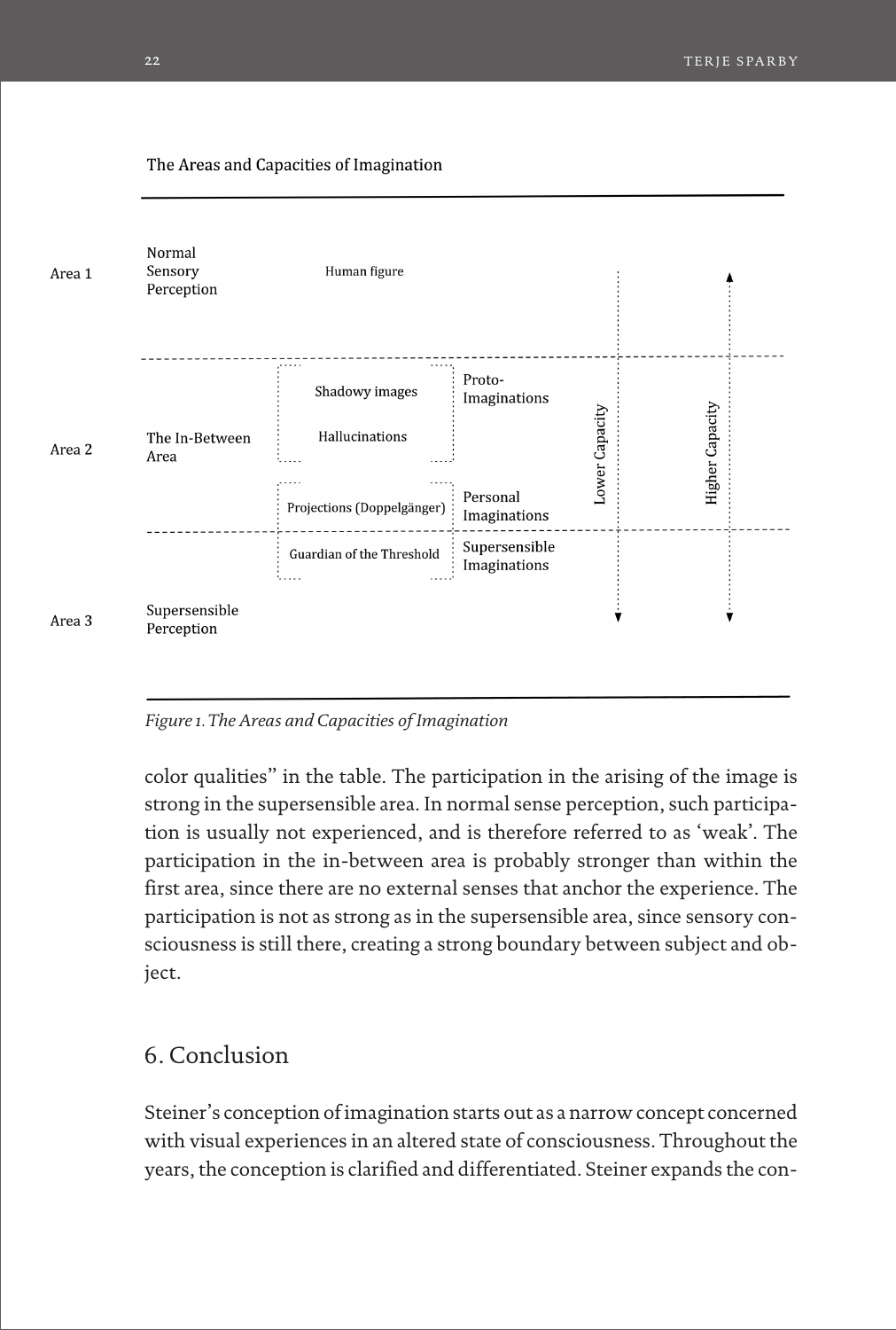|                                 | Emotion                | Thinking                  | Color                                     | Participation |        |
|---------------------------------|------------------------|---------------------------|-------------------------------------------|---------------|--------|
| Normal<br>Sensory<br>Perception |                        | Immediate<br>intelligence | Mixed with<br>sensory color<br>experience | Weak          | Area 1 |
| The In-Between<br>Area          | Fear,<br>distress      | Disconnected<br>elements  | Weak, subtle<br>color qualities           | Medium        | Area 2 |
| Supersensible<br>Perception     | Happiness<br>and bliss | Immediate<br>intelligence | Strong, subtle<br>color qualities         | Strong        | Area 3 |

The Modes of Experience in Imaginative Consciousness

*Figure 2. The Modes of Experience in Imaginative Consciousness*

cept of imagination to include (1) certain normal visual experiences, and (2) some visual experiences that may be called proto-imaginations, which form a bridge or lead to real imaginations later. There are many more issues in relation to imagination that have yet to be covered. However, before these are investigated, it is a good idea to clarify the phenomenological characteristics of imaginations since these help us determine what we fundamentally refer to when we speak about 'imagination' in relation to Steiner's work.

Figure 1 above solves the problem regarding imaginations being described as both supersensible and taking place within normal sensory perceptions. Steiner talks about imagination in different areas of experience. Then there are possible minor confusions, such as that imaginations can have both a short and long duration or that tone experience is either completely or almost completely gone within the imaginative consciousness. In the case of duration, Steiner speaks of a certain kind of imagination, i. e. one that takes inner experience as its basis and lasts longer than the other types of experi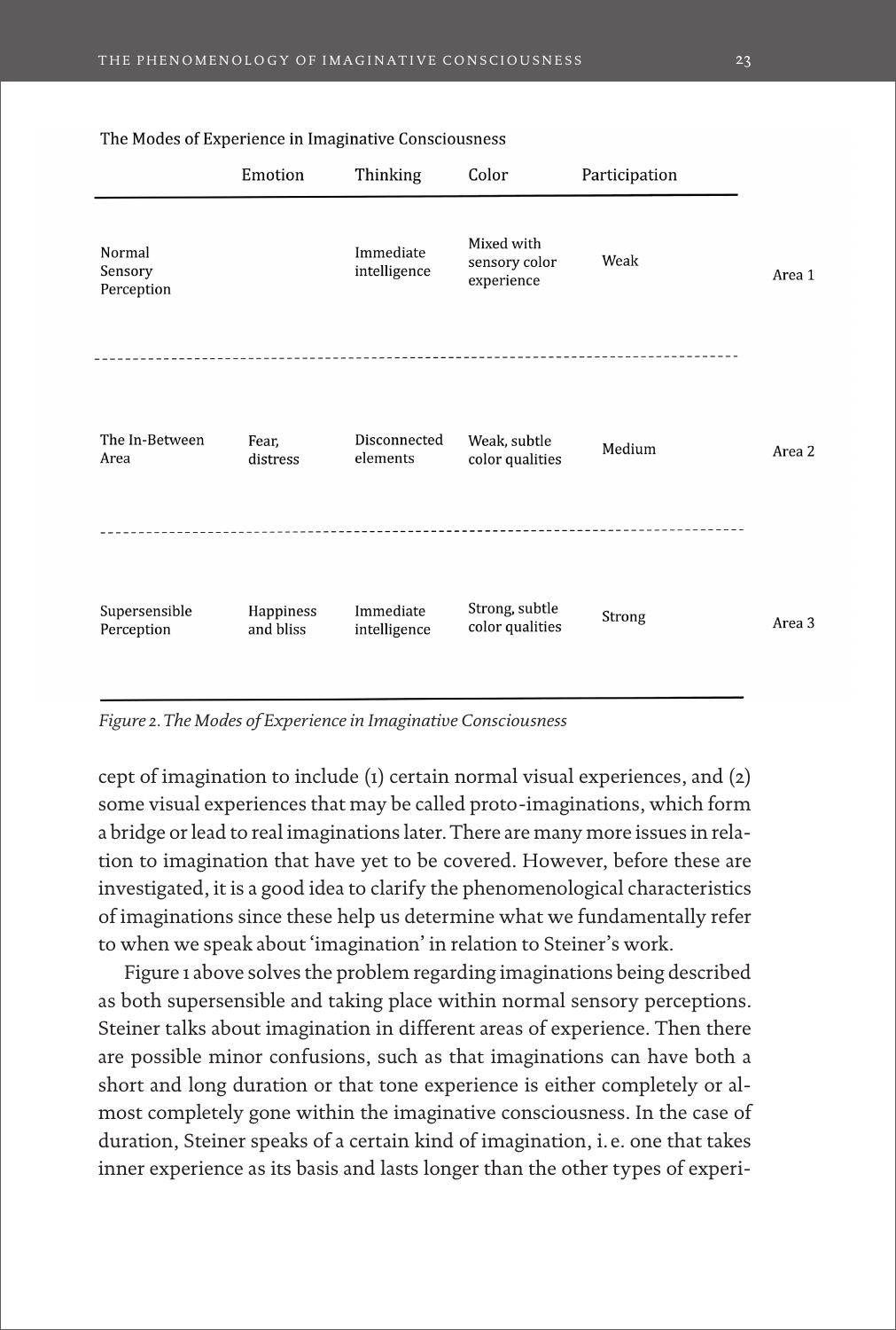ences. In the case of tone experience, no qualifications are given, and hence we cannot say for certain whether there are more kinds of imaginations, some of which may involve tone. Fearful experiences can be understood to be part of the encounter with the guardian of the threshold, while supersensible imaginations are blissful. The confusion about whether imaginations are hallucinations or not can be cleared up by understanding them developmentally: At first they are hallucinations, then they become perceptions. The final issue of how to understand figures, lines, and symbols within the imaginative consciousness cannot be solved in any simple way. Imaginative color experiences are similar to color experiences, but they occur in other experiential dimensions. Is this true for figures, lines, and symbols as well? Does it make sense to speak of 'subtle symbols'? Does not any experience of a symbol necessitate it having some minimal sensory color? We could perhaps try to understand figures and symbols as being 'tinged with materiality', as some imaginations are—if we understand 'materiality' to mean physical color qualities. But this would open up the possibility of understanding other supersensible imaginations as having normal sensory qualities as well. However, as far as I know, Steiner does not address this issue. Hence, we will leave this question open here. In other words, there is some confusion left to be dealt with regarding Steiner's theories of imaginative consciousness.

Some basic questions also need to be answered before we have a clear phenomenological concept of imagination in Steiner's writings: Which of the characteristics are necessary and which are contingent? For example, do the external senses need to be completely shut off every time one has an imagination in the narrow sense? I have already indicated that Steiner states the possibility that one can learn to switch into the state from normal consciousness quickly. This theory probably implies that, for example, the body does not necessarily have to be completely paralyzed when one enters the imaginative state. We can also ask whether the spatio-temporal transformation always has to take place. Yet, Steiner explicitly says that authentic imaginations must have two-dimensionality. With regard to wakefulness, however, the matter is not so clear, since Steiner states that imaginations can be accompanied both by a heightened wakefulness as well as a dampened consciousness. Hence, both characteristics seem contingent. However, as indicated, the dampening may be related to inspiration. But if we separate imagination from inspiration, treating them as independent processes in which inspiration gives an understanding of the imagination, then the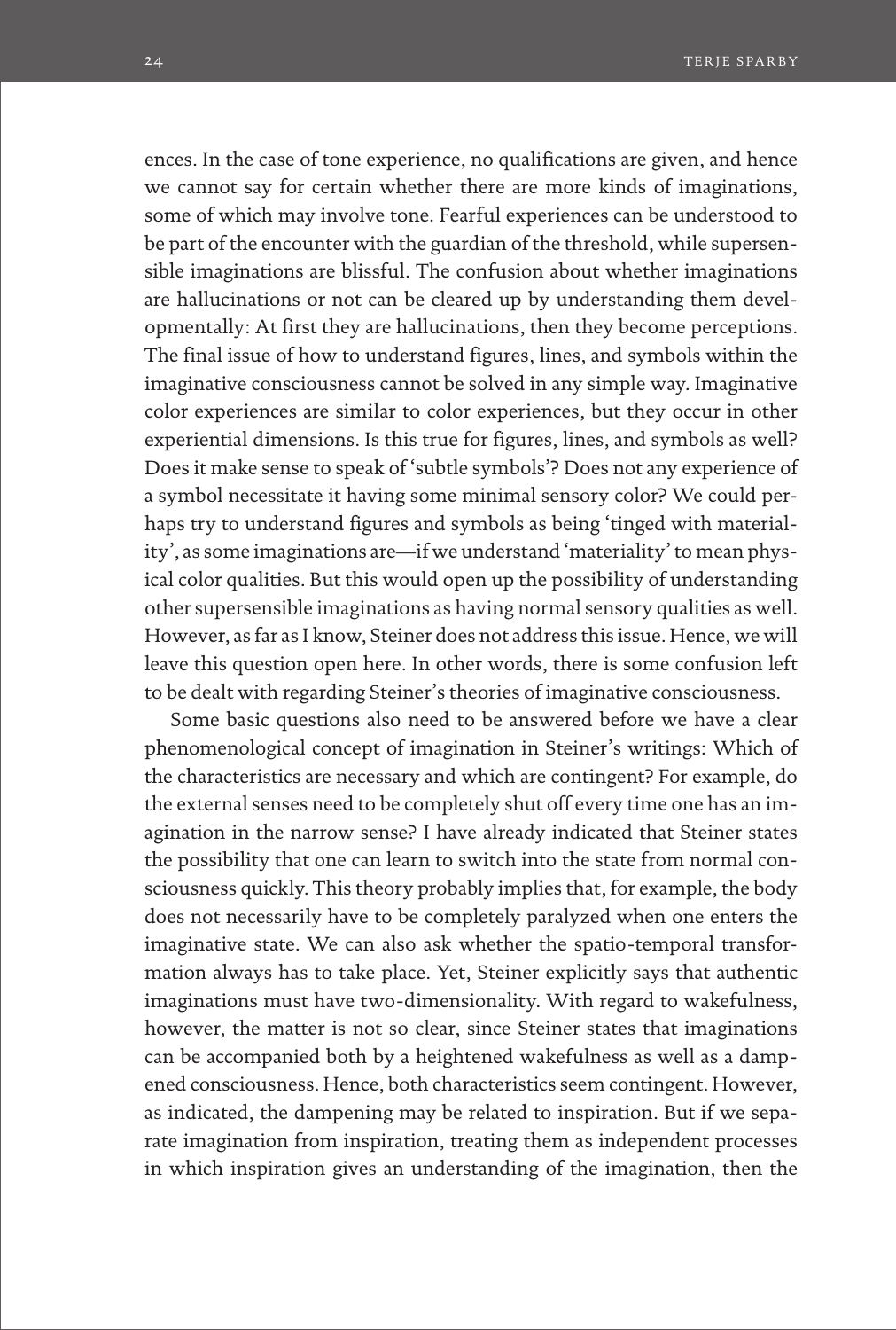characteristic of immediate intelligence seems to be lost. One solution here would be to distinguish imaginations that require further knowledge to be understood and imaginations that appear as immediately intelligible.

I will not go through the rest of the list here; I will only underline that clarifying the concept of imagination in Steiner's writings would require further interpretation and discussion. The conclusion might of course be that Steiner had a multitude of meanings in mind when he introduced this term in different contexts and that we cannot presuppose that there is *one*  overarching concept of imagination in his work. Whether there is such a unified concept or not, is a central question for future research on Steiner, and the notion of areas of imagination presented in section 5 may help create an initial systematic overview of imagination in his work.

# Bibliography

Ávila, Theresa of: *Interior Castle*. Boston 2007.

- Ben-Aharon, Yeshazahu: *Cognitive Yoga: How a Nook is Born. Heavenly Jerusalem and the Mysteries of the Human Body*. La Vergne 2017.
- Bryant, Edwin Francis: *The Yoga Sutras of Patañjali*. New York 2009.
- Clement, Christian (Ed.): *Rudolf Steiner. Schriften Kritische Ausgabe*. 8 Bde., Stuttgart-Bad Cannstatt 2013 ff. Vol. 2: *Philosophische Schriften* (2016); vol. 3: *Intellektuelle Biographien* (2019); vol. 4: *Schriften zur Geschichte der Philosophie* (2020); vol. 5: *Schriften über Mystik, Mysterienwesen und Religionsgeschichte* (2013); vol. 6: *Schriften zur Anthropologie* (2017); vol. 7: *Schriften zur Erkenntnisschulung* (2015); vol. 8: *Schriften zur Anthropogenese und Kosmogonie* (2018).
- Gavrilyuk, Paul & Sarah Coakley: *The Spiritual Senses. Perceiving God in Western Christianity*. Cambridge 2014.
- Hanegraaff, Wouter: *Religion and the Historical Imagination: Esoteric Tradition as Poetic Invention*, in: Christoph Bochinger, Jörg Rüpke, Elisabeth Begemann (Eds.): *Dynamics of Religion*: *Past and Present*. Berlin 2016, 131–153.
- *Imagining the Future Study of Religion and Spirituality*, in: *Religion* 50/1 (2019), 72–82.
- Iles Johnston, Sarah: *Fiat Lux, Fiat Ritus: Divine Light and the Late Antique Defense of Ritual*, in: *The Presence of Light: Divine Radiance and Religious Experience*. Chicago 2004, 85–104.
- Kapstein, Matthew T. (Ed.): *The Presence of Light: Divine Radiance and Religious Experience*. Chicago 2004.

Klocek, Dennis: *Seeking Spirit Vision: Essays on Developing Imagination*. Fair Oaks 2001.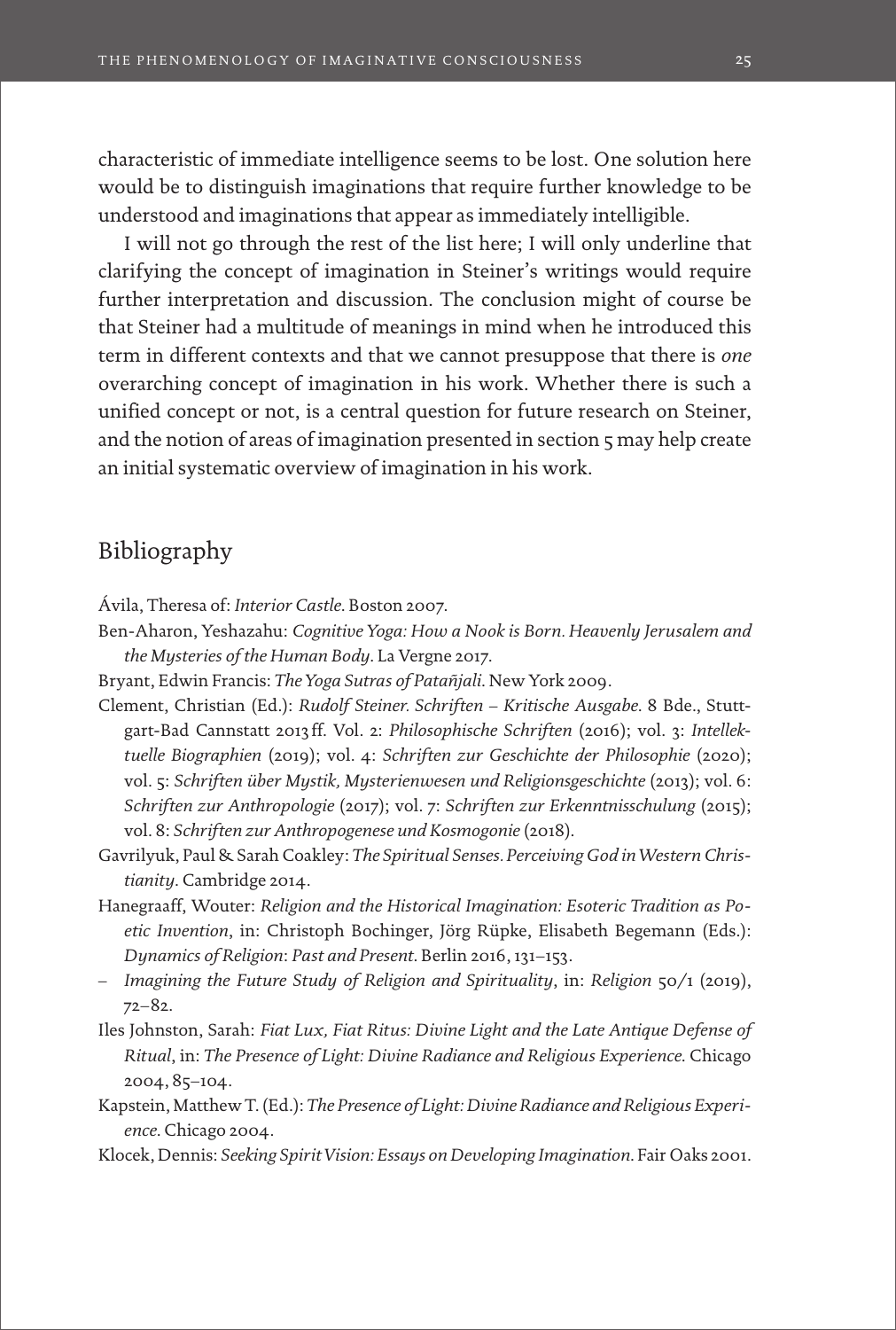- Lindahl, Jared R., Christopher T. Kaplan, Evan M. Winget & Willoughby B. Britton: *A phenomenology of meditation-induced light experiences: Traditional Buddhist and neurobiological perspectives*, in: *Frontiers in Psychology* 4 (January 2014).
- Neider, Andreas: *Das imaginative Lebenstableau: Meditative Erkenntnis aus Kindheitskräften*. Basel 2017.
- Nyanatiloka (Ed.): *Buddhistisches Wörterbuch*. Buddhistische Handbibliothek, Vol. 3. Konstanz 41989.
- (Ed.) *Vissuddhi-Magga oder Der Weg zur Reinheit. Die größte und älteste systematische Darstellung des Buddhismus*. Konstanz 61993.
- Of the Cross, John: *The Collected Works of St. John of the Cross*. Washington 2017.
- Olds, Robert & Rachel Olds: *Luminous Heart of Inner Radiance: Drawings of the Togal Visions*. 2011.
- Radhakrishnan, Sarvepalli: *The Principal Upanishads*. New Dehli 2010.
- Rose, Kenneth: *Yoga, Meditation, and Mysticism. Contemplative Universals and Meditative Landmarks*. New York 2018.
- Sparby, Terje: *Ånd og vitenskap. En kritisk undersøkelse av Rudolf Steiners antroposofi.*  Oslo 2008.
- *Rudolf Steiner som filosof*. Oslo 2013.
- *Investigating the Depths of Consciousness through Meditation*, in: *Mind and Matter* 13/2 (2015), 213–240.
- *Die Bereiche und die Stufen der höheren Erkenntnis*, in: *Die Drei* 12 (2017), 47–56.
- *Fear, Bliss, and Breathing Changes during Meditation. A Case Study of a Transformative Experience*, in: *Mind and Matter* 17/1 (2019a), 7–35.
- *Phenomenology and Contemplative Universals: The Meditative Experience of Dhyāna, Coalescence or Access Concentration*, in: *Journal of Consciousness Studies*. 26/7–8 (2019b) 130–156.
- *Body, Soul, and Spirit. A Qualitative Study of Anthroposophic Meditation*, in: *Religions* 11 (June 2020), 314.
- & Ulrich Ott: *A Qualitative Study of Motivations for Meditation in Anthroposophical Practitioners*, in: *PLoS ONE* 13/9 (2018), 1–20.
- Steiner, Rudolf: *Theosophie. Einführung in übersinnliche Welterkenntnis und Menschenbestimmung (TH).* Berlin 1904. GA 9; SKA 6.
- *Wie erlangt man Erkenntnisse der höheren Welten? (WE).* Published as a series of essays in *Lucifer-Gnosis* 1904/05. First book edition: Berlin 1909. GA 10; SKA 7.
- *Die Stufen der höheren Erkenntnis (SE).* Published as a series of essays in *Lucifer-Gnosis* 1905–1908. First book edition (posth.): Dornach 1931. GA 11; SKA 7.
- *Die Geheimwissenschaft im Umriss (GU)*. Leipzig 1910. GA 13; SKA 8.
- *Ein Weg zur Selbsterkenntnis des Menschen. In acht Meditationen (WS).* Berlin 1912. GA 16.
- *Die Schwelle der geistigen Welt. Aphoristische Ausführungen (SW).* Berlin 1913. GA 17.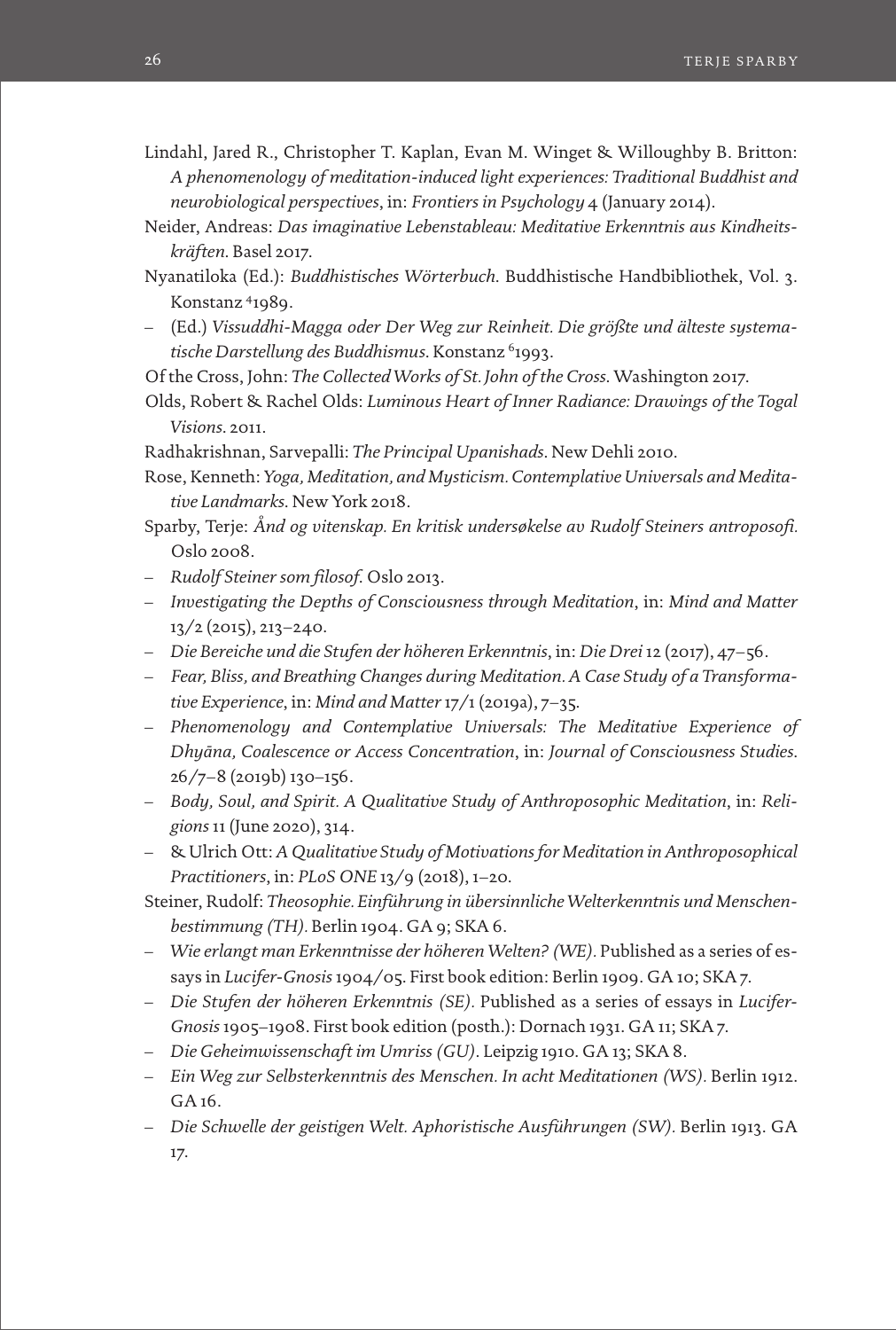- *Anthroposophische Leitsätze. Der Erkenntnisweg der Anthroposophie. Das Michael-Mysterium (AL).* First print in: *Was in der Anthroposophischen Gesellschaft vorgeht. Nachrichten für deren Mitglieder*. February 17, 1924 – April 12, 1925*.* GA 26.
- *Wahrheiten und Irrtümer der Geistesforschung*. Ten public lectures, 1911–1913. GA 69a.
- *Die Wirklichkeit der höheren Welten*. Eight public lectures, 1921. GA 79.
- *Die Beantwortung von Welt- und Lebensfragen durch Anthroposophie.* Twenty one lectures, 1908–1909. GA 108.
- *Das Lukas-Evangelium*. Ten lectures (Zyklus X), 1909. GA 114.
- *Anthroposophie, Psychosophie, Pneumatosophie*. Twelve lectures, 1909–1911. GA 115.
- *Die geistigen Wesenheiten in den Himmelskörpern und Naturreichen*. Ten lectures, 1912. GA 136.
- *Der Mensch im Lichte von Okkultismus, Theosophie und Philosophie*. Ten lectures (Zyklus XXII), 1912. GA 137.
- *Die Mysterien des Morgenlandes und des Christentums*. Four lectures (Zyklus XXVI), 1913. GA 144.
- *Die Geheimnisse der Schwelle*. Eight lectures (Zyklus XXIX), 1913. GA 147.
- *Inneres Wesen des Menschen und Leben zwischen Tod und neuer Geburt*. Six lectures (Zyklus XXXII), 1914. GA 153.
- *Christus und die menschliche Seele, über den Sinn des Lebens, Theosophische Moral Anthroposophie und Christentum*. Ten lectures, 1912–1914. GA 155.
- *Okkultes Lesen und okkultes Hören*. Eleven lectures, 1914. GA 156.
- *Zufall, Notwendigkeit und Vorsehung*. Eight lectures, 1915. GA 163.
- *Der Wert des Denkens für eine den Menschen befriedigende Erkenntnis*. Eleven lectures, 1915. GA 164.
- *Weltwesen und Ichheit*. Seven lectures, 1916. GA 169.
- *Bausteine zu einer Erkenntnis des Mysteriums von Golgatha*. Seventeen lectures, 1917. GA 175.
- *Geisteswissenschaft als Erkenntnis der Grundimpulse sozialer Gestaltung*. Sixteen lectures, 1920. GA 199.
- *Geistige Wirkenskräfte im Zusammenleben von alter und junger Generation*. Thirteen lectures, 1922. GA 217.
- *Initiations-Erkenntnis*. Thirteen lectures, 1923. GA 227.
- *Aus den Inhalten der esoterischen Stunden*. Notes from participants. Vol. I (1904– 1909). GA 266a.
- *Aus den Inhalten der esoterischen Stunden*. Notes from participants. Vol. II (1910– 1912). GA 266b.
- *Kunst und Kunsterkenntnis*. Essays and lectures on art 1888–1821. GA 271.
- Traut, Lucia & Annette Wilke: *Religion Imagination Ästhetik. Vorstellungs- und Sinneswelten in Religion und Kultur*. Göttingen 2015.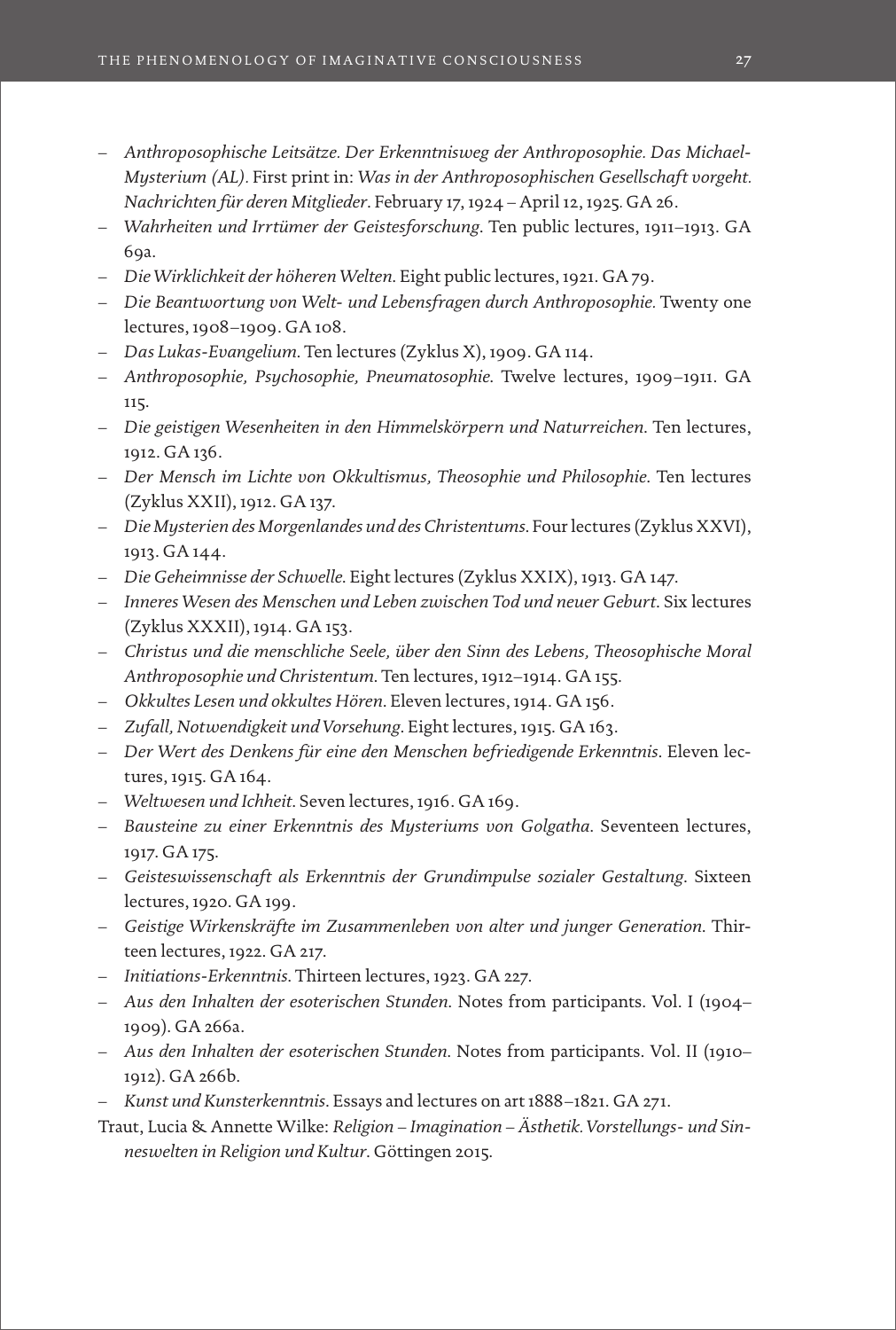- Ullman, Robert & Judyth Reichenberg-Ullman: *Mystics, Masters, Saints, and Sages. Stories of Enlighenment*. Berkeley 2001.
- Wilson, Neil L.: *Substances without substrata*, in: *Review of Metaphysics* 12 (1959), 521– 539.
- Wolfson, Elliot R.: *Through a Speculum That Shines. Vision and Imagination in Medieval Jewish Mysticism*. Princeton 1997.

This Open Access article has been published under the Creative Commons Attribution License CC-BY 4.0 (if not stated otherwise). The license permits the unlimited application, spreading and replication in every medium, as long as appropriate credit is given to the original work. The copyright remains with the authors.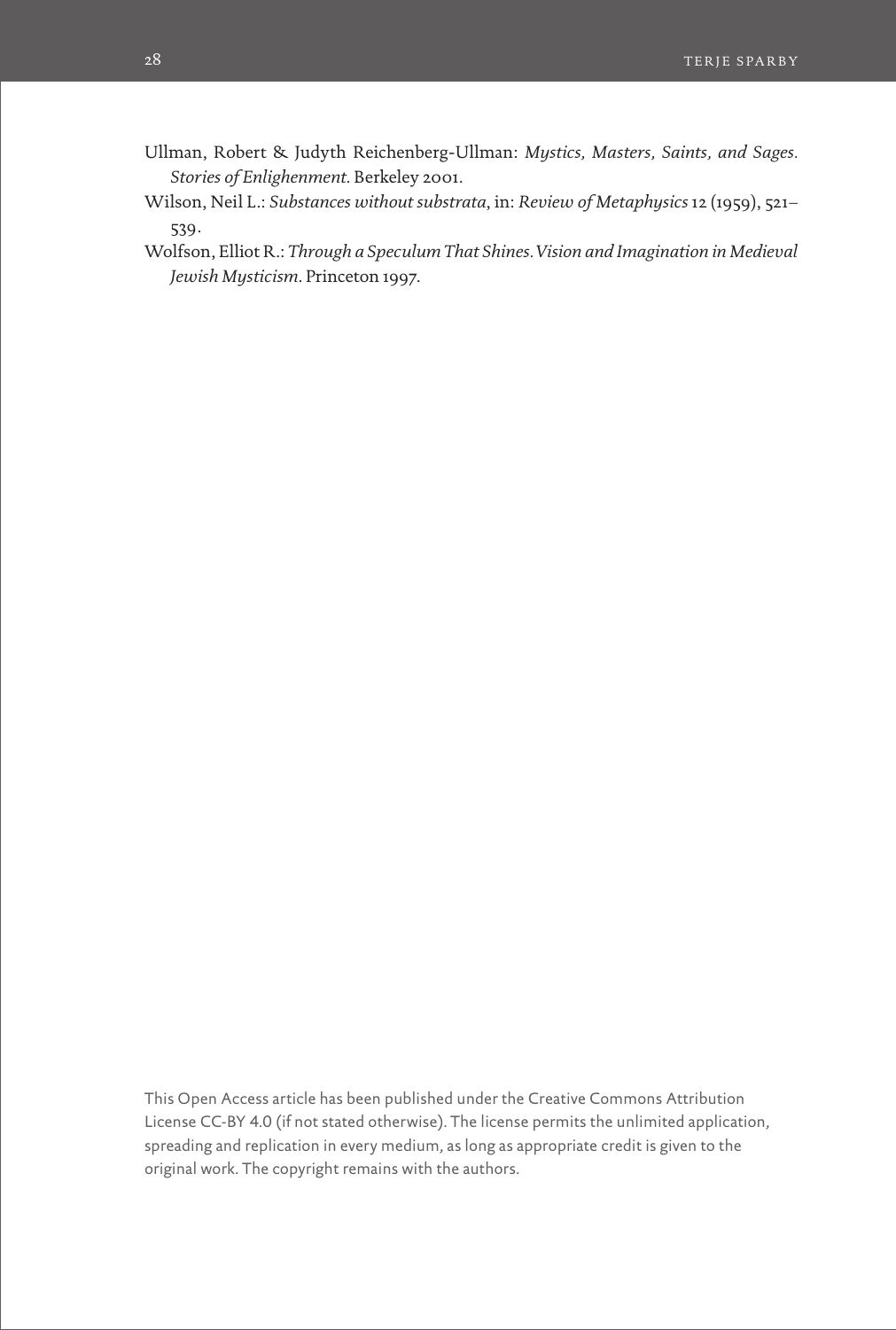# STEINER STUDIES

# <span id="page-28-0"></span>Die Phänomenologie des imaginativen Bewusstseins nach Steiner

*Terje Sparby*

DEUTSCHE ÜBERSETZUNG

**[ENGLISH ORIGINAL](#page-0-0)** 

# Zusammenfassung

Visuelle Erlebnisse, die in der Meditation gemacht werden, sind ein zentraler Aspekt vieler Religionen und kontemplativer und esoterischer Traditionen. Dies trifft auch auf die Anthroposophie zu. In Rudolf Steiners Werk werden solche visuellen Erlebnisse oft auch als ,Imaginationen' bezeichnet und als mögliche Wahrnehmungen einer geistigen Wirklichkeit verstanden. Die Fähigkeit zur Imagination in diesem Sinne ist daher das Fundament des anthroposophischen Projekts einer kulturellen Erneuerung, da deren Impulse auf solchen geistigen Wahrnehmungen beruhen sollen. Allerdings stellt sich das imaginative Bewusstsein bei Steiner sehr vielfältig dar und seine Charakterisierungen desselben erscheinen bisweilen verwirrend und widersprüchlich. Dieser Artikel gibt daher einen systematischen Überblick über die Phänomenologie des imaginativen Bewusstseins bei Rudolf Steiner. Er verfolgt die Entwicklung dieses Begriffs, stellt seine verschiedenen Aspekte dar und versucht einige der damit verbundenen Probleme zu lösen, indem drei verschiedene Formen von Imagination unterschieden werden: sinnliche Imaginationen, Imaginationen in einem ,Zwischenbereich' und übersinnliche Imaginationen. Damit wird eine Grundlage für weitere systematische Untersuchungen des steinerschen Imaginationsbegriffs gelegt.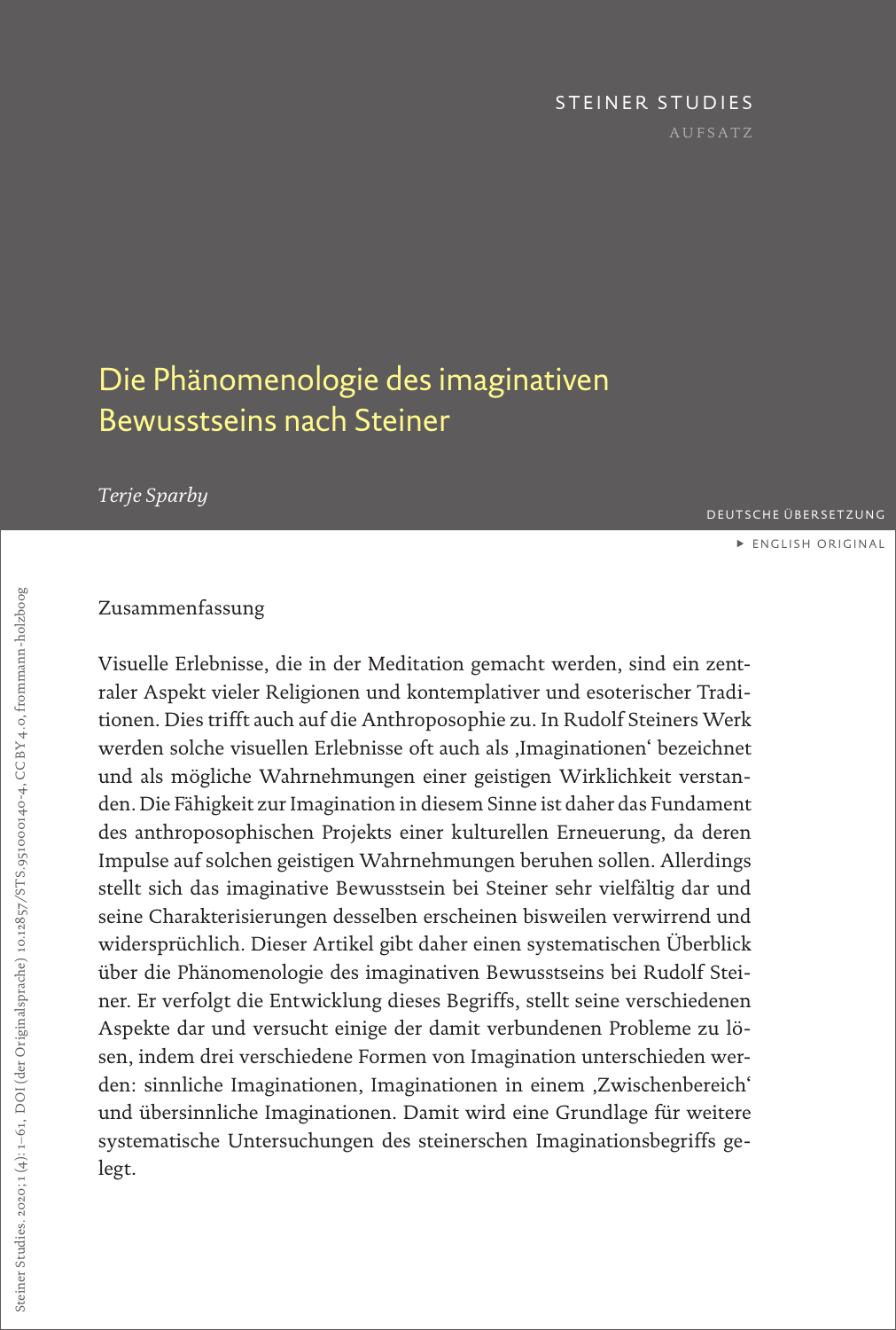Stichworte: Rudolf Steiner, Anthroposophie, Bewusstseinszustände, Imagination, Phänomenologie

# 1. Einleitung

In einer Reihe von Artikeln hat Wouter Hanegraaff in jüngster Zeit den Versuch unternommen, das Feld der Religionswissenschaft neu zu definieren, indem er die Aufmerksamkeit auf den Begriff der Einbildungskraft (Imagination) lenkt. Bezugnehmend auf die Arbeiten von Lucia Traut and Annette Wilke<sup>1</sup> merkt er an, dass es "gegenwärtig keine allgemeine theoretische Debatte über die Einbildungskraft gibt, d.h. über ihre Funktion und ihre historische, soziale, diskursive oder kognitive Dimension in der Religion".<sup>2</sup> "Der Begriff der Einbildungskraft sollte", so sein Argument, "wieder zu einem Kernbegriff der Religionswissenschaft gemacht werden".3 Hanegraaff schlägt vor, die Religionswissenschaft, welche gegenwärtig dazu neigt, durch postmoderne Kritik und Dekonstruktion in die Defensive zu geraten, dadurch wieder attraktiver zu machen, dass man ein historisch wohlbegründetes religionswissenschaftliches Narrativ entwickelt, in dem die Einbildungskraft als "eigentliche Heldin" dieser Geschichte erscheint.<sup>4</sup> Er erweitert diese Aussicht dann auf die Kategorien *Erfahrung* (experience), *besondere Bewusstseinszustände* (altered states of consciousness) und *Spiri*tualität (spirituality),<sup>5</sup> welche seiner Ansicht nach derzeit eine "Tabuzone für säkular ausgerichtete Wissenschaftler"6 darstellen. Hanegraaff besteht darauf, dass "es *irgendetwas* jenseits der Sprache geben muss"7 und skizziert einen neuen Zugang zum akademischen Studium der Religion. Dieser interessiert sich besonders für jene Erfahrungen, die Menschen in denjenigen Ausnahmezuständen des Bewusstseins machen, die das Religiöse tatsächlich ausmachen: Erfahrungen also, die als hoch bedeutsam und wichtig empfunden werden und die oft eine tiefgreifende Veränderung der Art und

- 1 Traut und Wilke (2015).
- 2 Hanegraaff (2016), 132.
- 3 Ebd., 131.
- 4 Ebd., 151.
- 5 Hanegraaff (2019).
- 6 Ebd., 80.
- 7 Ebd., 76.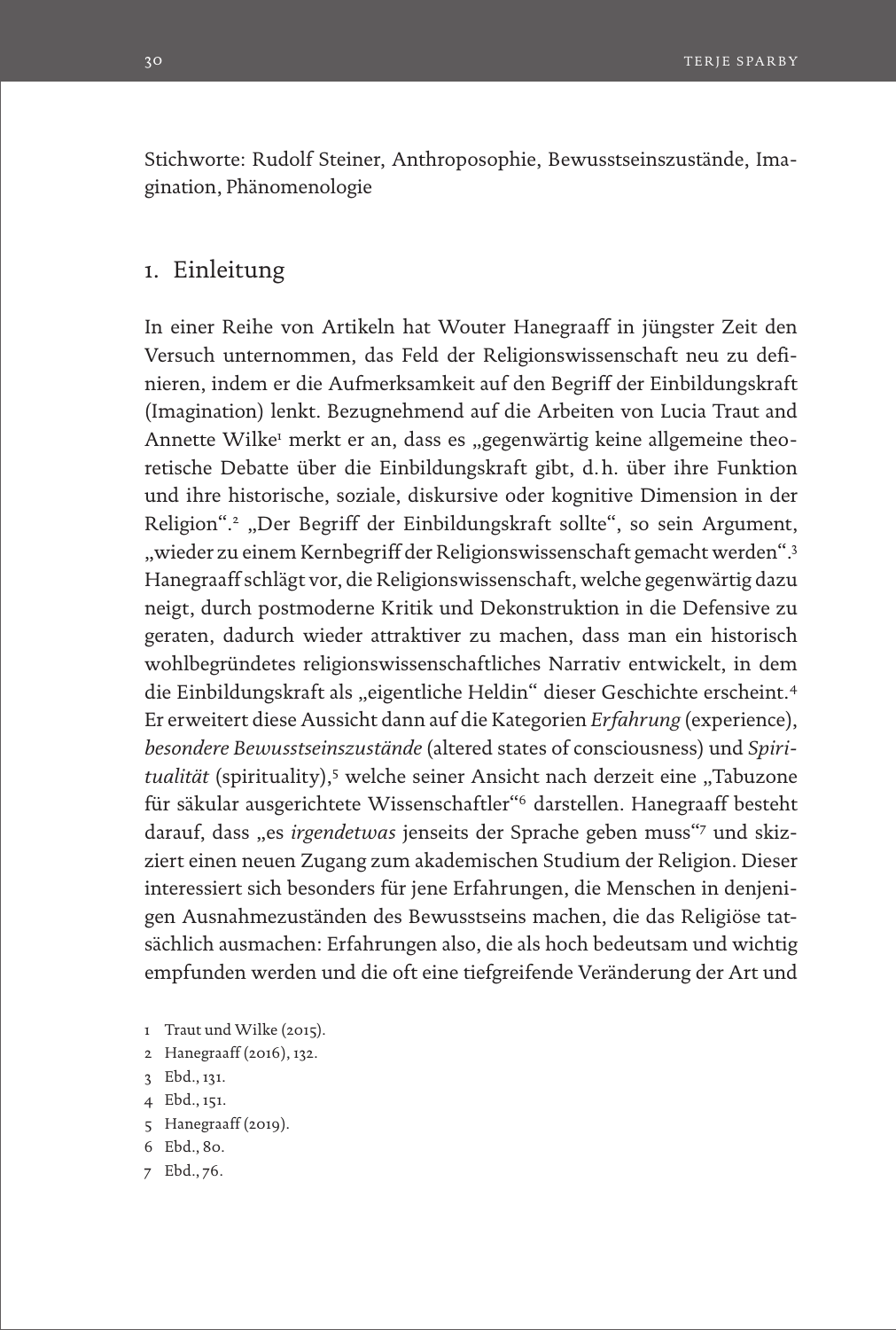Weise beinhalten, in welcher der religiös erlebende Mensch sich selbst und seine Welt wahrnimmt und vorstellt.

Man kann kaum ein besseres Argument für die Auseinandersetzung mit Rudolf Steiners Imaginationsbegriff vorbringen als Haanegraaff in diesen Texten. Steiner entwickelte, insbesondere während seiner anthroposophischen Phase, eine spirituelle Konzeption des Menschen und des Kosmos, deren Anschauungen – nach dem Selbstanspruch der Anthroposophie – auf Erfahrungen beruhen, die durch meditative Praktiken in besonderen Zuständen der Bewusstheit gemacht werden können. Dabei spielt in der Anthroposophie, wie unten näher ausgeführt werden wird, der besondere bzw. 'erhöhte' Zustand imaginativer Bewusstheit eine zentrale Rolle. Allerdings interessieren mich bei diesem Forschungsprojekt weniger die historischen Aspekte der Sache, sondern vielmehr ihre phänomenologischen und kontemplativen Perspektiven. Unter ,Phänomenologie' verstehe ich eine wissenschaftliche Untersuchung der grundlegenden Eigenschaften und Strukturen des Bewusstseins, und zwar in einem deskriptiven und genetischen Sinn.8 Phänomenologie kann aber nicht vollständig sein, wenn sie nicht auch außergewöhnliche Bewusstseinszustände berücksichtigt. Eine Untersuchung der nicht-alltäglichen Formen und Strukturen des Bewusstseins, wie die von Steiner so bezeichnete 'Imagination', kann möglicherweise sogar zu einem klareren Verständnis auch der sogenannten gewöhnlichen Bewusstheit führen, indem klargestellt wird, in welcher Hinsicht diese Zustände verschieden sind oder sein können. Ein Vergleich der gewöhnlichen und der außergewöhnlichen Formen des Bewusstseins kann zeigen, ob es Strukturen und Aspekte gibt, die als universell anzusehen sind.

Der Begriff einer, Contemplative Science' wird gegenwärtig für eine neue Forschungsrichtung verwendet, welche das meditative Bewusstsein und seine Erfahrungen in den Blick nimmt. Ich habe an anderer Stelle dafür argumentiert, in dieser Forschungsrichtung auch sogenannte *first-person* Zugänge als zulässig anzuerkennen, welche darauf beruhen, persönliche Berichte individueller Meditationserfahrung (historischer oder zeitgenössischer Natur) komparativ zu analysieren.9 Unter Anwendung eines *first-person* orientierten mikro-phänomenologischen Ansatzes habe ich an anderer Stelle meditative Erfahrungen wie den ,spontanen Atemstillstand' (breath

<sup>8</sup> Sparby (2015), 213.

<sup>9</sup> Sparby (2017b).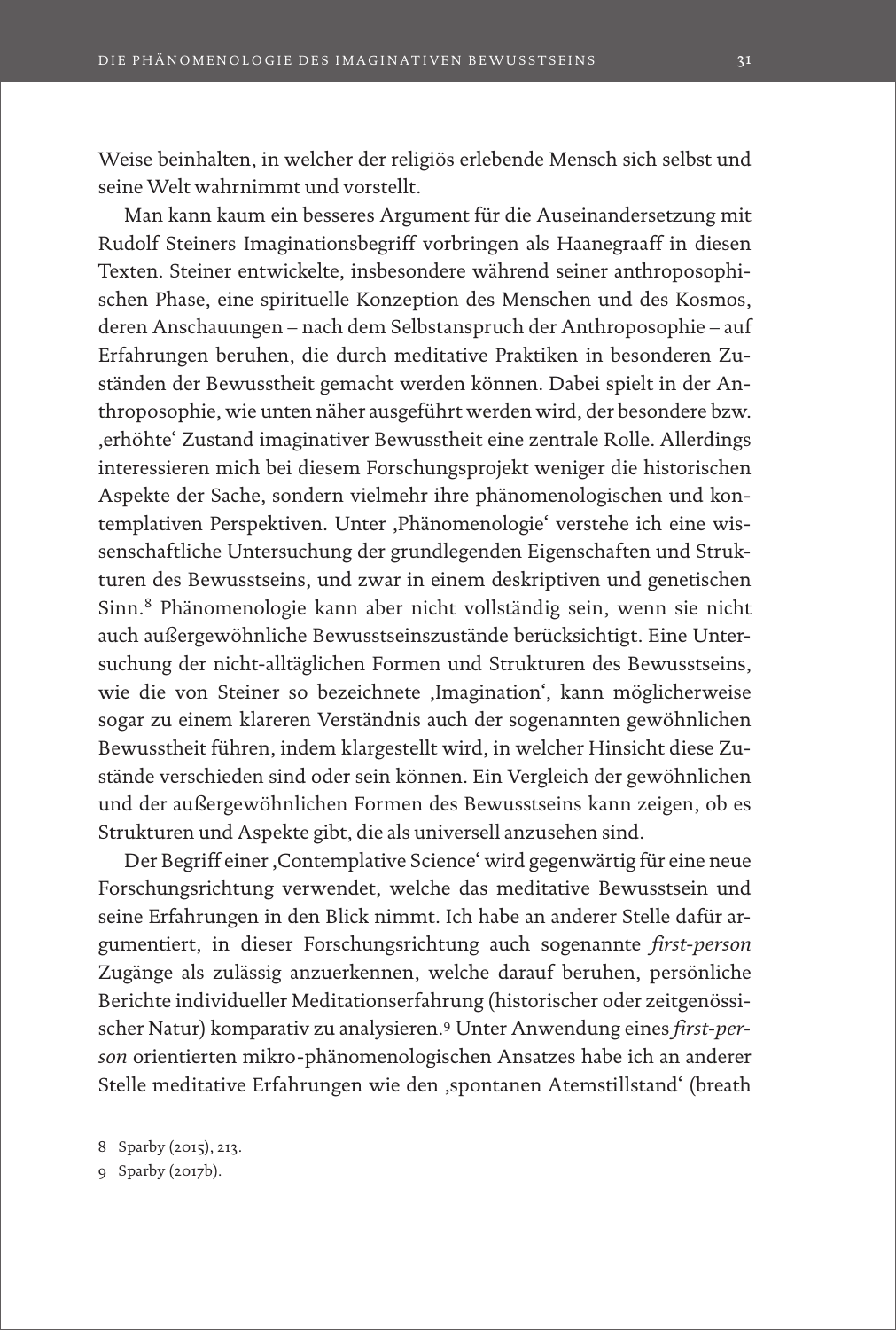cessation)10 und besondere Bewusstseinszustände wie *access concentration* oder *dhyāna näher untersucht*. 11 Ein derartiger Ansatz eignet sich dazu, alle möglichen Formen besonderer Bewusstseinszustände zu erforschen, einschließlich derjenigen, die Steiner beschrieben hat.

All diese neuen Zugänge zur Bewusstseinsforschung zeigen, dass das Interesse an der wissenschaftlichen Erforschung der steinerschen Imaginations-Konzeption tatsächlich berechtigt ist. Während es für einen historisch ausgerichteten Forschungszugang wichtig ist, zunächst einmal zu verstehen, was die zentralen Begriffe bedeuten, mit denen ein Autor operiert, so ist es in einer phänomenologisch vorgehenden Studie unabdingbar, zunächst eine deutliche Vorstellung davon zu entwickeln, wie die besonderen Bewusstseinszustände, welche die meditative Erfahrung ausmachen, genau strukturiert sind. Ebenso zentral ist es, eine klare Vorstellung davon zu haben, worin diese meditative Erfahrung eigentlich besteht, denn ohne dies ist es nicht möglich, bestimmte Erfahrungen speziellen Bewusstseinszuständen zuzuordnen.

Im Folgenden wird deutlich werden, dass Steiners Imaginationsbegriff vielfache Aspekte vereint, von denen einige in seiner Darstellung allerdings recht unklar sind. Dabei möchte ich betonen – auch wenn dies vielleicht überflüssig sein sollte –, dass ich, indem ich diese Aspekte darstelle, keinerlei Interesse daran habe, Steiners Aussagen in einseitiger Weise zu befürworten oder zu kritisieren. Vielmehr bemühe ich mich um eine Position der Mitte<sup>12</sup> und gehe dabei von dem zuerst von Neil Wilson<sup>13</sup> formulierten *principle of charity* als einem leitenden Prinzip akademischer Forschung aus, d.h. ich versuche das von Steiner vorgeschlagene Imaginationskonzept als so rational und wohl begründet aufzufassen, wie mir dies möglich ist. Dabei bedeutet das *principle of charity* durchaus nicht, dass man davor zurückschreckt, die problematischen Aspekte einer Konzeption anzusprechen. Vielmehr ist das Gegenteil der Fall, weil gerade gegenüber der wohlwollendsten Auffassung einer bestimmten Idee oder Haltung die effektivste Kritik geübt werden kann. Auch wenn ich persönlich davon ausgehe, dass es tatsächlich gewisse besondere Bewusstseinszustände gibt, die den von

13 Wilson (1959).

<sup>10</sup> Sparby (2019a).

<sup>11</sup> Sparby (2019b).

<sup>12</sup> Sparby (2013).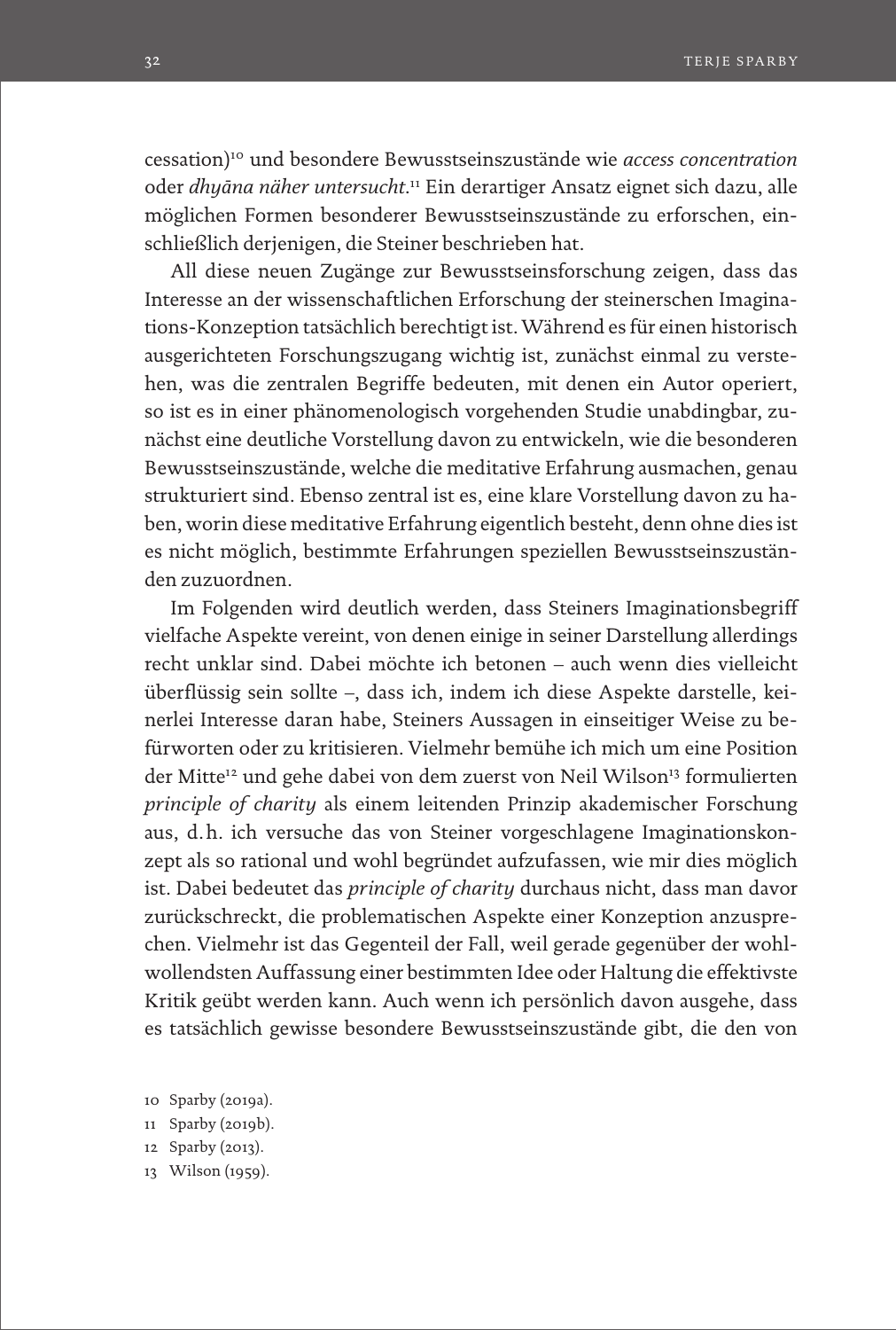Steiner als imaginativ beschriebenen ähneln, habe ich selbst niemals systematische Studien publiziert, die untersuchen, ob solche Zustände existieren und was ihre Eigenschaften eventuell ausmachen. Dies ist aber auch nicht das Ziel dieser Darstellung, denn eine solche Untersuchung würde voraussetzen, dass man schon exakt weiß, wie solche Zustände tatsächlich aussehen. Im Folgenden beschäftige ich mich daher ausschließlich damit, wie sich Steiners Konzeption des imaginativen Bewusstseinszustandes in seinen eigenen Schilderungen darstellt. Persönliche Meinungen über den imaginativen Zustand oder über Steiner, einschließlich der Frage, ob ein solcher tatsächlich realisiert werden kann und inwieweit er anderen kontemplativen Erfahrungen entspricht, werden dabei so weit wie möglich ausgeklammert. Allerdings scheint es der Erwähnung an dieser Stelle wert, dass einige Praktiker der anthroposophischen Meditation behaupten, Zugang zu diesem Bewusstseinszustand tatsächlich gewonnen zu haben. Solche Aussagen habe ich in der Tat an anderer Stelle untersucht, wobei ich allerdings einen qualitativen und Interview-gestützten *second-person* Zugang gewählt habe.<sup>14</sup>

Um das Thema der Imagination bei Steiner in ein Verhältnis zu den Begriffen von "Erfahrung', "Meditation', "besonderen Bewusstseinszuständen' und ,Spiritualität' zu stellen, werde ich im Folgenden einen kurzen Überblick darüber geben, wie in verschiedenen spirituellen Zusammenhängen über visuelle meditative Erfahrungen gesprochen worden ist. Dabei kann an dieser Stelle natürlich nur eine grobe Skizze gegeben werden. Jedoch kann bereits diese zeigen, dass die Art und Weise, wie Steiner in einem spirituellen Kontext über visuelle Meditationserfahrung spricht, durchaus an bestehende Traditionen anknüpft. Dabei fasse ich den Begriff des ,Visuellen' sehr weit und verstehe darunter äußere wie innere Bilder und Wahrnehmungen, einschließlich Eindrücke subtiler Art.

Berichte über Visualisierungen und visuelle Erlebnisse während der Meditation finden sich in vielen spirituellen Traditionen. Manche Formen der Meditation nutzen bildliche Vorstellungen als Teil der meditativen Tätigkeit. Bilderfahrungen können aber auch spontan auftreten, besonders in vertieften Stufen der Meditation. Das Spektrum der Gegenstände, die dort gesehen bzw. visuell erlebt werden können, reicht von reinen Lichtwahrnehmungen bis hin zu konkreten Bildinhalten wie Figuren, Symbolen und Szenen. Die ältesten Darstellungen solcher meditativer Visionen scheinen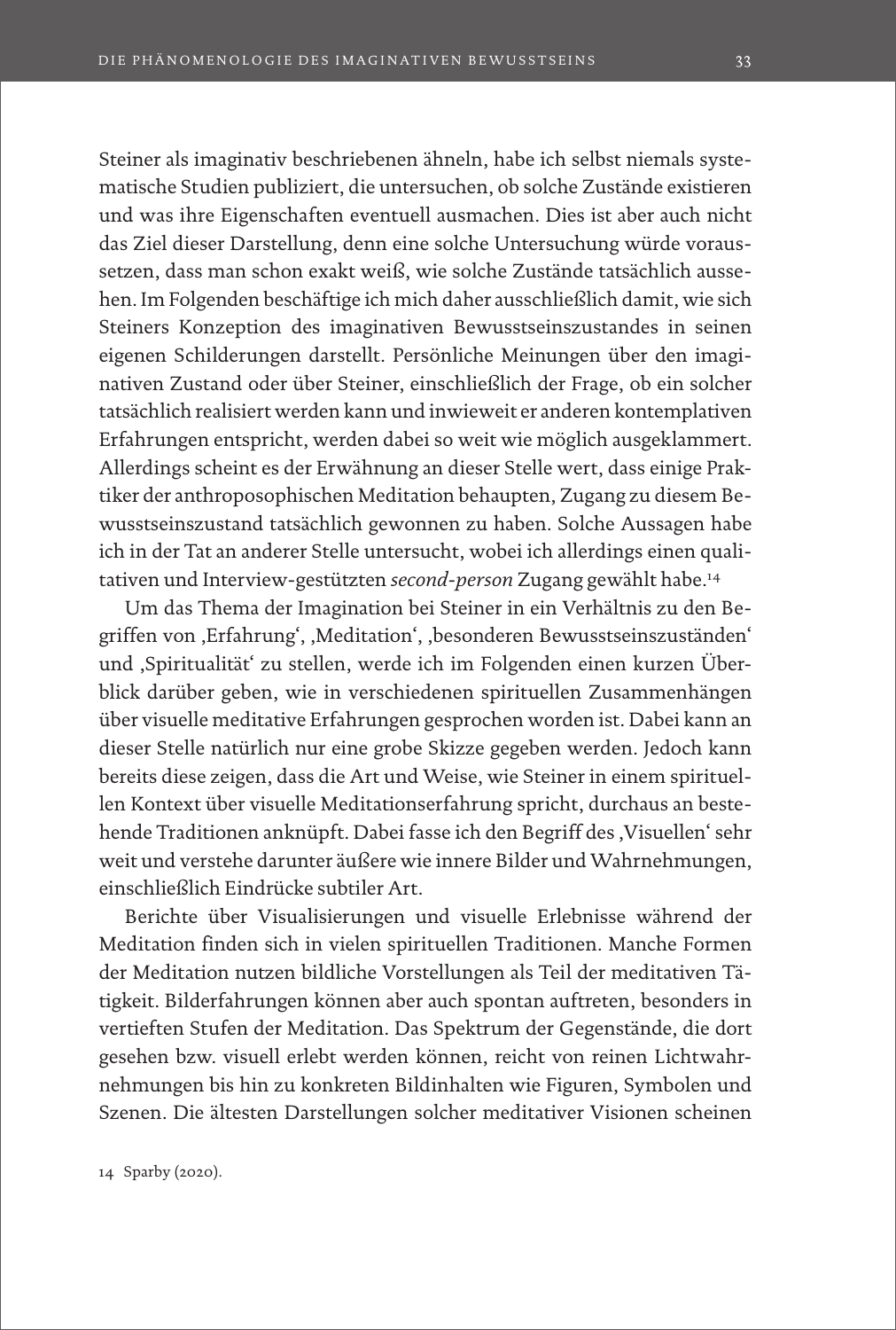in den *Upanishaden* (800 – 500 v. Chr.) vorzuliegen.15 Zwar finden sich Berichte von Lichterscheinungen auch in der älteren *Rig-Veda* (1500 – 1200 v. Chr.), doch ist die Verbindung zur Meditation in diesem Fall nicht eindeutig. Lichtvorstellungen spielen auch eine wichtige Rolle in der yogischen Tradition, z.B. in den *Yoga Sutras* des *Patanjali*. 16

Mehrere frühe buddhistische Quellen (beispielsweise die sehr ausführliche *Visuddhi-Magga*)<sup>17</sup> beschreiben ebenfalls solche visuellen Erlebnisse. Diese rangieren von gewissen quasi-visuellen Erfahrungen, die während der verstärkten Konzentration beim Meditieren auftreten können – als *uggahanimitta* (aufgefasstes Bild) und *patibhāga-nimitta* (Gegenbild) – bis hin zu einer Vielzahl anderer visueller Erscheinungen oder Illuminationen. Daneben sind Visualisierungen auch ein wesentlicher Aspekt im Repertoire spiritueller Praktiken des tibetischen Buddhismus, bekannt als *Guru Yoga*, *Deity Yoga* und *Dream Yoga*. Sie werden beispielsweise dazu verwendet, das sogenannte 'innere Feuer' oder *tummo* zu erwecken.

Visuelle Erlebnisse dieser Art sind auch in der westlichen Tradition bekannt. Man findet sie z.B. in bestimmten Ritualen der antiken griechischen Kultur,18 aber auch im Christentum werden sie als wesentlicher Aspekt des kontemplativen Pfades angesehen, etwa als Erfahrung der "Illumination", als *photismos* und auch als *visio beatifica*. 19 Visualisierungen sind Teil verschiedener spiritueller Praktiken innerhalb des Christentums, etwa in den geistlichen Exerzitien des Ignatius von Loyola, die mit der Visualisierung verschiedener Evangelienszenen arbeiten. Meditative Schauungen als Resultat spiritueller Praktiken sind auch Bestandteil vieler Heiligenbiographien, etwa diejenigen der Katharina von Siena<sup>20</sup> und der Teresa von Ávila,<sup>21</sup> finden sich aber auch in der westlichen Kabbalah.22

Eine wissenschaftliche Erforschung meditativer Erlebnisse durch deren zeitgenössische Praktiker findet zwar eher selten statt, doch ist in dieser Richtung von einigen buddhistischen Meditationspraktikern eine gewisse

- 15 Radhakrishnan (2010).
- 16 Bryant (2009), 362–363.
- 17 Nyanatiloka (1993), 148-229; vgl. auch Nyanatiloka (1989), 137f., Stichwort: ,nimitta'.
- 18 Johnston (2004).
- 19 Rose (2018).
- 20 Ullmann und Reichenberg-Ullmann (2001), 38–45.
- 21 Ávila (2007).
- 22 Wolfson (1997).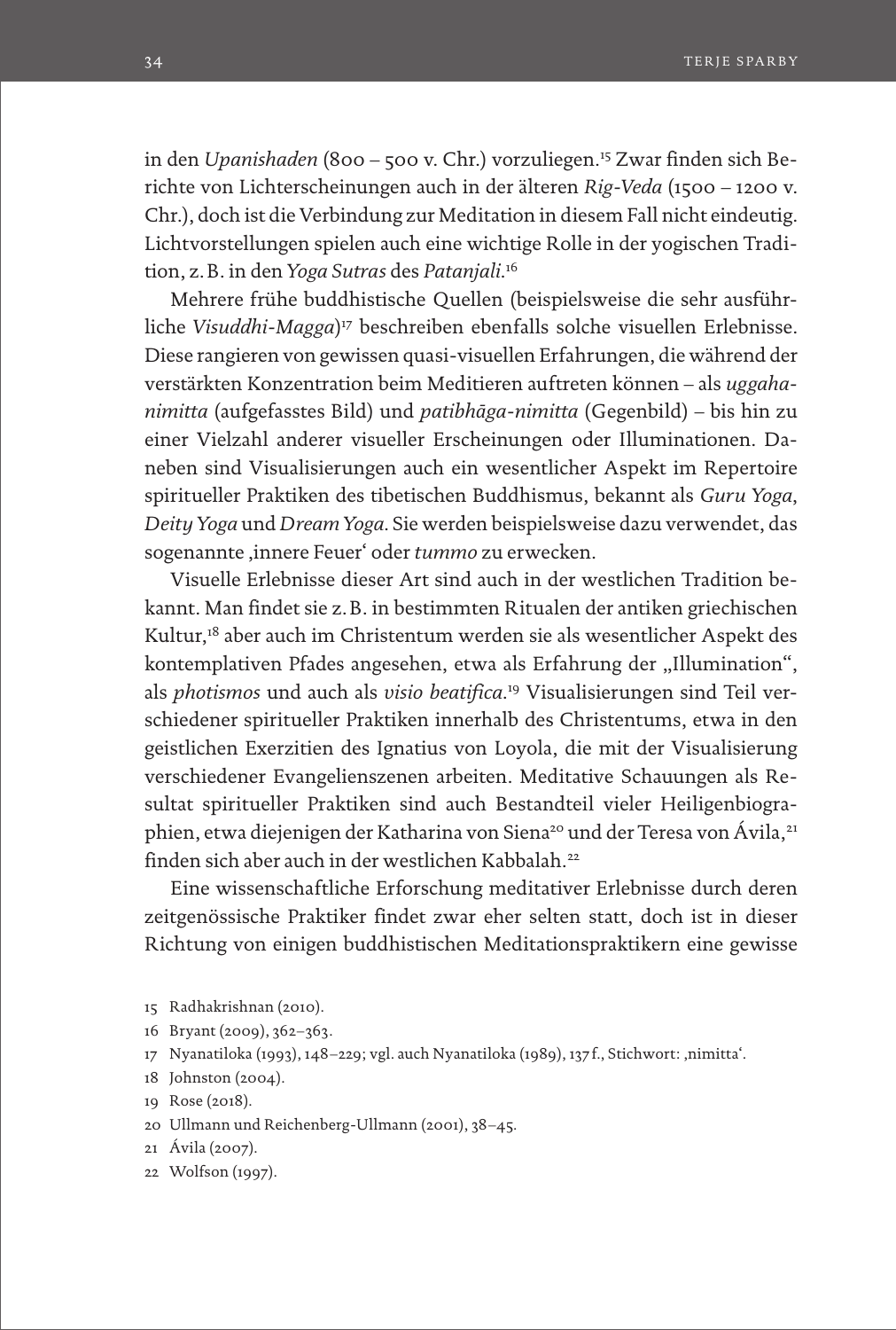Vorarbeit im Hinblick auf Lichterfahrungen geleistet worden.<sup>23</sup> Auch finden sich detaillierte zeitgenössische Erlebnisberichte über visuelle Erfahrungen während der Meditation, z.B. in der sogenannten *Tögal*-Praxis innerhalb der tibetischen Tradition.<sup>24</sup> Ferner sind in jüngerer Zeit historiographische Forschungen zu Lichterfahrungen und spirituellen Wahrnehmungen innerhalb verschiedener Traditionen durchgeführt worden.25 Insgesamt konzentriert sich die gegenwärtige Meditationsforschung aber vor allem auf die verschiedenen gesundheitlichen Auswirkungen der Meditation. Mangelndes Interesse an oder sogar Misstrauen gegenüber visuellen Meditationserfahrungen ist jedoch keineswegs ein lediglich modernes oder westliches Phänomen. Im Zen-Buddhismus etwa gibt es die Vorstellung des *Makyo*, und im tibetischen Buddhismus wird vom sogenannten *Nyam* gesprochen.26 Dabei werden unter *Makyo* and *Nyam* bildhafte Elemente verstanden, die während der meditativen Erfahrung auftreten können. Diese Erlebnisse werden misstrauisch betrachtet bzw. womöglich als verführerisch verstanden. Es gilt als wichtig, ihnen keine Aufmerksamkeit zu schenken, wenn sie auftreten, sondern stattdessen nach einer weiteren Vertiefung der Meditation zu streben. Ähnliche Vorstellungen können bei Johannes vom Kreuz gefunden werden, z.B. in dessen *Aufstieg zum Berg Karmel*. 27 Jedoch werden bestimmte visuelle Erfahrungen in meditativen Traditionen als durchaus wahrheitsgemäß angesehen. Die Darstellungen von Buddhas Erleuchtung etwa und die Konversion des Paulus enthalten solche Visionsschilderungen. Die Bewertung visueller Erfahrungen in den spirituellen Traditionen ist also durchaus komplex.

Visuelle Erlebnisse während der Meditation spielen auch in der Anthroposophie Rudolf Steiners eine zentrale Rolle. Bisher gibt es keine detaillierten Studien über Steiners Darstellung dieser speziellen Erfahrungen. Angesichts der Menge des verfügbaren Materials würde dies eine umfangreiche Aufgabe darstellen und einen wichtigen Beitrag zur gegenwärtig zunehmenden wissenschaftlichen Erforschung Steiners und der Anthroposophie leisten. Verschiedene anthroposophische Autoren haben bereits versucht, die während der Meditation auftretenden visuellen Erlebnisse zu beschrei-

- 23 Lindahl, Kaplan, Winget und Britton (2014).
- 24 Olds und Olds (2011).
- 25 Gavrilyuj und Coakley (2014); Kapstein (2004).
- 26 Sparby (2015).
- 27 Of the Cross (2017), 199–206.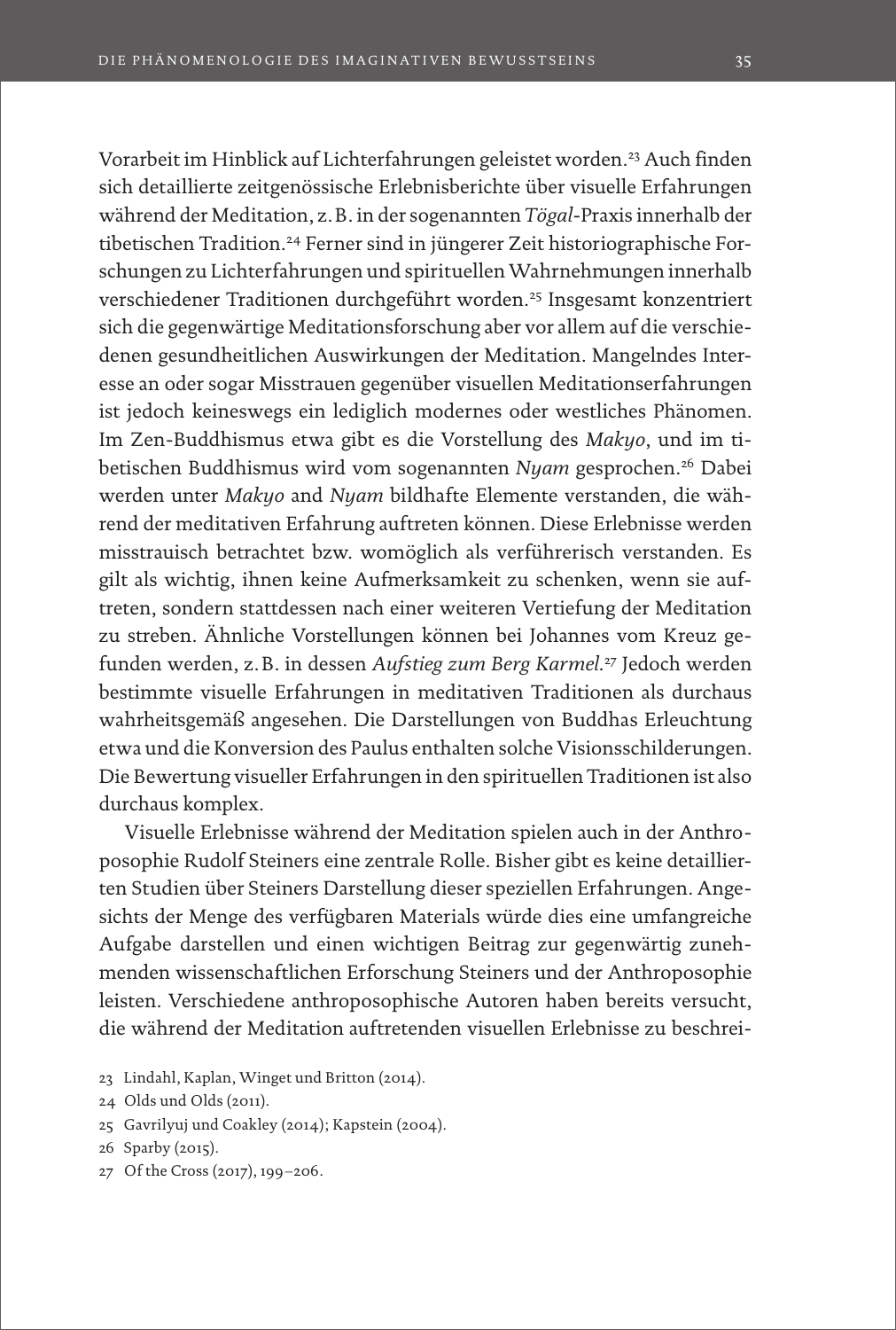ben.28 Diese Erfahrungen sind offenbar auch jenen Menschen geläufig, die gegenwärtig anthroposophische Meditation praktizieren.29 Jedoch stellt die Interpretation dieser visuellen Erfahrungen eine Herausforderung dar. Es ist inbesondere unklar, was als authentische, nicht-halluzinäre Bilderfahrung und somit als geistige Wahrnehmung im Sinne Steiners gelten kann. Allerdings ist gerade diese Möglichkeit der Wahrnehmung geistiger Wirklichkeit ein zentraler Aspekt der steinerschen Anthroposophie und somit der anthroposophischen Meditationspraxis.30 Ein Grund für die Unsicherheit darüber, was als authentisches Bilderlebnis gelten kann, liegt darin, dass Steiner selbst ganz verschiedene Darstellungen davon gegeben hat, worin das Wesen dieser visuellen Erfahrungen – die er auch als ,Imaginationen' bezeichnete – eigentlich besteht. Steiner unterschied nicht nur ausdrücklich zwischen authentischen und nicht-authentischen Bilderfahrungen, sondern entwickelte auch eine überaus komplizierte und teilweise widersprüchlich erscheinende Phänomenologie derselben. So spricht er einerseits davon, dass authentische imaginative Erfahrungen typischerweise einen besonderen Bewusstseinszustand voraussetzen. Andererseits sollen, wie wir noch sehen werden, gewisse imaginative Erlebnisse auch im gewöhnlichen Bewusstseinszustand vorkommen können. Ferner sind Steiners Darstellungen des hier in Frage stehenden Bewusstseinszustandes nicht immer einheitlich: Manchmal wird die Dauer solcher Imaginationen als sehr kurz beschrieben, dann aber sollen sie auch relativ lang andauern können (siehe unten). In manchen Fällen sollen sie farblos sein, dann aber auch wieder nicht; manchmal seien sie mit Angsterlebnissen, dann aber auch mit Glücksgefühlen verbunden; manchmal werden sie als Illusionen bezeichnet, an anderen Stellen hingegen als Wahrnehmungen. Schließlich spricht Steiner auch noch davon, dass das Farberlebnis innerhalb des imaginativen Bewusstseins ein ganz anderes sei als dasjenige des gewöhnlichen Bewusstseins. Wenn Steiner von 'imaginativen Farben' spricht, verweist er auf eine subtilere Erfahrung als diejenige des gewöhnlichen Farberlebens.31 Gewöhnliche Farben werden nach Steiner innerhalb der Imagination nicht erlebt. Es fragt sich daher, ob dies auch in Hinsicht auf die Wahrnehmung von Symbolen, Linien und Fi-

- 30 Sparby und Ott (2018).
- 31 Clement (2015), XXVIf.

<sup>28</sup> Ben-Aharon (2017); Klocek (2001).

<sup>29</sup> Sparby (2020).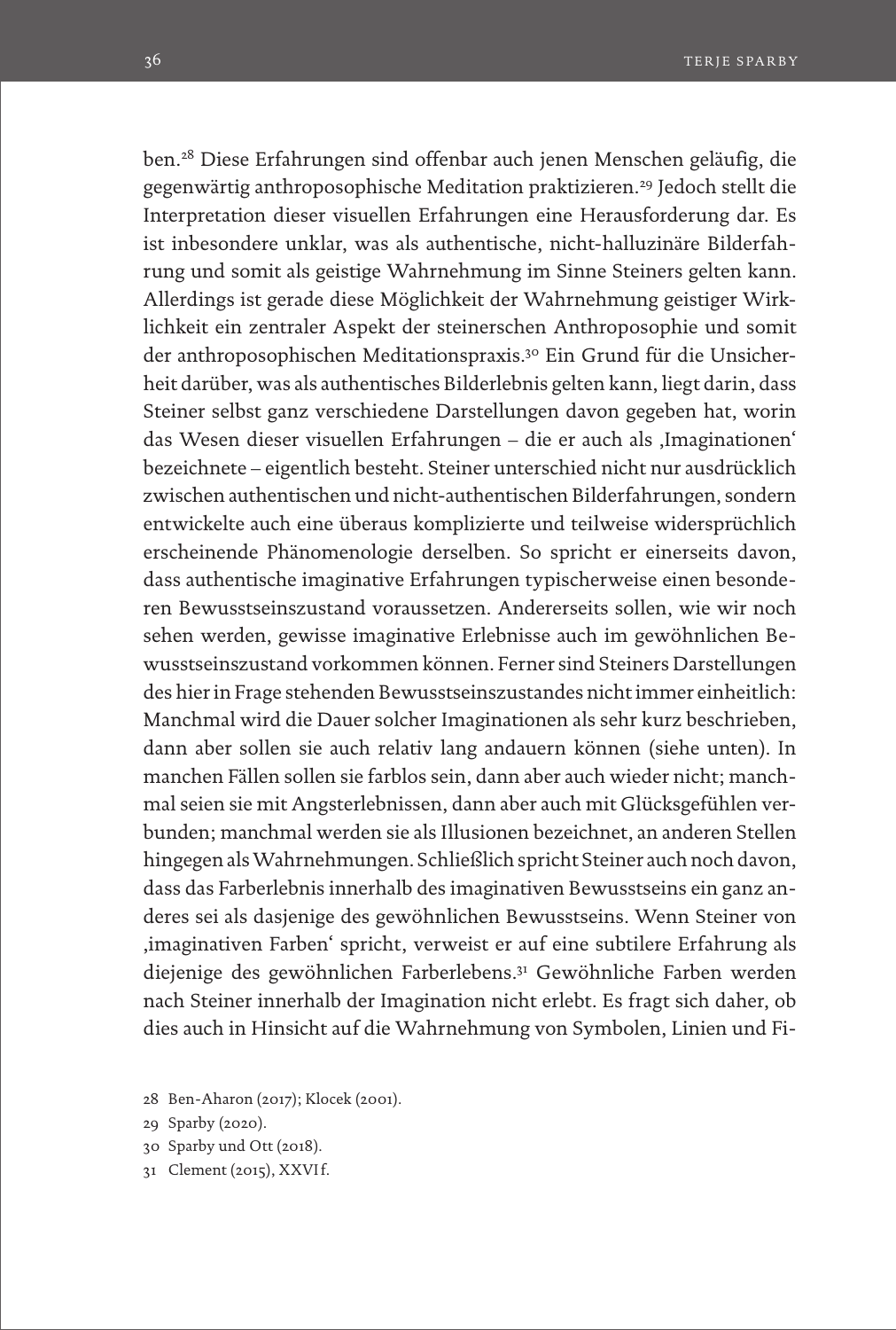guren gilt (die auch während der imaginativen Erfahrung auftreten sollen). Wie aber sollte etwa ein Symbol als innere Bildvorstellung auftreten können, ohne dass es irgendeine Farbe und Form hätte? Versteht Steiner unter der imaginativen Wahrnehmung von Symbolen und Linien in Wirklichkeit vielleicht auch ein eigentlich subtileres Erlebnis, ähnlich wie bei den Farben?

Dieser Artikel wird im Folgenden einen Überblick über die umfassenden Darstellungen geben, die Steiner im Hinblick auf seinen Begriff von visueller Erfahrungen während der Meditation entwickelt hat und dabei besonders auf jene Punkte hinweisen, bei denen diese Darstellung einer Klärung bedarf, um konsistent zu sein. Der zweite Abschnitt gibt einen Überblick über das Thema der meditativen Bilderfahrung oder Imagination in Steiners Werk, der dritte verfolgt die Entwicklung dieses Begriffes, während der vierte eine Phänomenologie des imaginativen Bewusstseins zu skizzieren versucht. Im fünften Abschnitt wird dann, als Versuch einer Klärung der angesprochenen Widersprüche, eine Unterscheidung zwischen verschiedenen Formen und Stufen der Imagination getroffen. Der sechste schließt mit einer Konklusion.

# 2. Steiners Aussagen über visuelle Erlebnisse in der Meditation

Steiner entwickelte im Zusammenhang seiner Darstellungen über Meditation und spirituelle Erfahrung eine neuartige Konzeption visueller Erfahrungen. Seiner Auffassung nach gibt es eine bestimmte Art visueller Erlebnisse, die er ,Imaginationen' nannte und die nur in einem bestimmten besonderen Bewusstseinszustand auftreten sollen. (Dabei sprach Steiner insgesamt von drei besonderen Formen einer solchen speziellen bzw. erhöhten Bewusstheit: Neben der Imagination beschrieb er ,Inspiration' und 'Intuition' als zwei weitere Formen übersinnlicher Bewusstheit). Seine Konzeption der Imagination ist verhältnismäßig komplex und lässt sich in einer kurzen Beschreibung kaum angemessen darstellen. Imaginationen im steinerschen Sinn sollen ein konkretes und differenziertes Wissen von einer geistigen Wirklichkeit vermitteln, sie sind also nicht als Erfahrung einer undifferenzierten mystischen Einheit mit dem Göttlichen zu verstehen (vgl. SE, 215).32 Die Annahme, dass die Imagination tatsächliches Wissen

32 Editorialer Hinweis: Zitate aus Steiners veröffentlichten Schriften sind nach der kritischen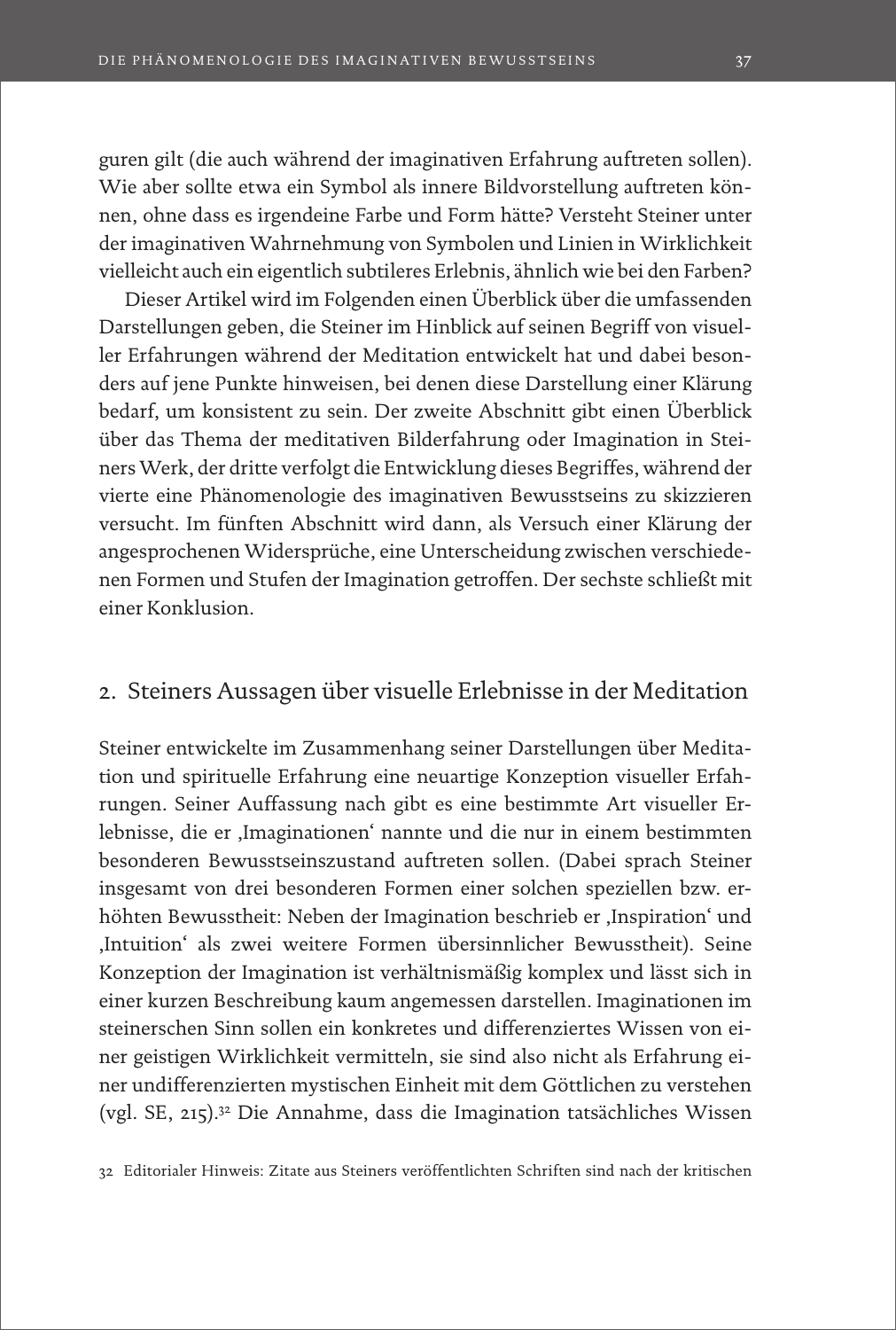vermittele, zeigt sich unter anderem daran, dass die von Steiner entwickelte Anthroposophie eine ausgesprochen praktische Ausrichtung verfolgt. Anthroposophie ist allgemein dafür bekannt, dass sie in vielfachen sozialen und kulturellen Bereichen nach einer Erneuerung strebt, so etwa in Pädagogik, Medizin, Landwirtschaft und Kunst. Steiners entsprechende Vorschläge verweisen in der Regel auf konkrete, durch imaginative Erkenntnis erlangte Einsichten. In anderen Worten: Die praktische Natur und der kulturelle Einfluss der steinerschen Anthroposophie ist unmittelbar mit dem Konzept imaginativer Erkenntnis verbunden.

Als vorübergehende Definition mag die folgende gelten: Eine Imagination in der spezifisch steinerschen Form beinhaltet die konkrete Wahrnehmung einer geistigen Wirklichkeit, die als solche einen visuellen Charakter annimmt und in Form von Licht-, Farb- oder Formwahrnehmungen auftreten kann. Wir werden jedoch sehen, dass Steiner diese Definition erweitert und die Imagination mit einem breiteren Spektrum an Erlebnissen in Verbindung bringt. In seinem Werk finden sich zahlreiche unterschiedliche Aspekte, unter denen die Imagination betrachtet wird. Nachstehend findet sich eine Auflistung dieser verschiedenen Aspekte in Bezug auf das imaginative Bewusstsein bei Steiner:

- 1. Allgemeine Charakteristik der Imagination
- 2. Historische Aspekte
- 3. Kosmologische Aspekte
- 4. Anthropologische Aspekte
- 5. Phänomenologische Aspekte
- 6. Epistemologische Aspekte
- 7. Charakter der imaginativen Wissensform
- 8. Beispiele für konkrete imaginative Vorstellungen
- 9. Entwicklung des imaginativen Erkennens durch Bewusstseinsschulung
- 10. Bemerkungen zu Personen, denen imaginative Fähigkeiten zugeschrieben werden (z.B. Goethe und Swedenborg)

Ausgabe (SKA) mit den entsprechenden Siglen im laufenden Text nachgewiesen (in diesem Fall steht SE für: *Die Stufen der höheren Erkenntnis*). Stellen aus Vorträgen werden nach der Gesamtausgabe (GA) zitiert und finden sich, wie auch die sonstigen Literaturnachweise, in den Fußnoten.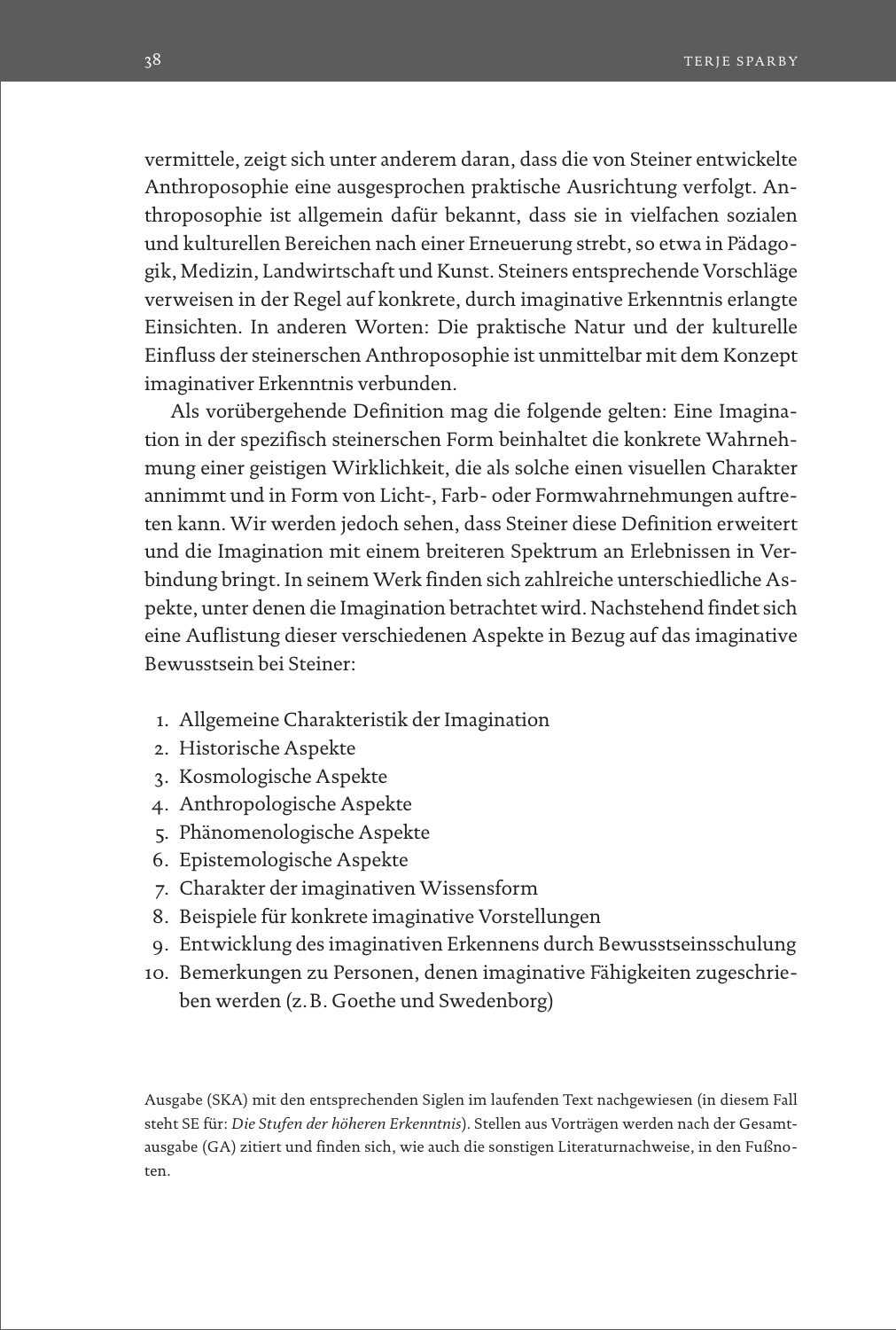Eine ausführliche Darstellung der steinerschen Imaginationskonzeption unter Berücksichtigung all dieser (und weiterer) Aspekte des Gegenstandes würde ein vollständiges Buch erfordern. Daher konzentriere ich mich im Folgenden vor allem auf die Phänomenologie der Imagination, wie Steiner sie versteht, und schlage in diesem Zusammenhang eine entsprechene Taxonomie vor. Die phänomenologische Art des Vorgehens ist dabei von großer Bedeutung, weil sie jene konkreten Erfahrungen bzw. Erlebnisse in den Blick nimmt, die Steiner im Sinn hat, wenn er von Imaginationen spricht. Aus anderen Blickwinkeln betrachtet, kämen hier natürlich weitere Aspekte in Betracht, etwa die seelischen und physiologischen Grundlagen der Imagination, wie Steiner diese 1917 in seiner Schrift *Von Seelenrätseln* (VS)33 beschrieben hat, sowie auch seine Bemerkungen über die tatsächliche Verstärkung des gewöhnlichen Vorstellens zur Hervorbringung der Imagination in seinen erkenntnisschulischen Schriften. All diese systematischen und praktischen Aspekte können jedoch bei einer rein experimentellen Beschreibung der Imagination außer Acht gelassen werden und werden daher im Folgenden auch nicht weiter behandelt.

Da Steiner, wie wir noch sehen werden, in seiner Terminologie nicht immer konsistent ist, ergibt sich daraus eine zentrale Forschungsfrage. Bezieht sich Steiner, indem er den Ausdruck , Imagination' in unterschiedlicher Weise verwendet, auf verschiedene Formen der imaginativen Erfahrung, oder ist sein Begriff der Imagination als solcher widersprüchlich? Bevor wir diese Frage beantworten, sei im Folgenden eine kurze Darstellung der Entwicklung der steinerschen Imaginationskonzeption gegeben. Diese wird uns helfen, den Begriff besser zu verstehen und mit den verschiedenen widersprüchlichen Schilderungen der Imagination sachgemäß umgehen zu können. Zugleich schaffen wir damit eine Grundlage für die im fünften Abschnitt diskutierten unterschiedlichen Bereiche und Stufen des imaginativen Bewusstseins.

<sup>33</sup> Editorialer Hinweis: Zur leichteren Orientierung des Lesers werden hier und im Folgenden bei der Erstnennung von Buchtiteln Steiners die Siglen der kritischen Ausgabe mit angegeben.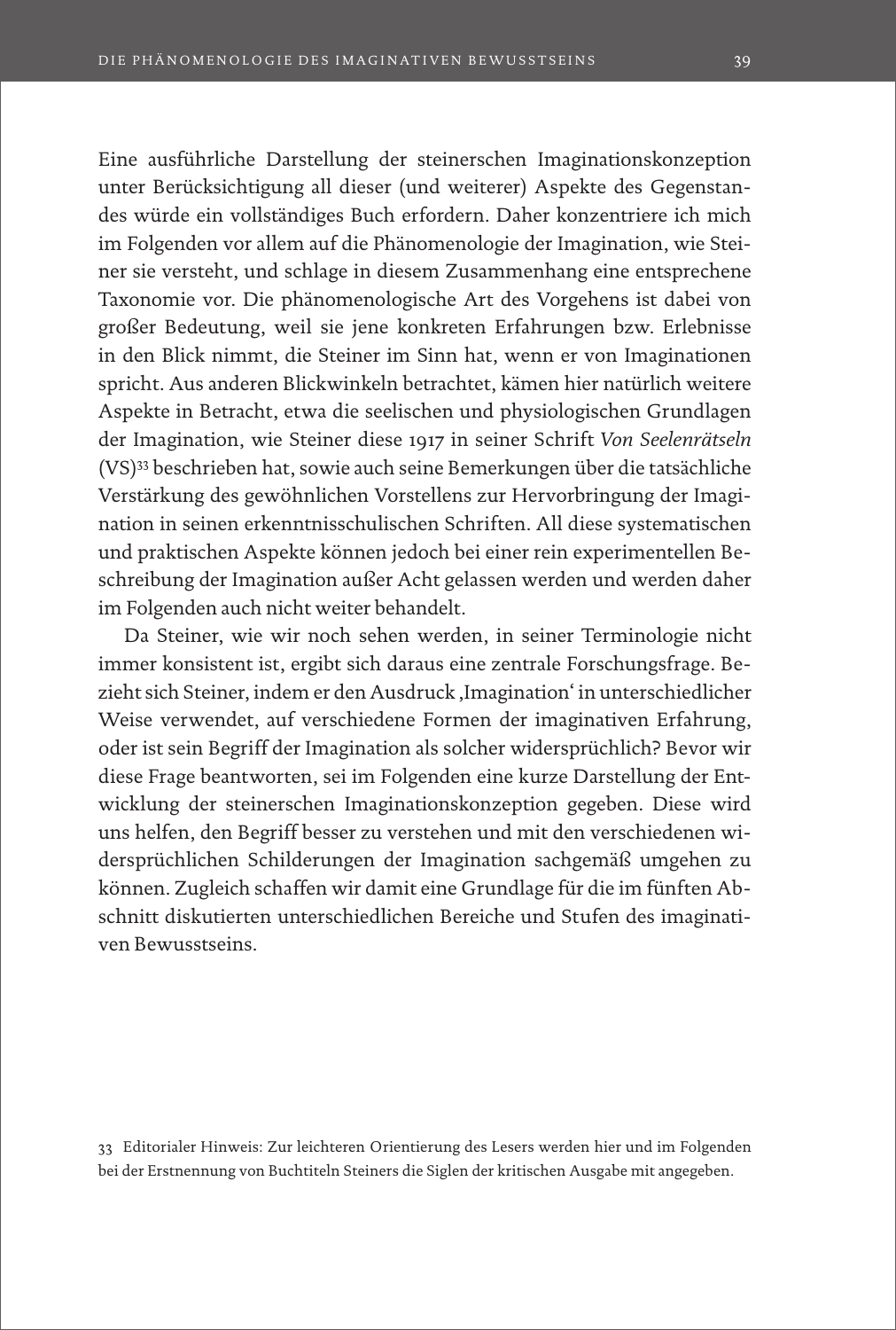# 3. Zur Entwicklung von Steiners Imaginationskonzeption

Beschreibungen visueller Erlebnisse in Verbindung mit spiritueller Übung und Meditation finden sich bereits in frühen Schriften Steiners, etwa in der *Theosophie* (TH) von 1904 und in der Aufsatzreihe *Wie erlangt man Erkenntnisse der höheren Welten?* (WE), die in den Jahren 1904 und 1905 sukzessive erschienen*.* Der letztere Text beschreibt konkrete Übungen, anhand derer der Übende bestimmte Stufen erhöhter Bewusstheit entwickeln können soll und im Zuge derer dann auch gewisse visuelle Erlebnisse auftreten sollen. Ferner bemerkt Steiner hier, dass diese höheren Stufen des Bewusstseins mit einer Verwandlung des gewöhlichen Traum- und Schlaferlebens einhergehen (WE, 160–171). Der Begriff, Imagination' als solcher, als Bezeichnung dieser mit dem Schlaf- bzw. Traumzustand in Verbindung stehenden Stufe höherer Bewusstheit, findet sich hingegen erstmals in der Aufsatzfolge *Die Stufen der höheren Erkenntnis* (SE), die in den Jahren 1905 bis 1908 entstand. Christian Clement hat gezeigt,34 dass sich die Verbindung des Begriffs höherer Erkenntnis mit solchen Formen gesteigerten Bewusstseins bereits in Äußerungen Steiners aus dem Jahr 1902 finden lässt, und zwar in der Schrift *Das Christentum als mystische Tatsache und die Mysterien des Altertums* (CM), und dass Vorstellungen über eine höhere Form des Wissens bereits in Steiners frühesten philosophischen Schriften vorkommen und eine zentrale Rolle in seiner Erkenntnistheorie spielen.35 Sie lassen sich sogar in den allerersten Publikationen nachweisen, in denen sich Steiner mit der goetheschen Urpflanzen-Konzeption beschäftigte. Ferner bestehen natürlich auch Verbindungen zu der von Goethe formulierten Vorstellung, dass man ,Ideen' bzw. konkrete übersinnliche Wesen wie die Urpflanze ,anschauen' könne.

Weitere Hinweise zur Imagination finden sich in dem 1910 erschienenen Werk *Die Geheimwissenschaft im Umriss* (GU) sowie in dem Buch *Ein Weg zur Selbsterkenntnis des Menschen* (WS) von 1912. Darüber hinaus zeigt die vorliegende kritische Ausgabe dieser Texte,<sup>36</sup> dass Steiner in späteren Ausgaben seiner Bücher wichtige Revisionen seiner früheren Beschreibungen des imaginativen Schauens vornahm. Ein Beispiel findet sich in *Wie erlangt man Erkenntnisse:* Hier fügte Steiner in der fünften Auflage von 1914 wichtige

<sup>34</sup> Clement (2015), 335 f.

<sup>35</sup> Clement (2016), XX–XXVI, XCIV–XCVII, CIII–CVI, CXIV–CXVIII.

<sup>36</sup> Clement (2013, 2015, 2016, 2019).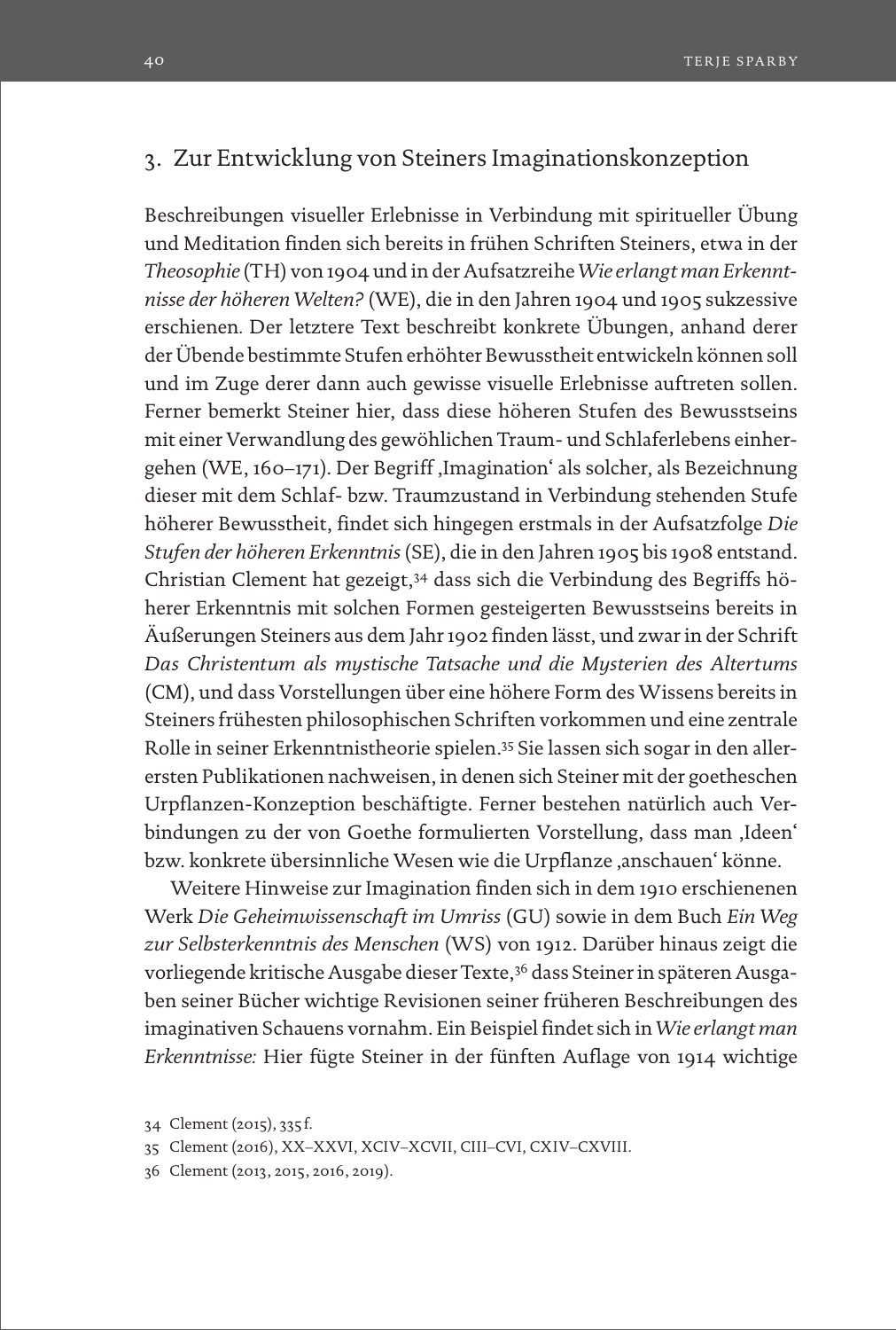Zusätze ein (WE, 44), nach denen das Sprechen über Farbwahrnehmungen zur Beschreibung der geistigen Perzeption nicht im wörtlichen Sinne, sondern als Hinweis auf ein subtiles, der Empfindung während der Farbwahrnehmung verwandtes seelisches Erlebnis zu verstehen sei. Ähnliche Zusätze gibt es auch in der sechsten Auflage der *Theosophie* aus demselben Jahr (TH, 130f.). Doch findet sich bereits in der Erstausgabe von *Wie erlangt man Erkenntnisse* ein Hinweis darauf, dass die Verwendung von Farbvergleichen zur Beschreibung dieser Erlebnisse nur Annäherungen darstellen (WE, 44). Hier spricht Steiner allerdings eher im Allgemeinen über die Unmöglichkeit, im Medium der Sprache das Wesen der übersinnlichen Wahrnehmung darzustellen, wie er dies auch an anderen Stellen seines Werkes tut.

Neben diesen Hauptschriften gibt es auch verschiedene Vortragszyklen, in denen Steiner ausführlicher auf das Wesen des imaginativen Bewusstseins eingeht und dort neue Perspektiven eröffnet. Einer dieser Zyklen, den Steiner ebenfalls 1914 abhielt, wurde unter dem Titel *Okkultes Lesen und okkultes Hören* veröffentlicht.37 Im Jahr 1920 verbindet Steiner zudem seine Konzeption der Imagination mit der inzwischen entwickelten Sinneslehre.<sup>38</sup> Diese alternative Konzeption der menschlichen Sinne, die zwischen zwölf Sinnen unterscheidet, hat sich ebenfalls über die Jahre verändert. Erst ab 1916 spricht Steiner von zwölf Sinnen,39 während in den ersten Darstellungen ab 190940 lediglich von zehn Sinnen die Rede war.

Ferner kommt hinzu, dass Steiner zu einem bestimmten Zeitpunkt, den ich allerdings zeitlich nicht genau festlegen kann, damit beginnt, von solchen Imaginationen zu sprechen, die innerhalb des gewöhnlichen Bewusstseins als Phänomene der physischen Wirklichkeit auftreten. So schreibt Steiner etwa in den *Anthroposophischen Leitsätzen*, die 1924 und 1925 entstanden, in den Formen des menschlichen Hauptes seien "imaginative Formen gewissermaßen zur physischen Dichte geronnen".41 Solche Aussagen können verwirrend wirken, da in diesem Fall unter ,Imagination' eben kein besonderer Zustand des Bewusstseins verstanden wird. Sie lassen sich als Ausdruck der monistischen bzw. non-dualen Ontologie verstehen, welche die Anthroposophie prägt: In dieser gilt die geistige oder , höhere' Wirklichkeit

37 GA 156. 38 GA 199. 39 GA 169. 40 GA 115. 41 GA 26, 29.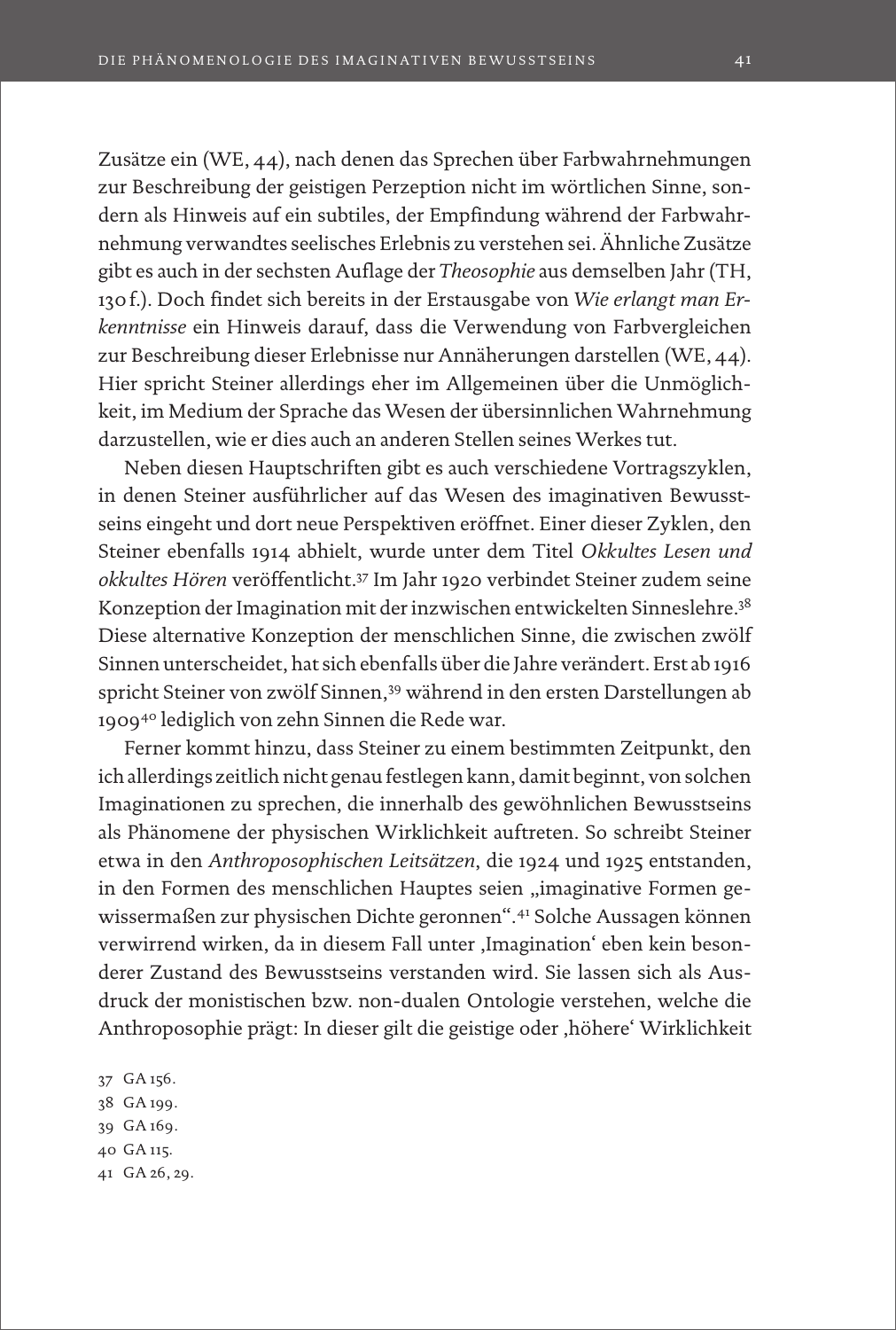nicht unbedingt als verschieden von der physischen Wirklichkeit – vielmehr wird die ,niedere', alltägliche oder physische Wirklichkeit des alltäglichen Bewusstseins als andere Erscheinungsform jenes Geistigen begriffen, das als solches nur in erhöhten Stufen der Bewusstheit erlebt werden kann. Diese begrifflichen Erweiterungen ermöglichen es uns, in Steiners Werk von Imaginationen im engeren und im weiteren Sinne zu sprechen. Im engeren Sinne bezeichnet der Ausdruck nur die Inhalte jenes höheren Bewusstseins, welches dem Schlaf- bzw. Traumbewusstsein verwandt ist. In der erweiterten Bedeutung könnte man unter Imaginationen' auch bestimmte andere visuelle Erlebnisse fassen, die in der Wahrnehmung der physischen Wirklichkeit gemacht werden können. Ich werde am Ende dieses Aufsatzes noch einmal auf diese Unterscheidung zurückkommen.

# 4. Zur Phänomenologie des imaginativen Bewusstseinszustands

Der folgende Abschnitt betrachtet die Imagination im engeren Sinne, wie bereits oben beschrieben, als visuelles Erlebnis, das in einem besonderen Bewusstseinszustand erlebt wird. Man kann hierbei sechzehn verschiedene Charakteristika voneinander unterscheiden, die sich in drei Kategorien aufteilen lassen: Erstens in allgemeine, zweitens in subjektive und drittens in objektive Aspekte. Diese Differenzierung, die Steiner selbst übrigens so nicht gemacht hat, dient hier schlichtweg der Organisation der involvierten Erlebnisaspekte. Das Sprechen von ,objektiven Aspekten' bedeutet in diesem Zusammenhang nicht, dass Imaginationen im epistemologischen Sinne je als objektiv zu betrachten wären. Es ist lediglich gemeint, dass einige der Eigenschaften des erlebten Bildes eher objektbezogen als subjektbezogen sind. Zwar kann innerhalb des imaginativen Bewusstseins, wie Steiner es auffasst, nicht so deutlich zwischen subjektiven und objektiven Aspekten unterschieden werden, wie dies im gewöhnlichen Bewusstsein der Fall ist, doch betonen die Begriffe, mit denen das imaginative Erlebnis beschrieben wird, zeitweise eher dessen subjektive oder dessen objektive Seite. Wenn etwa von ,Figuren und Linien' als Wahrnehmungsinhalt des imaginativen Bewusstseins gesprochen wird, so bezieht sich dies deutlicher auf ein Objekt, als wenn etwa von begleitenden Glücksgefühlen die Rede ist.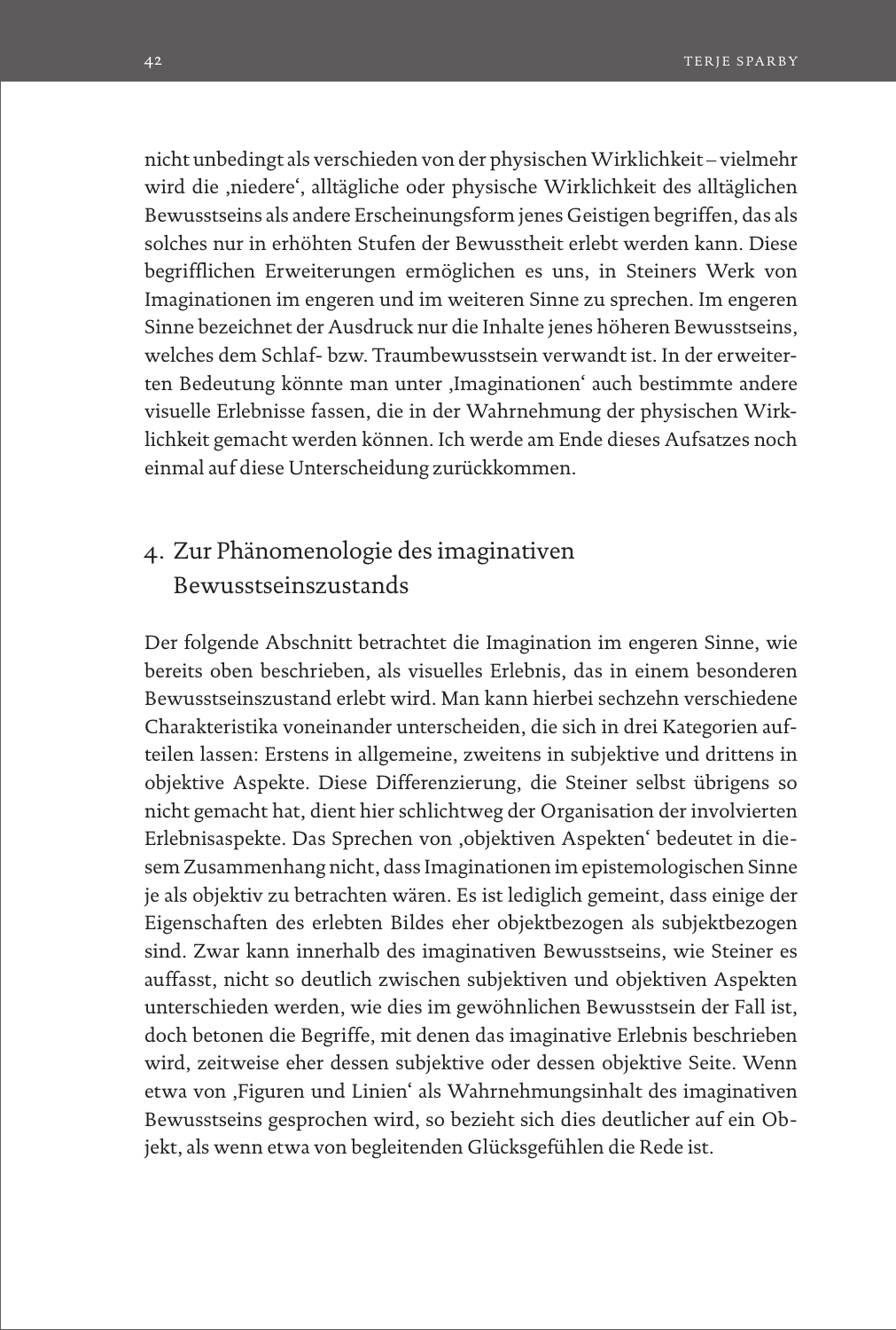### 4.1 Allgemeine Aspekte

Allgemeine Aspekte des imaginativen Bewusstseins sind solche Eigenschaften, die sich nach Steiner nicht eindeutig als subjektiv oder objektiv beschreiben lassen, aber eben trotzdem Erfahrungscharakter besitzen. Dazu kann es kommen, wenn die Eigenschaften entweder keines der beiden Attribute besitzen (z.B. wenn von einer Veränderung des Raum-Zeit-Verhältnisses gesprochen wird) oder wenn eine Einheit von subjektiver und objektiver Perspektive vorliegt (dies ist z.B. der Fall, wenn man von der Dauer des Erlebnisses spricht oder von der bestehenden Einheit zwischen dem visuellen Gegenstand und dessen unmittelbarer Intelligibilität).

# 4.1.1 Veränderung des Raum-Zeit-Verhältnisses

Indem das imaginative Bewusstsein auftritt, soll sich das Verhältnis von Raum und Zeit verändern: die Zeit werde gewissermaßen zum Raum.42 Als Beispiel für dieses Phänomen kann das sogenannte 'Lebenstableau' oder Panorama dienen, welches im Zusammenhang mit Nahtoderlebnissen bekannt ist und während dessen eine umfangreiche Spanne von Lebenszeit vor dem inneren Auge panoramaartig durchlebt wird. Steiner versteht solche Panorama-Erlebnisse (wie Andreas Neider dargestellt hat)43 ausdrücklich als imaginativ.

#### 4.1.2 Dauer

Imaginationen werden gelegentlich so beschrieben, dass sie eine "außerordentlich kurze Zeit dauern".<sup>44</sup> "In dem Augenblicke, in dem sie auftreten," so Steiner in *Ein Weg zur Selbsterkenntnis des Menschen*, "sind sie auch schon wieder entflohen".45 Andere Darstellungen hingegen sprechen von Imaginationen, die relativ lange währen, etwa wenn innere Erlebnisse die Basis für die Imagination bilden.46

#### 4.1.3 Einheit mit dem wahrgenommenen Objekt

Eine weitere Veränderung des gewöhnlichen Bewusstseins im imaginativen Zustand betrifft das völlige Verschwinden der Dreidimensionalität des vi-

 GA 227, 45 f. Neider (2017). GA 137, 46. GA 16, 89. 46 GA 137.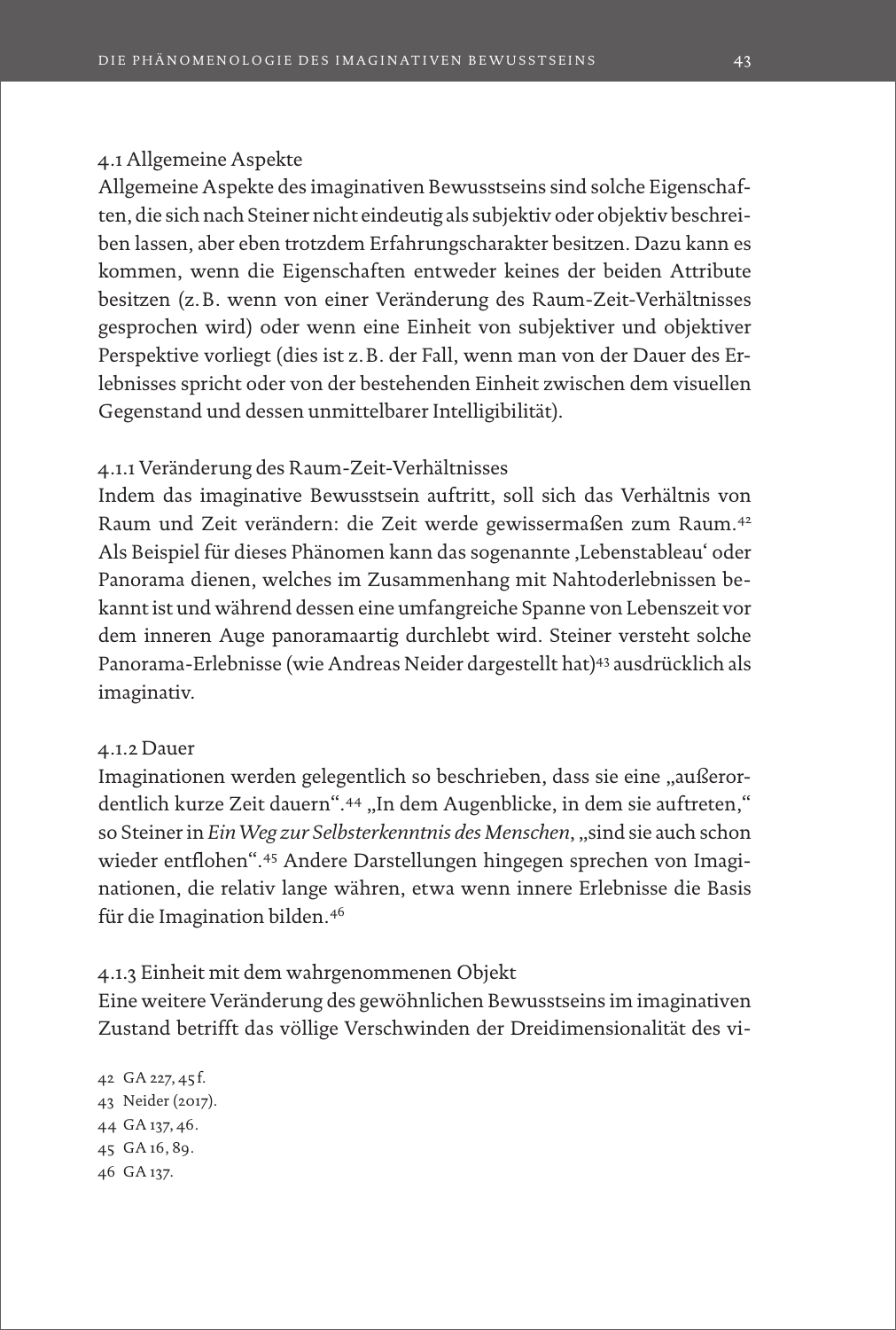suell Erlebten (vgl. SE, 294). So finden sich bei Steiner Beschreibungen darüber, dass sich der Imaginierende völlig "innerhalb des Farbenbildes" (ebd.) fühlt und an dessen Entstehung selbst teilhat. Dieses Gefühl der Teilhabe muss nach Steiner anscheinend vorhanden sein, um das Erlebnis als tatsächliche Imagination gelten lassen zu können. Wenn man vor einem farbigen Bild stehe, wie im gewöhnlichen Bewusstsein, dann habe man es mit einem "phantastischen" (ebd.) bzw. bloß eingebildeten Bild zu tun. In anderen Formulierungen wird diese Einheit so beschrieben, dass ein Gefühl entstehe, als ob man "mit seinem eigenen Wesen [...] in dem Bild selbst drinnen sich bewegte "<sup>47</sup> oder auch als habe man das folgende Erlebnis: "Das bin ich."<sup>48</sup> Selbst das bereits erwähnte Erlebnis von Figuren und Linien innerhalb des imaginativen Zustands wird so beschrieben, dass man es erlebe, als ob man sich selbst zeichnete und zugleich selbst das Material sei, mit dem gezeichnet wird (SE, 249).

Hier wäre anzumerken, dass Steiner auch davon spricht, dass man erst lernen müsse, sich von dem Bild zu unterscheiden und im Verhältnis zu diesem völlig selbstbewusst zu bleiben, ohne dass es verschwindet wie ein Traumbild beim Aufwachen. Außerdem sei die völlige Vereinigung mit dem Bild Teil desjenigen Vorgangs, bei dem aus der Imagination die Inspiration hervorgeht.49

#### 4.1.4 Unmittelbare Einsichtigkeit

Ein anderer wichtiger Aspekt des imaginativen Bewusstseins ist nach Steiner die Verwandlung der gewöhnlichen begriffsgebundenen Vorstellungstätigkeit zu einem Denken in Imaginationen. Wir können dieses Thema hier nicht ausführlich erörtern, da es dem Bereich der Ausbildung und Entwicklung der imaginativen Fähigkeit angehört. Doch gibt es einen Aspekt dieser Verwandlung, der in die Phänomenologie der Imagination gehört: Obwohl in der Imagination "alle äußeren Eindrücke schweigen"<sup>50</sup> und man insofern gewissermaßen in einen Schlafzustand eintritt, bleibt die Fähigkeit zum Denken hingegen völlig intakt.<sup>51</sup> Die visuellen Erlebnisse innerhalb des imaginativen Zustands erscheinen "unmittelbar intelligent" (SE, 252) bzw.

 GA 227, 51. GA 108, 16. 49 GA 156. GA 63, 21. GA 217, 148.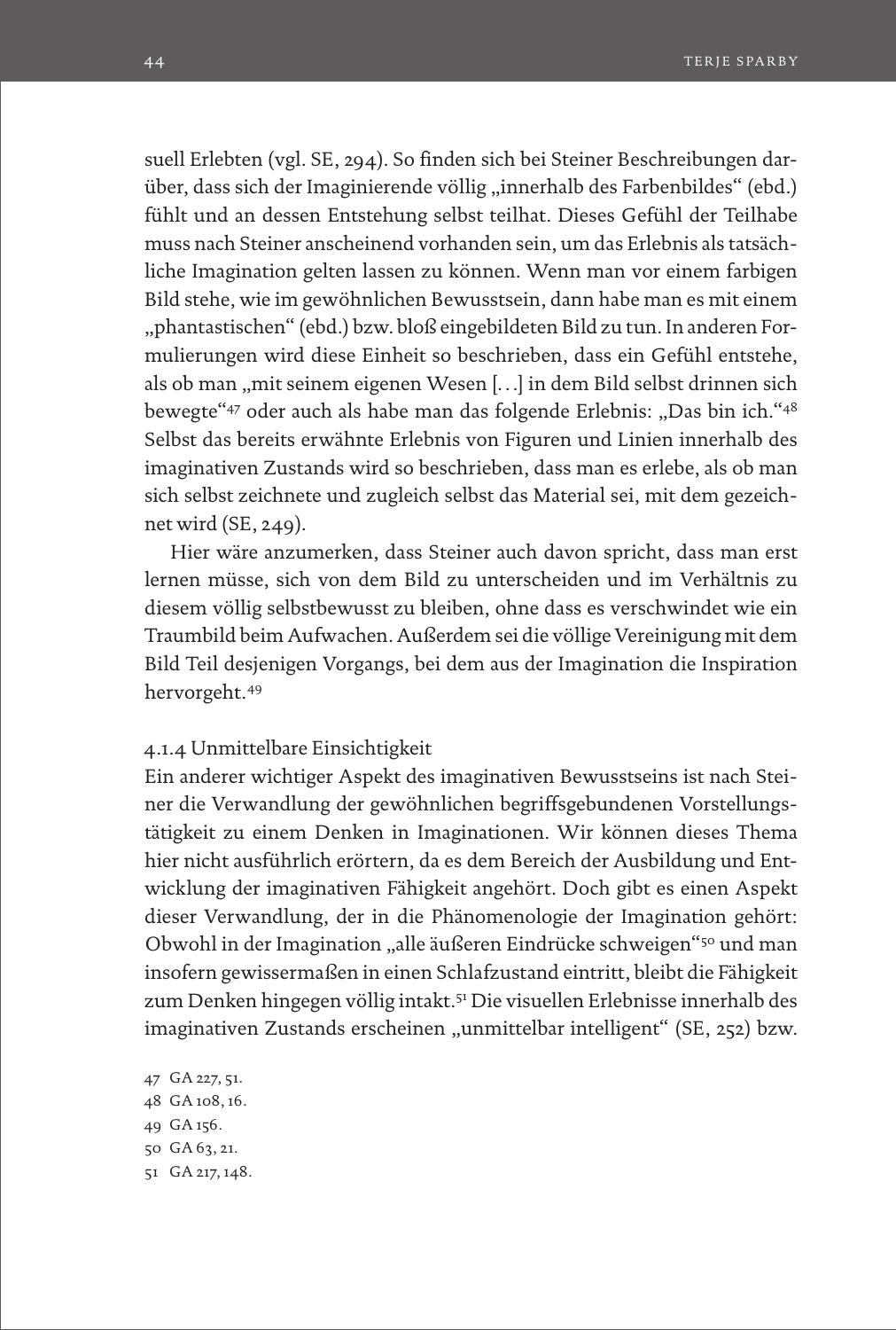verständlich. Ich möchte vorschlagen, dies so zu verstehen, wie man eine Geste der Hand oder einen Gesichtsausdruck als unmittelbar verständlich bezeichnen kann, also in dem Sinne, dass die Bedeutung beim Auftreten des visuellen Eindrucks ohne weiteres evident ist.52 Man muss nicht erst einen besonderen Gedanken entwickeln, um zu verstehen, was ein lächelndes Gesicht bedeutet. Die Bedeutung ist unmittelbar mit dem sinnlichen Eindruck verbunden.

## 4.2 Objektive Aspekte

Zu den objektiven Aspekten der Imagination, wie Steiner sie beschreibt, gehören diejenigen, welche den Eigenschaften der Objekte bzw. Phänomene des gewöhnlichen Bewusstseins gleichen, also den normalen Wahrnehmungen von Licht, Farbe, Form und Lebendigkeit.

# 4.2.1 Licht und Strahlung

Die Wahrnehmung von Licht ist ein fundamentales und zugleich undifferenziertes visuelles Erlebnis. Ohne Licht wäre niemand in der Lage, überhaupt etwas zu sehen. Sähen wir direkt in das reine Licht, so könnte uns dieses dennoch nichts über die besonderen Eigenschaften der Objekte in der sinnlichen Welt mitteilen. Wohl nicht zuletzt deswegen ist Licht immer schon ein großes und universales Thema in den verschiedenen religiösen und kontemplativen Traditionen gewesen. Auch nach Steiner sind die Erlebnisse im Zusammenhang mit dem, was er ,Initiation' nennt, mit dem Auftreten von Licht (GU, 76f.), bzw. mit der Wahrnehmung von Lichtkörpern verbunden.53 Das erscheinende Licht und dessen Verdichtung zu Farben wird wie die Kleidung wahrgenommen, in welche sich geistige Wesen hüllen, um sich offenbaren zu können. Man betrachte hierzu Steiners folgende Darstellung eines solchen Vorgangs:

Wenn man zum Beispiel mitempfindet, wie die Sonne nur Geist und Schaffensfreude ist und der Mond das Kalte, Herbe, Zusammenziehende, Verknöcherte, so wird dies Letztere eine Lichterscheinung hervorrufen, die vom Orange durch Rot ins Braune geht, während bei der Sonne sich das Gefühl zu einer Lichterscheinung verdichtet, die von Blau durch Blauviolett in Rotviolett übergeht. Wird diese Er-

52 Sparby (2008), 87.

53 GA 108, 17.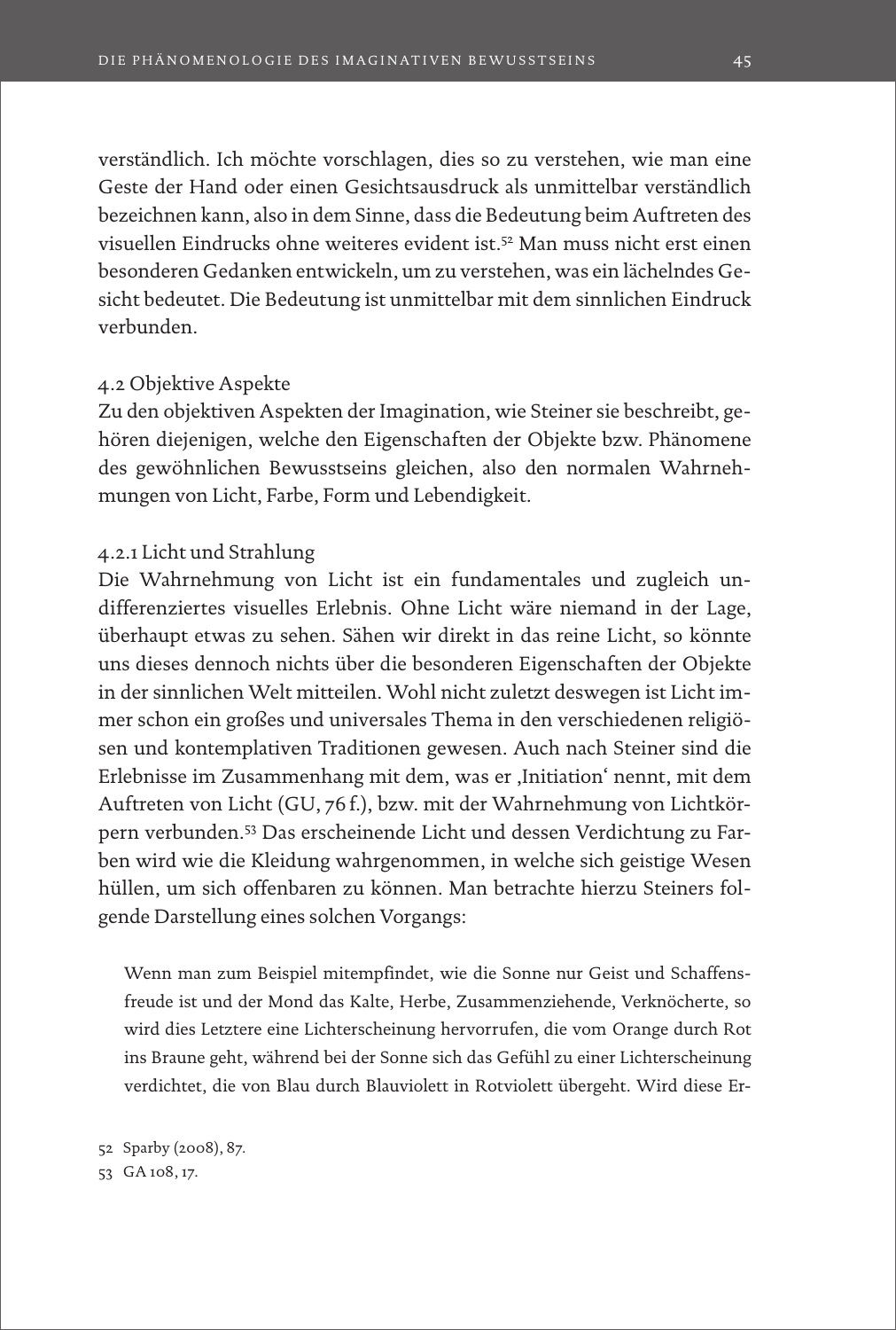scheinung immer intensiver, dann treten schließlich Gestalten-Wesenheiten als Träger des Lichtes und der Farben auf; sie bekommen Form und Gestalt.54

Der Vorgang der geistigen Wahrnehmung nach Steiner besteht also aus einer Empfindung bzw. einem Gefühl, welches als Erscheinung von Licht und Farbe erlebt wird, und das sich, wenn es sich entsprechend intensiviert, zu einem Medium entwickelt, durch das sich geistige Wesen mitteilen können.

#### 4.2.2 Transparenz und Selbst-Leuchtendheit

Imaginationen sollen in verschiedenen Graden von Transparenz und Selbst-Offenbarung auftreten können. Dabei werden weniger durchsichtige Formationen mit weniger entwickelten geistigen Wesen in Verbindung gebracht, transparente und leuchtende Erscheinungen hingegen mit Geistwesen einer mittleren Entwicklungsstufe. Selbstleuchtende oder "in sich aufstrahlende" (SE, 295) Erscheinungen werden als Erscheinungsform von hoch entwickelten geistigen Wesen beschrieben.

#### 4.2.3 Farbe

Imaginationen werden von Steiner oft durch Farbausdrücke beschrieben, so z.B. als "farbig funkelnd" und "glänzend".<sup>55</sup> Dabei dienen die Farbvergleiche zur Charakterisierung bestimmter mentaler Zustände wie Gefühle oder Stimmungen, die an einem Menschen wahrgenommen werden, aber auch zur Charakterisierung der Wahrnehmung geistiger Wesen. Das hier in Frage stehende Erlebnis ist jedoch, wie bereits angedeutet, nicht mit der gewöhnlichen Farbwahrnehmung des alltäglichen Bewusstseins zu verwechseln. Steiner weist wiederholt darauf hin, dass mit der Rede von farblichen Qualitäten bei der Beschreibung von Imaginationen tatsächlich subtile mentale oder moralische Zustände gemeint sind, und zwar in einem ähnlichen Sinne, wie Goethe auf eine "sinnlich-sittliche"<sup>56</sup> Dimension des Farberlebnisses verwiesen hat. Wie bereits angemerkt, hat Steiner besonders in dieser Hinsicht seine Darstellungen in den Neuauflagen der *Theosophie* und von *Wie erlangt man Erkenntnisse* von 1914 nachhaltig überarbeitet. Auch in der

<sup>54</sup> GA 266a, 267.

<sup>55</sup> GA 16, 32.

<sup>56</sup> Vgl. dazu Steiners Hinweise in *Goethes naturwissenschaftliche Schriften* (EG, 221).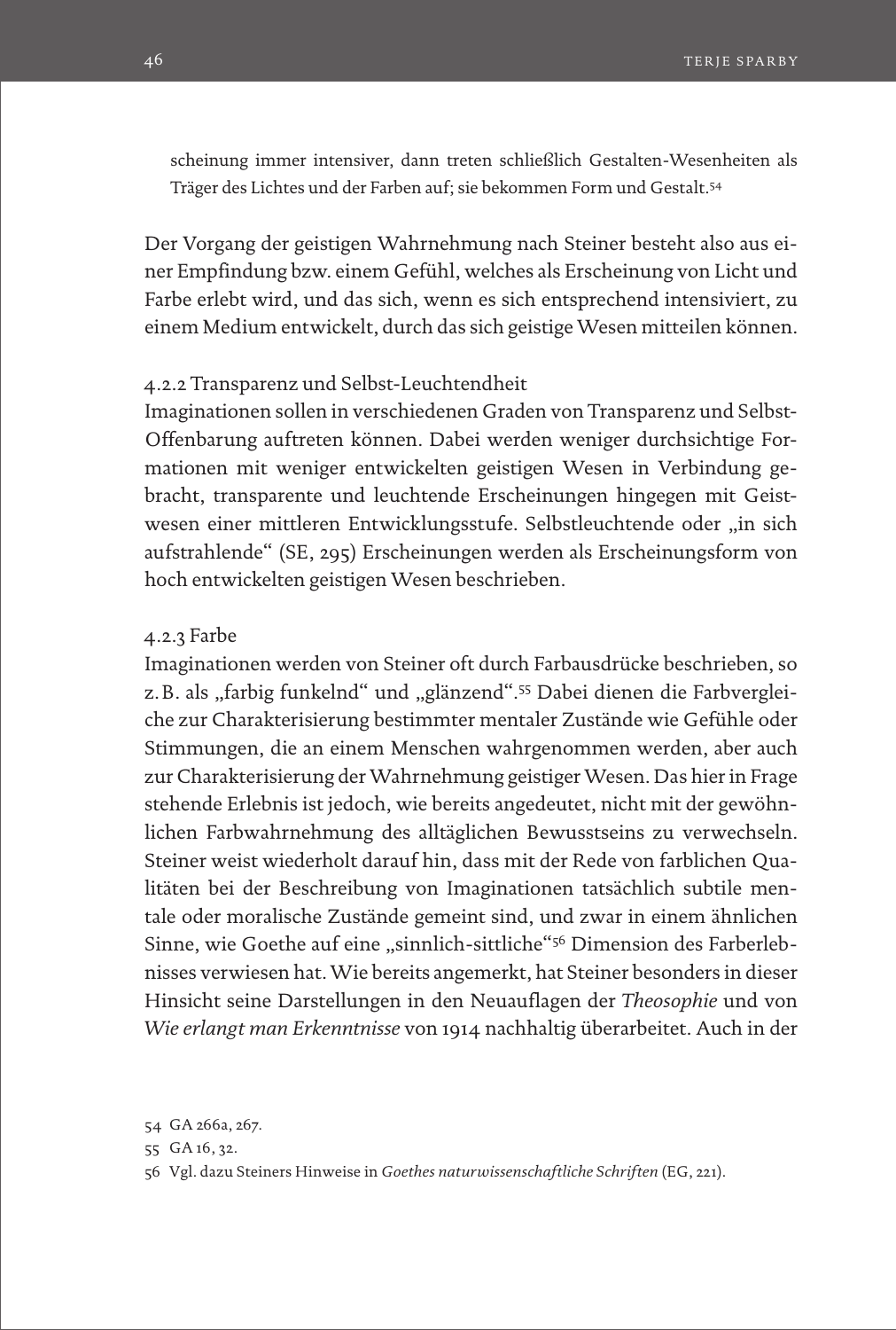Neuauflage der Schrift *Die Schwelle der geistigen Welt* von 1918 findet sich ein solcher Zusatz. Dort heißt es:

Man kann zum Beispiel sprechen davon, daß ein Wesen wie durch eine Farbenerscheinung sich offenbare. Allein, wer solche Beschreibungen des übersinnlich Wesenhaften entgegennimmt, sollte nie außer acht lassen, daß der wirkliche Geistesforscher mit der Angabe einer solchen Farbe meint: er erlebe etwas, was von ihm seelisch so erfahren wird, wie die Wahrnehmung der betreffenden Farbe durch das sinnliche Bewußtsein. Wer mit seiner Schilderung zum Ausdruck bringen will: er habe vor dem Bewußtsein etwas, das gleich ist der sinnlichen Farbe, der ist nicht ein Geistesforscher, sondern ein Visionär oder ein Halluzinierender. Aber mit den Erlebnissen der Sympathie und Antipathie hat man die ersten übersinnlichen Wahrnehmungseindrücke der übersinnlichen Welt wirklich vor sich.57

Nach Steiner wäre also eine gewöhnliche Farbwahrnehmung während der Meditation als halluzinäres Erlebnis aufzufassen. Die von ihm als Farberlebnis beschriebene Erfahrung im authentischen imaginativen Bewusstsein hingegen müsse eher als Empfindung verstanden werden, ähnlich der Empfindung von Sympathie oder Antipathie. Dieser Gedanke wird in einem Vortrag weiter ausgeführt, den Steiner im August 1923 in Penmaenmawr hielt:

Wirkliche höhere Erkenntnis ist erst da, wenn die Imagination so erlebt wird, daß man zum Beispiel in ihr Farben nicht mehr so schaut, wie man in der physischen Welt Farben schaut, sondern daß man die Farben erlebt. Wie erlebt man die Farben? Nun, wenn Sie in der physischen Welt Farben wahrnehmen, so haben Sie ja auch bei den verschiedenen Farben verschiedene Erlebnisse. Sie nehmen das Rot wahr wie etwas, was Sie attackiert, was auf Sie losspringen will. Der Stier wehrt sich dagegen, gegen dieses auf ihn losspringende Rot, das er viel stärker erlebt als der Mensch, bei dem alles abgeschwächt ist.58

Ausgehend von diesen Aussagen könnte die Ansicht formuliert werden, dass anscheinend jeder Mensch, der in der Lage ist, diese subtilen, die gewöhnliche Farbwahrnehmung begleitenden ,sinnlich-sittlichen' Empfindungen an sich wahrzunehmen, auch zur imaginativen Wahrnehmung fä-

57 GA 17, 97 f. 58 GA 227, 51f.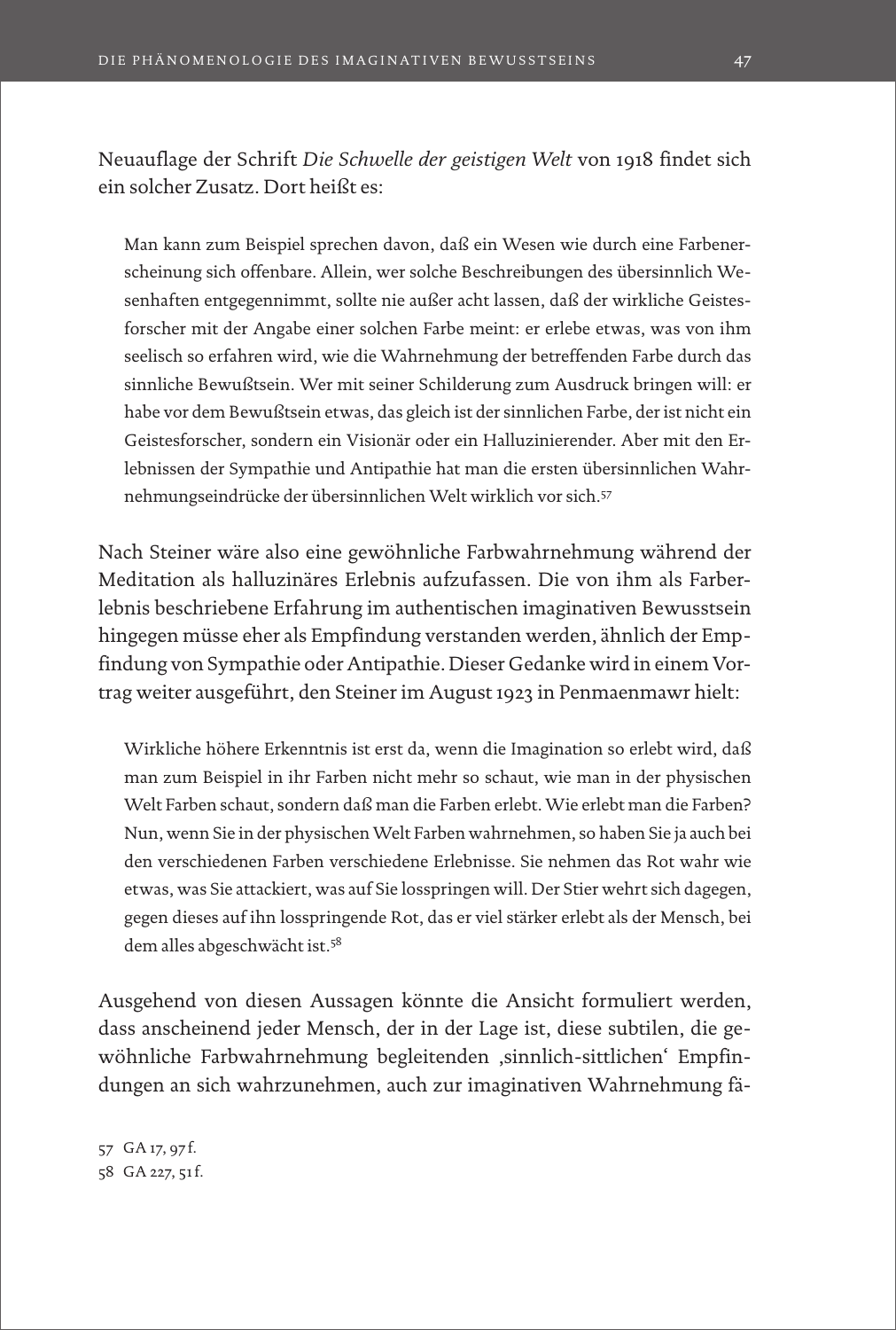hig sein müsste. Weder Meditation noch sonstige besondere Übungen und Bewusstseinsformen wären dann nötig, um solche Erfahrungen zu machen. Doch wenn die übrigen Eigenschaften des imaginativen Bewusstseins, wie sie bisher dargestellt worden sind, in Betracht gezogen werden, dann lässt sich die Imagination von der bloßen Wahrnehmung subtiler Farbempfindungen deutlich unterscheiden. So treten authentische Imaginationen nach Steiner außerdem zweidimensional auf, werden begleitet von einem erhöhten Bewusstsein, sind unabhängig von Sinneswahrnehmungen etc.

#### 4.2.4 Figuren, Linien und Symbole

Imaginationen, die von Steiner auch als ein "Lichtleib"<sup>59</sup> oder als "Lichtgebilde"60 bezeichnet werden, sollen ferner in Form bestimmter Gestalten auftreten können, z.B. als Figuren, Linien oder Symbole. Dabei werden bestimmte Figuren und Linien ganz konkreten Phänomenen zugeordnet – eine blühende Blume etwa soll einer speziellen Linie entsprechen – und Steiner postuliert, dass in der Art, wie diese Phänomene mit bestimmten Erlebnissen verbunden sind, keine Zufälligkeit herrscht.<sup>61</sup> Die Figuren und Linien werden in einem ähnlichen Sinne betrachtet wie Buchstaben, die gelesen werden können, wenn sie zu Worten aneinandergereiht sind.<sup>62</sup> Andere visuelle Erlebnisse hingegen sollen die Form einer Wolke annehmen können (GU, 170 u. 314).

#### 4.2.5 Lebhaftigkeit und Lebendigkeit

Steiner beschreibt Imaginationen als ebenso lebendig bzw. "lebhaft" wie sinnliche Wahrnehmungen.<sup>63</sup> Sie seien nicht blass oder schattenhaft, wie in der Regel Erinnerungen (SE, 219), und darüber hinaus auch lebendiger als etwa Traumbilder.64 Dabei beschreibt Steiner nicht nur die Qualität des visuellen Eindrucks als lebendig oder lebhaft, vielmehr werde die Repräsentation bzw. das Bild selbst als lebendig erlebt.<sup>65</sup>

 GA 16, 32. GA 266b, 340. 61 Ebd. 62 Ebd. GA 79, 51; GA 12, 19. GA 156, 34. GA 164, 36 f.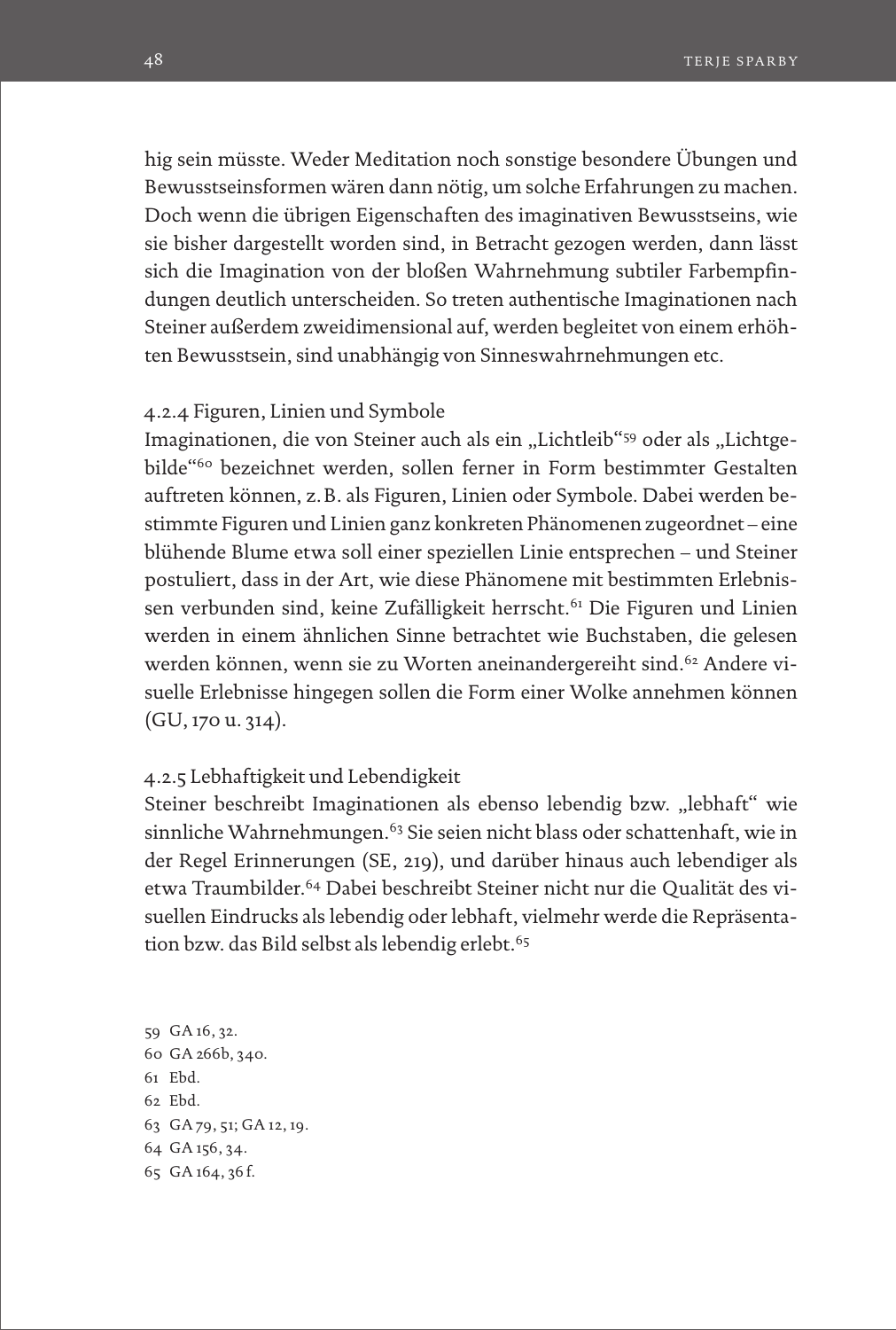#### 4.2.6 Materialität

Daneben spricht Steiner auch von solchen Imaginationen, die wie die Wahrnehmungen materieller Körper auftreten können und als "Phantome" oder "Geister" erscheinen.<sup>66</sup>

## 4.3 Subjektive Aspekte

Die subjektiven Faktoren der Imagination betreffen solche Aspekte des visuellen Erlebnisses, die wir normalerweise dem erlebenden Subjekt zuschreiben würden, also etwa Gefühle oder eine gesteigerte Aufmerksamkeit, die das visuelle Erlebnis begleiten.

## 4.3.1 Das Verschwinden der äußeren Welt

Steiner schreibt, dass, indem man in den Bewusstseinszustand der Imagination eintrete, sämtliche sinnlichen Wahrnehmungseindrücke verschwänden und man sich in einem Zustand befinde, der mit dem Schlafzustand zu vergleichen sei.67 In diesem soll auch eine Wahrnehmung des eigenen physischen Körpers nicht mehr vorhanden sein.<sup>68</sup> Ich verstehe dies in dem Sinne, dass die sinnlichen Wahrnehmungen nicht nur herabgedämpft, sondern völlig abwesend bzw. der bewussten Aufmerksamkeit unzugänglich sind. In diesem Zustand soll es unmöglich sein, die Aufmerksamkeit auf dasjenige zu richten, was für gewöhnlich in der physischen Welt gefühlt, gesehen oder gerochen werden kann. Diese Eindrücke seien schlichtweg abwesend. Ferner soll es in diesem Zustand nicht möglich sein, den eigenen Körper zu bewegen, da die Leibesglieder gelähmt seien.<sup>69</sup> Diese Erlebnisse einer Ausschaltung der äußeren Sinne und der damit verbundenen Entkörperlichung werden als "beunruhigend"<sup>70</sup> und "furchteinflößend" beschrieben (GU, 374).

#### 4.3.2 Wachheit

Obwohl das imaginative Bewusstsein als dem Schlafzustand ähnlich beschrieben wird, unterscheidet es sich nach Steiner von diesem doch dadurch, dass dabei eine vollkommene Wachheit<sup>71</sup> sowie eine innerliche Ak-

```
66 GA 199. 
67 GA 144, 21f.; GA 163, 93 f.; GA 155, 37 f.
68 GA 16, 37.
69 GA 153, 20, 24 f. u. 34 f.; GA 69a, 74 u. 206; GA 136, 66 f.
70 GA 153, 390.
71 GA 153.
```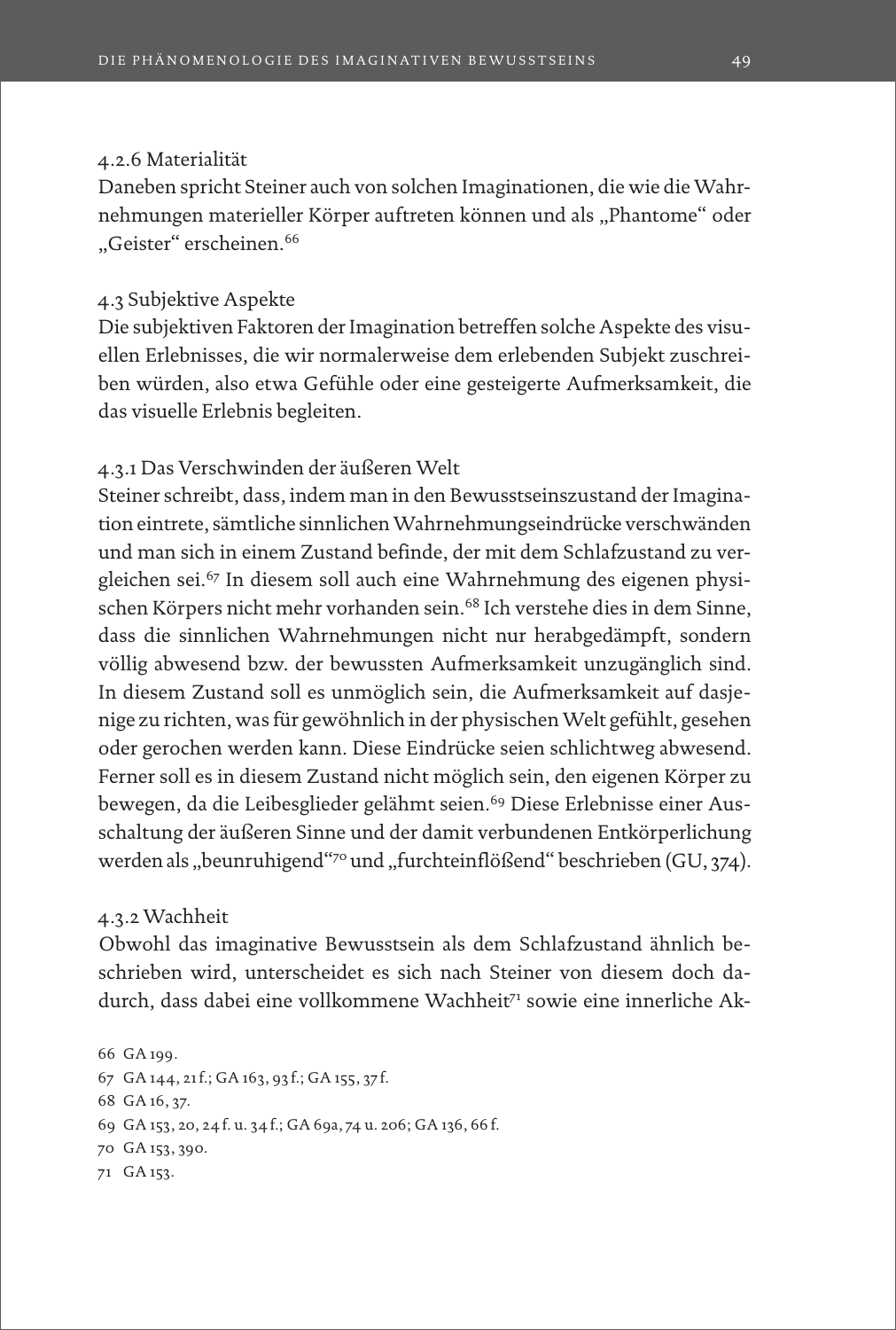tivität beibehalten würden.72 Der Grad dieser Wachheit wird sogar als ein erhöhter gegenüber dem gewöhnlichen Bewusstsein beschrieben (GU, 278). Manchmal scheint Steiner dies jedoch anders zu bewerten. So schreibt er an einer Stelle,73 dass die Wachheit auch gedämpft sein kann, während mittels imaginativer Inhalte etwas verstanden wird. Allerdings gehört der Prozess des Verstehens bei Steiner wohl eher zu dem, was er unter ,Inspiration' versteht.

## 4.3.3 Glücksgefühl

Steiner beschreibt Imaginationen auch als verbunden mit einem "ungeheuer starke[n] subjektive[n] Glücksgefühl"<sup>74</sup> bzw. "voll von Beseeligendem".<sup>75</sup> Die oben erwähnten Erfahrungen von Beunruhigung und Furcht müssten dann wohl so verstanden werden, dass sie vor dem Eintritt in das eigentliche imaginative Bewusstsein auftreten. Wenn man aber beispielsweise die von Steiner beschriebene Begegnung mit dem menschlichen 'Doppelgänger', die als relativ furchterregend charakterisiert wird, als Imagination oder Proto-Imagination versteht, müsste dies als Ausnahme von der allgemeinen Regel verstanden werden, die besagt, dass Imaginationen generell von Glücksgefühlen begleitet werden.

#### 4.3.4 Geruchs- und Tastwahrnehmungen

Imaginationen sollen nach Steiner ferner gewisse Eigenschaften besitzen, die den Geruchs- und Tastwahrnehmungen ähnlich sind.76 Er weist darauf hin, dass solche den erwähnten Sinneserfahrungen ähnliche Imaginationen deshalb auftreten, weil sich im imaginativen Zustand die Seele noch nicht völlig vom physischen Leib gelöst hat. Derartige Imaginationen, die mit Geruchs- und Tastwahrnehmungen verglichen werden können, haben daher gewissermaßen einen materiellen Charakter (siehe oben, 4.2.6).

#### 4.3.5 Sympathie und Wärme, Antipathie und Kälte

Imaginationen werden auch entweder als kalt oder warm beschrieben (SE, 295). Sie können daher in gewisser Weise mit der gewöhnlichen Wärme-

 GA 69a, 212. GA 156, 55. GA 227, 47 u. 53. GA 69a, 110. GA 108, 17; SE, 295.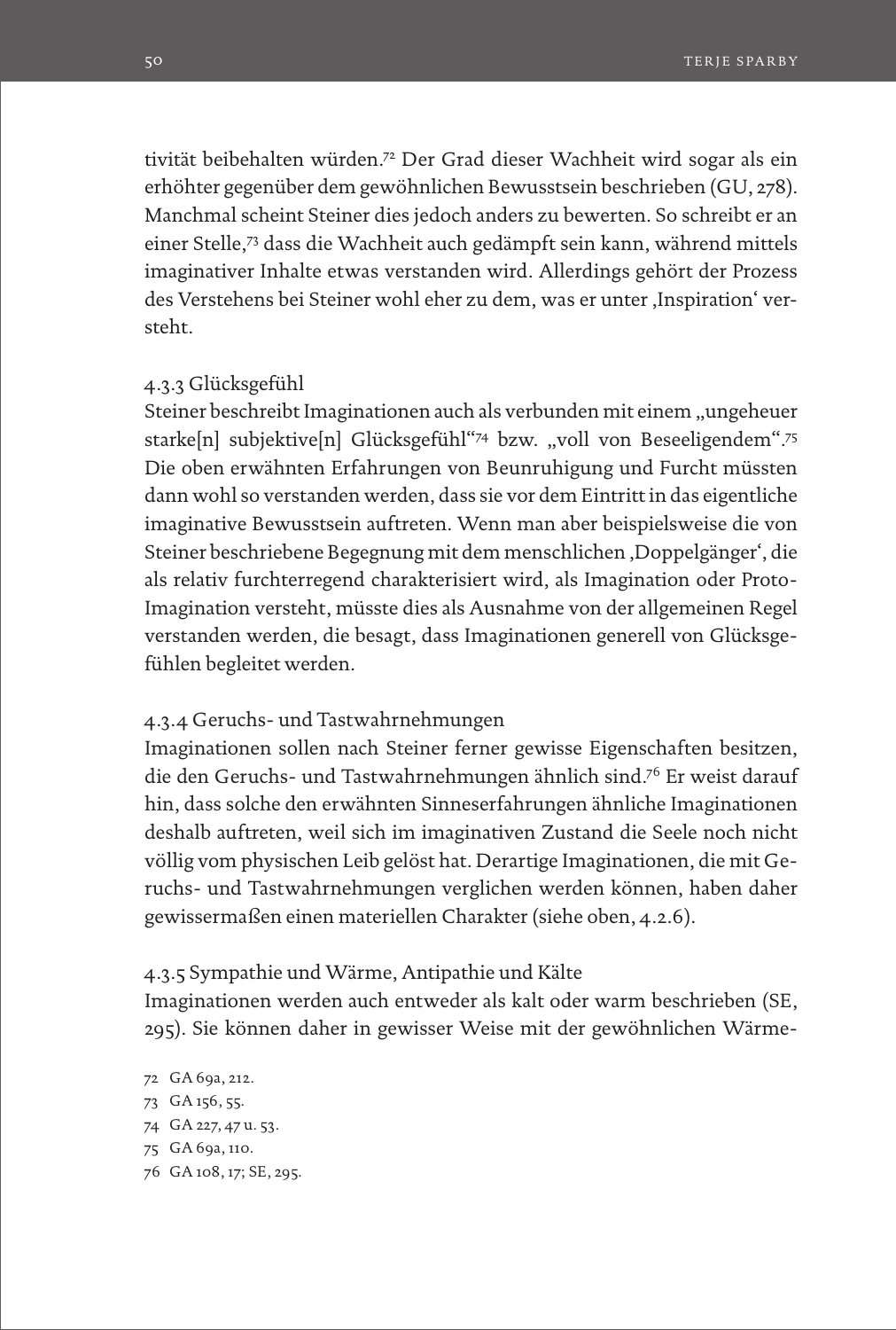wahrnehmung verglichen werden. Diese Eigenschaften müssten jedoch eigentlich als aus seelischer Wärme (Sympathie) oder seelischer Kälte (Antipathie) bestehend verstanden werden.77 In anderen Worten handelt es sich hier eher um Gefühlseindrücke als um sinnliche Wahrnehmungen.

4.3.6 Lautlosigkeit

Klangerlebnisse fehlen im imaginativen Zustand entweder völlig<sup>78</sup> oder zumindest "fast ganz in der wirklich imaginativen Welt". (SE, 295)

# 4.4 Hinweis auf verschiedene Formen der Imagination

Wie bereits angemerkt, arbeitete Steiner zeit seines Lebens an der Imaginationskonzeption. Ein Beispiel für eine spätere Erweiterung ist sein Hinweis auf verschiedene Grade von Durchsichtigkeit, von der er im Zusammenhang mit der imaginativen Wahrnehmung verschiedener Arten geistiger Wesenheiten spricht. Steiner unterschied hier drei Formen der Imagination und weist diesen verschiedene Stärke- bzw. Schattierungsgrade zu, je nachdem welches Sinnesorgan gerade die jeweilige Basis für die Verbindung mit der geistigen Welt darstellt.79 Diese verschiedenen Arten sollen in der Tabelle unten dargestellt werden, wobei uns die obige aus der phänomenologischen Strukturanalyse der Imagination hervorgegangene Auflistung von Eigenschaften zu Hilfe kommt:

| Sinnliche Grundlage<br>der Imagination | Resultierender Schattierungsgrad<br>der Imagination                                   |
|----------------------------------------|---------------------------------------------------------------------------------------|
| Geschmackssinn                         | Materialität, Phantome (4.2.6)                                                        |
| Temperaturwahrnehmung                  | Sympathie und Antipathie $(4.3.5)$                                                    |
| Sehsinn                                | Keine Schattierung bzw. reines Bild (ohne<br>Materialität, Sympathie oder Antipathie) |

*Tabelle 1: Schattierungsgrade der Imaginationsarten in Bezug auf Sinnesmodalitäten*

77 GA 199. 78 GA 108, 26; GA 12, 72 f. 79 GA 199.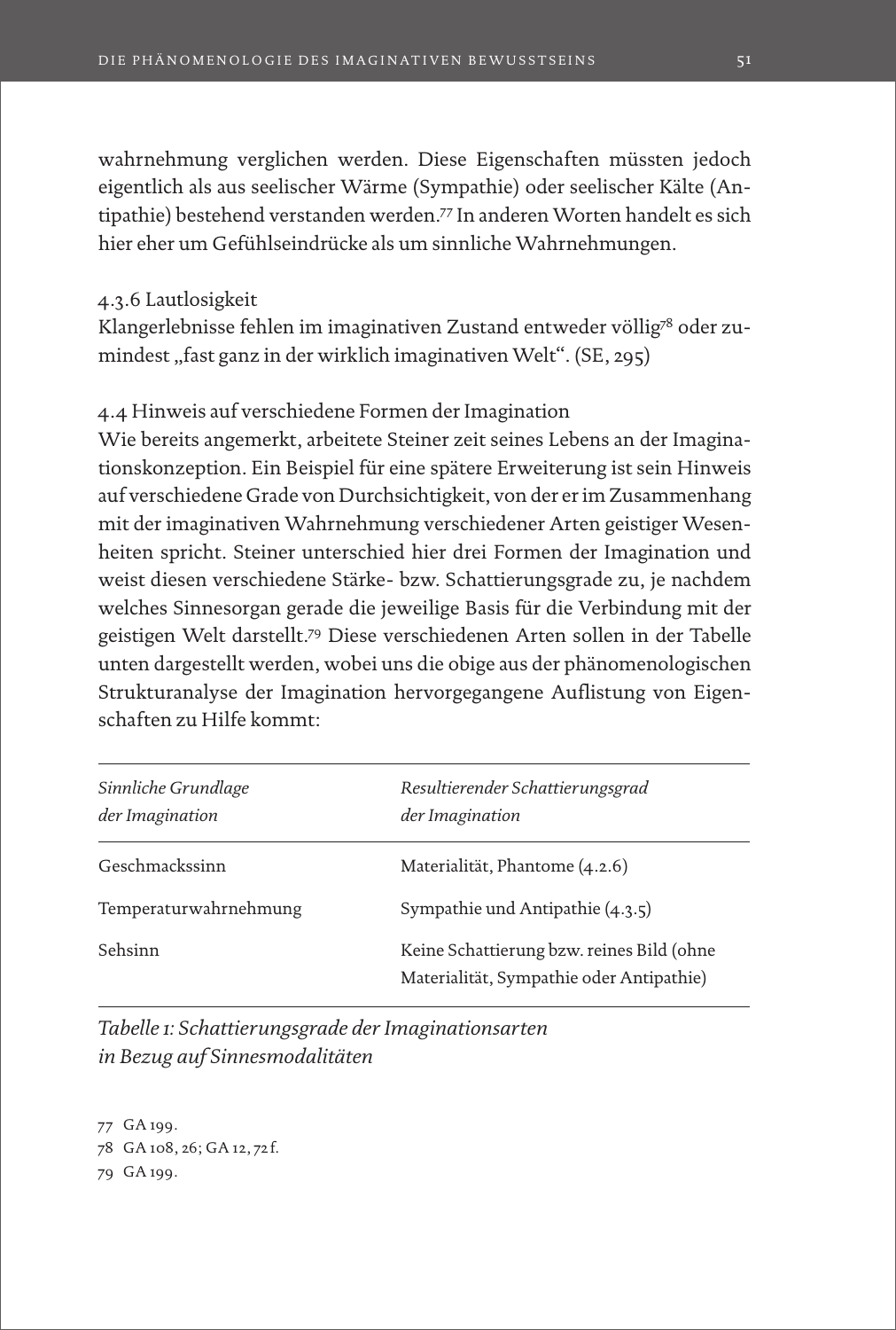# 5. Die unterschiedlichen Stufen und Bereiche der Imagination

Die ausführlichste Darstellung der Entwicklung des imaginativen Bewusstseins in Steiners Werk findet sich in der Schrift *Wie erlangt man Erkenntnisse.* Demnach kann diese Entwicklung durch bestimmte Übungen gefördert werden, etwa durch meditative Prozesse, in denen man z.B. über ein Samenkorn oder die Phänomene des Wachsens und Verwelkens in der physischen Welt meditiert. Die Pflanzensamen-Meditation beispielsweise soll dazu führen, dass der Meditierende ein Erlebnis hat, dass mit dem Sehen einer mehrfarbigen Flamme in der Umgebung des Samenkorns verglichen werden kann. An anderer Stelle fügt Steiner erläuternd hinzu, dass diese Erfahrungen als solche zunächst als bloße Halluzinationen zu verstehen sind, die aber das Material bereitstellen, durch welches sich ein geistiges Wesen mitteilen kann. Dieser Vorgang wird beschrieben als verbunden mit der Entwicklung seelischer Wahrnehmungsorgane, der sogenannten Chakras – Steiner spricht in diesem Zusammenhang auch von "Lotosblumen" – (GU, 327), sowie als ein Erlebnis der Erleuchtung oder Initiation. Bevor ein von solchen Übungen hervorgebrachtes Erlebnis aber den Charakter einer objektiven Imagination annehmen kann, muss der Meditierende nach Steiner seinem eigenen niederen Selbst entgegentreten, dessen Bewusstwerdung auch als Begegnung mit dem "Doppelgänger" oder "Hüter der Schwelle" beschrieben wird (ebd., 338f.). Der gesamte Prozess besteht also aus drei Schritten: halluzinatorische Wahrnehmung, Begegnung mit dem eigenen Selbst (bzw. Projektion desselben) und letzlich die Wahrnehmung einer geistigen Wirklichkeit. Dabei ist freilich der Unterschied zwischen Halluzination und Projektion nicht unbedingt eindeutig, da Projektionen auch als Halluzinationen verstanden werden können.

Bevor dies jedoch eintritt, soll es noch weitere subtile Erlebnisse geben ('feine Eindrücke'), die man auf diesem Weg erleben kann. Diese werden als jenen Erlebnissen ähnlich beschrieben, die man bei der Beschäftigung mit einem Gedicht machen kann.<sup>80</sup> Steiner spricht auch von "Schatten" (SE, 219 u. 253), die aus Farberlebnissen bestehen, bei denen man aber nach wie vor die Erfahrung einer Distanz zum erlebten Bild macht. Solche Schattenbilder und Atmosphären werden von Steiner nicht kategorisch als unauthentisch bezeichnet. Vielmehr stellen sie für ihn eine Art "Brücke" oder "Vorberei-

80 GA 175, 369 f.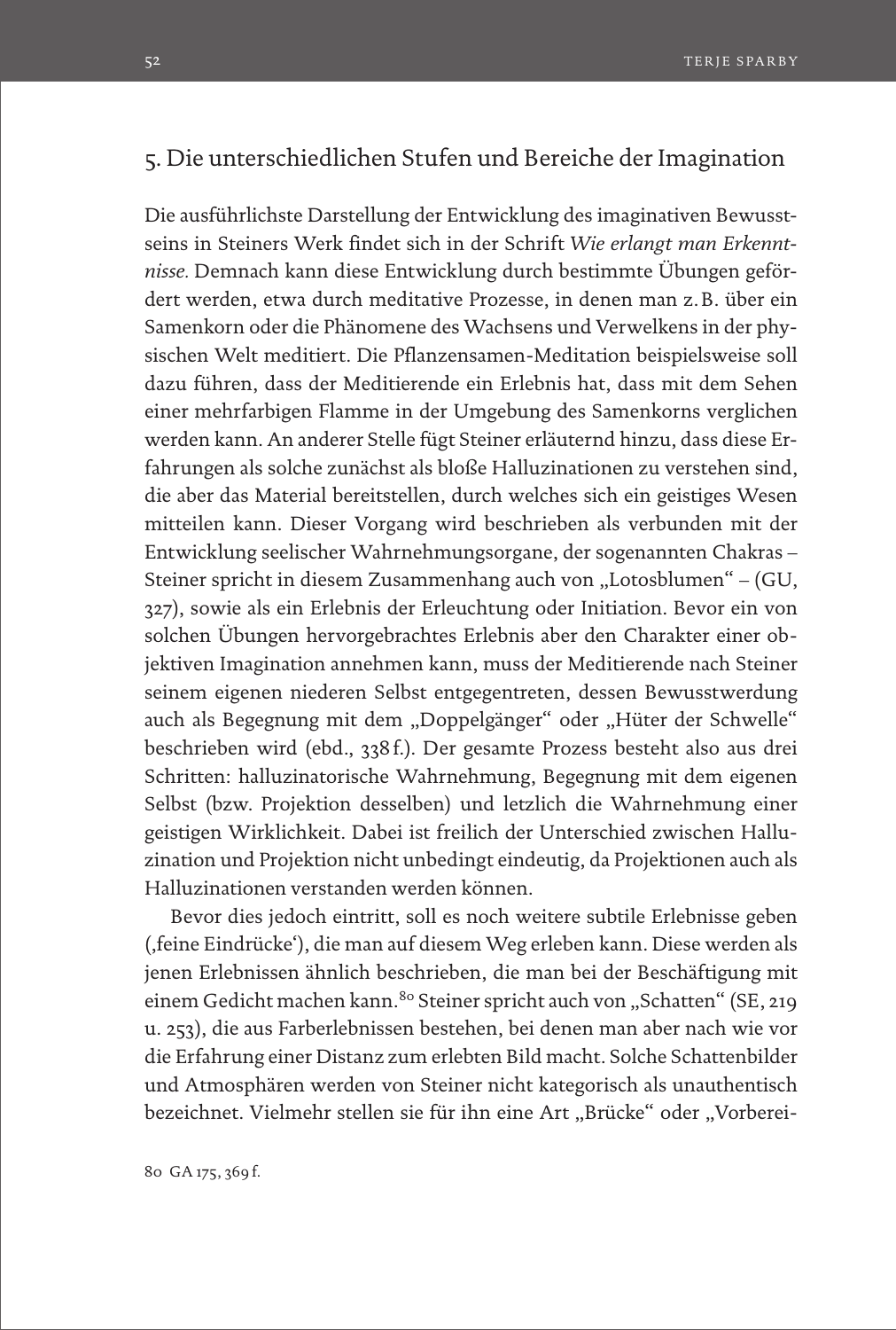tung" dar (ebd., 294), die schließlich zum authentischen imaginativen Bewusstsein führen kann (vgl. GU, 375 f.).

Ich habe an anderer Stelle schon einmal auf diese Art von Erlebnissen hingewiesen und diese dort als "Erfahrungen im Zwischenbereich" charakterisiert.81 Hier möchte ich diese Vorstellung im Hinblick auf das imaginative Bewusstsein etwas erweitern. Unter imaginativen Erfahrungen im Zwischenbereich verstehe ich Erlebnisse, die zwischen der gewöhnlichen Sinneserfahrung und einer vollgültigen übersinnlichen Erfahrung im Sinne Steiners liegt. Steiner spricht selbst von einem solchen Bereich als ein "Grenzgebiet".<sup>82</sup> Ich würde hier auch die von Steiner beschriebenen Farb-Halluzinationen ansiedeln. Im Gegensatz zur vollentwickelten Imagination sind solche Bilder vage und schattenhaft und überdies, im Gegensatz zu genuinen Imaginationen, weiterhin dreidimensional. Auch ist der Einfluss der äußeren Sinnesorgane in diesem Zwischenbereich noch nicht völlig verschwunden. Obwohl Steiner selbst dies nicht ausdrücklich sagt, so scheinen bei den visuellen Erlebnissen des Zwischenbereichs stets eine oder mehrere der oben beschriebenen subjektiven oder objektiven Eigenschaften der Imaginationen zu fehlen.

Wie bereits angedeutet, treten Imaginationen im oben beschriebenen engeren Sinne des Wortes in einem Zustand auf, in dem die äußeren Sinne völlig inaktiv geworden sind. Indem sich die imaginativen Fähigkeiten entwickeln, sollen sie mit der Zeit ebenso stark ausgeprägt sein wie die Sinneseindrücke. In einem Vortragsyzklus merkt Steiner jedoch an, dass es an einem bestimmten Punkt möglich sein soll, so rasch in den besonderen Bewusstseinszustand der Imagination einzutreten, dass es in diesem Fall relativ leicht sei, geistige Wahrnehmungen und Sinneswahrnehmungen gleichzeitig zu erleben.<sup>83</sup> Steiner bezeichnet dies auch als "höhere Fähigkeit", <sup>84</sup> welche auf einer vertieften Meditationsfähigkeit beruhe und fügt hinzu, dass solche übersinnlichen Wahrnehmungen willentlich herbeigeführt werden können.85

Zu einer umfassenden Beschreibung der steinerschen Imaginationskonzeption wäre noch hinzuzufügen, dass es auch solche Imaginationen geben

<sup>81</sup> Sparby (2017a). 82 GA 147, 31. 83 GA 136. 84 GA 16, 34. 85 Ebd., 29 f.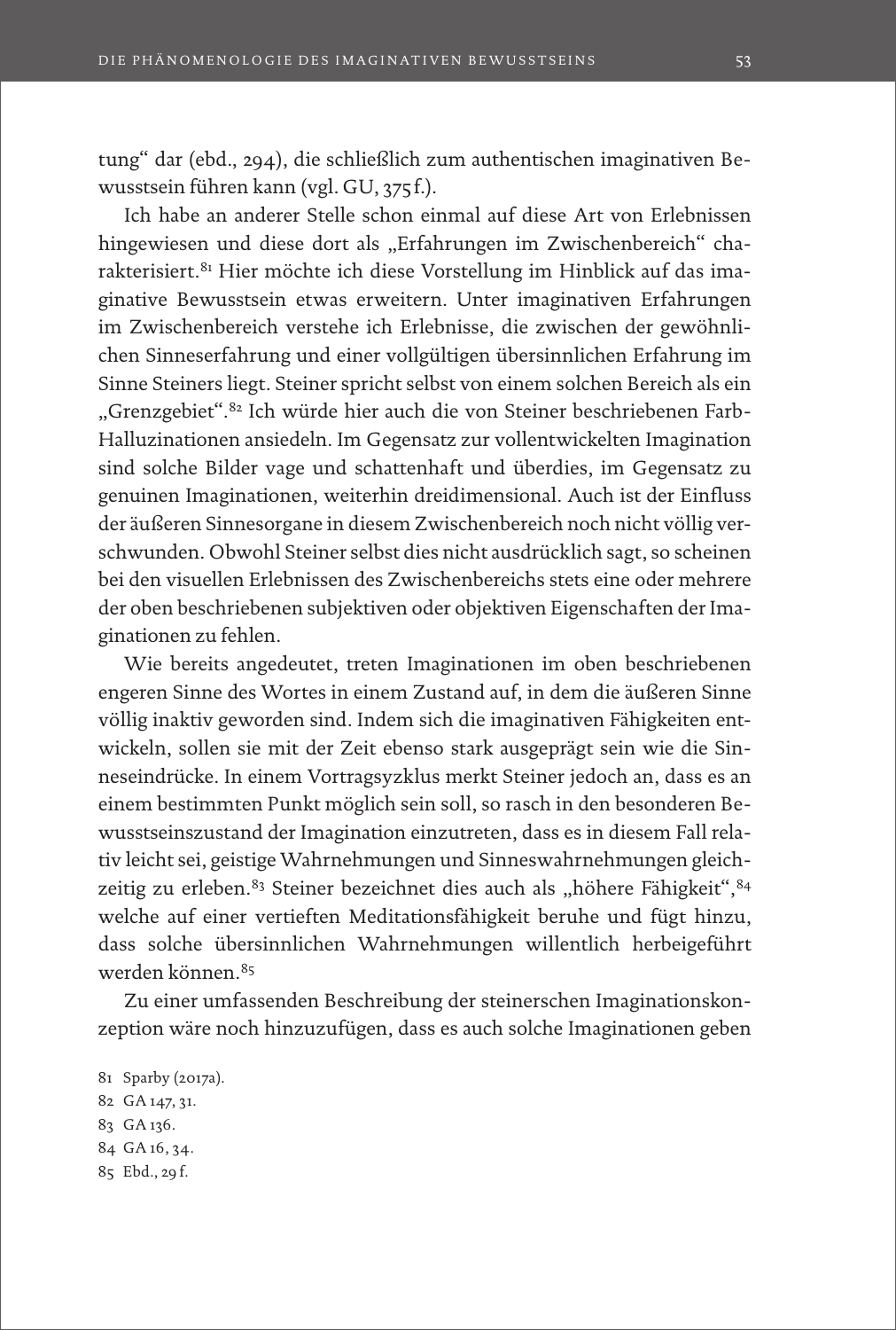soll, die im gewöhnlichen Bewusstsein auftreten. Oben wurde bereits die imaginative Wahrnehmung des menschlichen Hauptes als ein Beispiel eines solchen Falls gegeben. Steiner meint sogar, dass die Wahrnehmung der menschlichen Gestalt insgesamt als eine Art "hellseherische" Wahrnehmung verstanden werden kann, die "im Leben immer und überall vorhanden ist."86 In seiner allgemeinsten Bedeutung bezieht sich der Ausdruck ,Imagination' auf diejenige "Tätigkeit, welche die Seele verrichtet, indem sie sich einem ihr Gegenüberstehenden wahrnehmend hingibt, das fertiges Bild ist."87 Der Begriff erstreckt sich somit von der Wahrnehmung gewisser Formen innerhalb des gewöhnlichen sinnlichen Bewusstseins bis hin zur Wahrnehmung geistiger Wesen, wobei gewisse subtile und teilweise halluzinatorische Wahrnehmungen in der Mitte zwischen diesen Extremen liegen. Abbildung 1 (S. 56) fasst diese Bereiche und Stufen des imaginativen Bewusstseins schematisch zusammen (die unterbrochenen Linien sollen andeuten, dass hier die Unterscheidung nicht unbedingt deutlich ist, wie im Fall von Halluzination und Projektion oben bereits angedeutet wurde).

Anhand dieses Schemas kann auch ein Überblick über die verschiedenen Erlebnismodi innerhalb des imaginativen Bewusstseins gegeben werden, siehe Abbildung 2 (S. 57).

Im ersten Bereich können vermutlich vielfache Gefühlsempfindungen auftreten, während für den zweiten Bereich Beunruhigung und Furcht die typischen Gefühle darstellen (im Fall der Begegnung mit dem "Hüter' bzw. dem 'Doppelgänger' werden weitere unangenehme Gefühle beschrieben) und Glücks- und Beseeligungsgefühle für den dritten Bereich wesentlich sind. Die Imaginationen in allen Bereichen haben wir zudem als mit unmittelbarem Verständnis verbunden beschrieben, obwohl dies im Fall der halluzinatorischen Imaginationen nicht unbedingt zutrifft. Das Element des Verstehens wird wahrscheinlich als ein inspiratives Element innerhalb der Imagination angesehen werden müssen. Imaginationen innerhalb der gewöhnlichen sinnlichen Wahrnehmung werden wir uns so vorstellen müssen, dass sie mit gewöhnlichen Farberlebnissen verbunden sind und auch die erwähnten subtilen Eigenschaften mit sich bringen, die nicht vom äußerlich Gesehenen getrennt, sondern mit den sinnlichen Farberlebnissen vermengt auftreten. Die übersinnlichen Farbwahrnehmungen werden als

86 GA 271, 153. 87 GA 26, 32.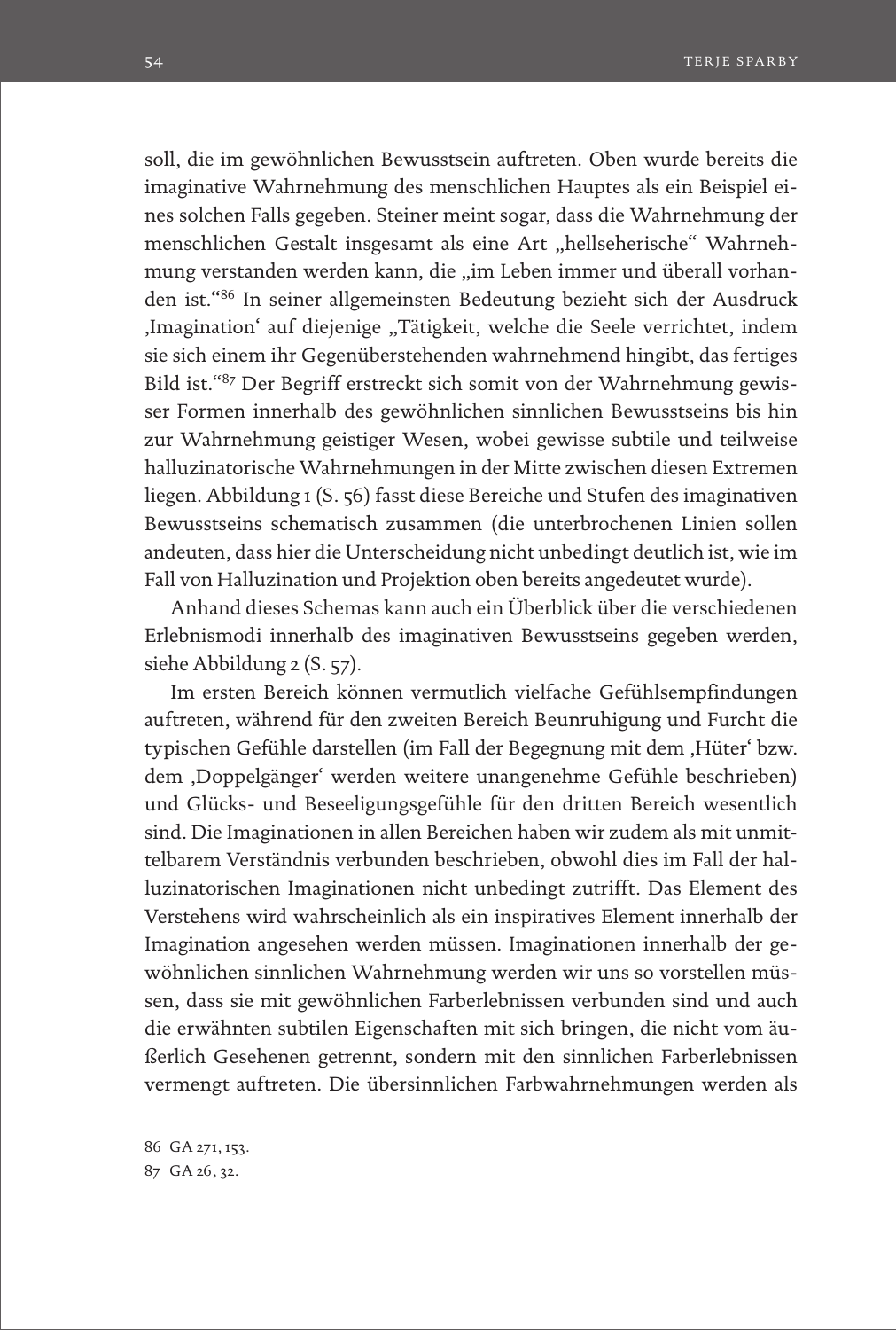ebenso lebendig oder lebhaft beschrieben wie gewöhnliche Sinneswahrnehmungen, weshalb sie in der Auflistung auf Seite 57 als "starke subtile Farbqualitäten" aufgeführt werden. Im Bereich der übersinnlichen Wahrnehmung ist die Teilhabe des Imaginierenden an der Hervorbringung des Bildes sehr ausgeprägt. Letztere wird bei der gewöhnlichen Sinneserfahrung normalerweise nicht erlebt, weshalb sie in dieser Beziehung als "schwach" bezeichnet wird. Diese Teilhabe ist bei Imaginationen des Zwischenbereichs wahrscheinlich stärker vorhanden als im rein sinnlichen Bereich, da diese nicht in den Wahrnehmungen der äußeren Sinne verankert sind, allerdings weniger markant als im Bereich der übersinnlichen Wahrnehmung, da dort noch ein gewisses sinnliches Bewusstsein vorhanden ist und ein starkes Band zwischen Subjekt und Objekt herstellt.

# 6. Fazit

Zusammenfassend lässt sich sagen: Steiners Imaginationskonzeption tritt uns zunächst als relativ begrenzter Begriff einer visuellen Erfahrung in einem besonderen Bewusstseinszustand entgegen. Über die Jahre wird dieser Begriff spezifiziert und differenziert. Steiner weitet die Konzeption dahingehend aus, dass sie (1) bestimmte Phänomene der gewöhnlichen Sehwahrnehmung umfasst und auch (2) gewisse visuelle Erfahrungen einschließt, die man als Proto-Imaginationen bezeichnen kann und die eine Brücke bzw. einen Übergang zu genuinen Imaginationen bilden. Natürlich bestehen noch viele Fragen in Bezug auf Aspekte dieser Imaginationskonzeption, die bisher nicht angemessen thematisiert worden sind. Bevor aber diese Fragen näher untersucht werden können, bedarf es einer Klärung der Eigenschaften der imaginativen Phänomene, damit Klarheit darüber besteht, was eigentlich gemeint ist, wenn im Kontext von Steiners Werk von ,Imaginationen' die Rede ist.

Die auf der folgenden Seite gegebene Abb. 1 schlägt mit Hinblick auf dieses Problem als Lösung vor, dass Steiner im Zusammenhang mit Imaginationen sowohl von übersinnlichen Erlebnissen als auch von Erfahrungen der gewöhnlichen Sinneserfahrung spricht und somit offensichtlich verschiedene Bereiche des imaginativen Bewusstseins voraussetzt. Auch besteht eine gewisse Verunsicherung darüber, ob Imaginationen lang oder kurz andauern und ob Tonwahrnehmungen dabei entweder völlig oder zumindest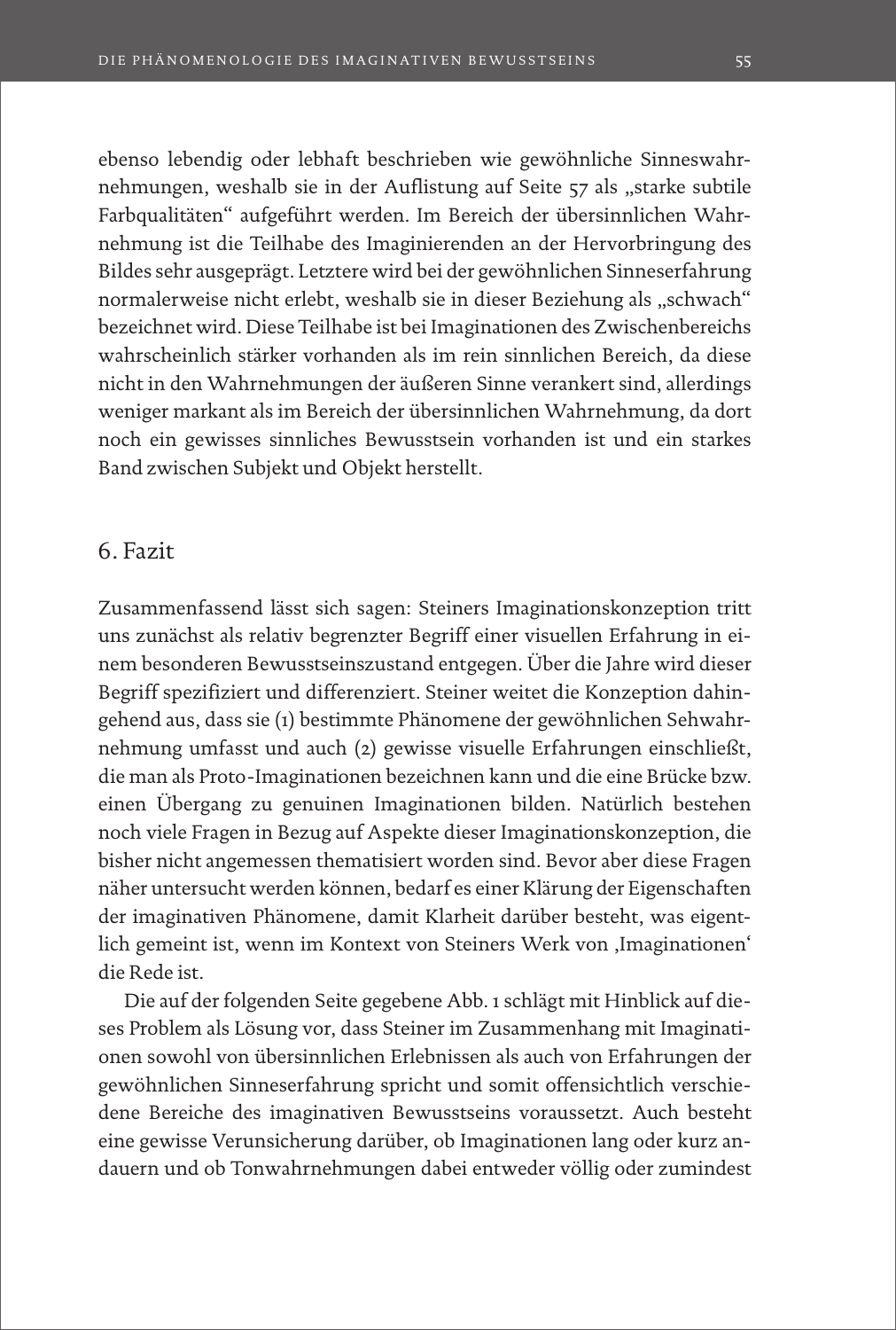



*Abb. 1: Bereiche und Fähigkeiten der Imagination*

beinahe vollständig fehlen. Im Fall der zeitlichen Dauer spricht Steiner jedoch wieder von bestimmten Arten der Imagination, so z.B. von solchen, die gewisse innere Erlebnisse als ihre Basis haben und daher länger andauern als andere. In Bezug auf die Tonwahrnehmungen nimmt Steiner selbst keine Spezifizierung vor, weshalb sich hier nicht sagen lässt, ob er nicht weitere Arten von Imaginationen erwog, deren Wahrnehmung etwa mit den beim Hören auftretenden Empfindungen vergleichbar wäre. Die beschriebenen Erfahrungen von Furcht können als spezifisch für die Begegnung mit dem ,Hüter der Schwelle' verstanden werden, während übersinnliche Erfahrungen in der Regel mit Glücksgefühlen verbunden sind. Ein besseres Verständnis der Frage, ob Imaginationen als Halluzinationen gelten sollten oder nicht, kann dadurch erlangt werden, dass man die Entwicklung des individuellen Imaginationsereignisses näher untersucht: Dieses tritt nämlich nach Steiner zunächst als Halluzination auf und wird erst später zum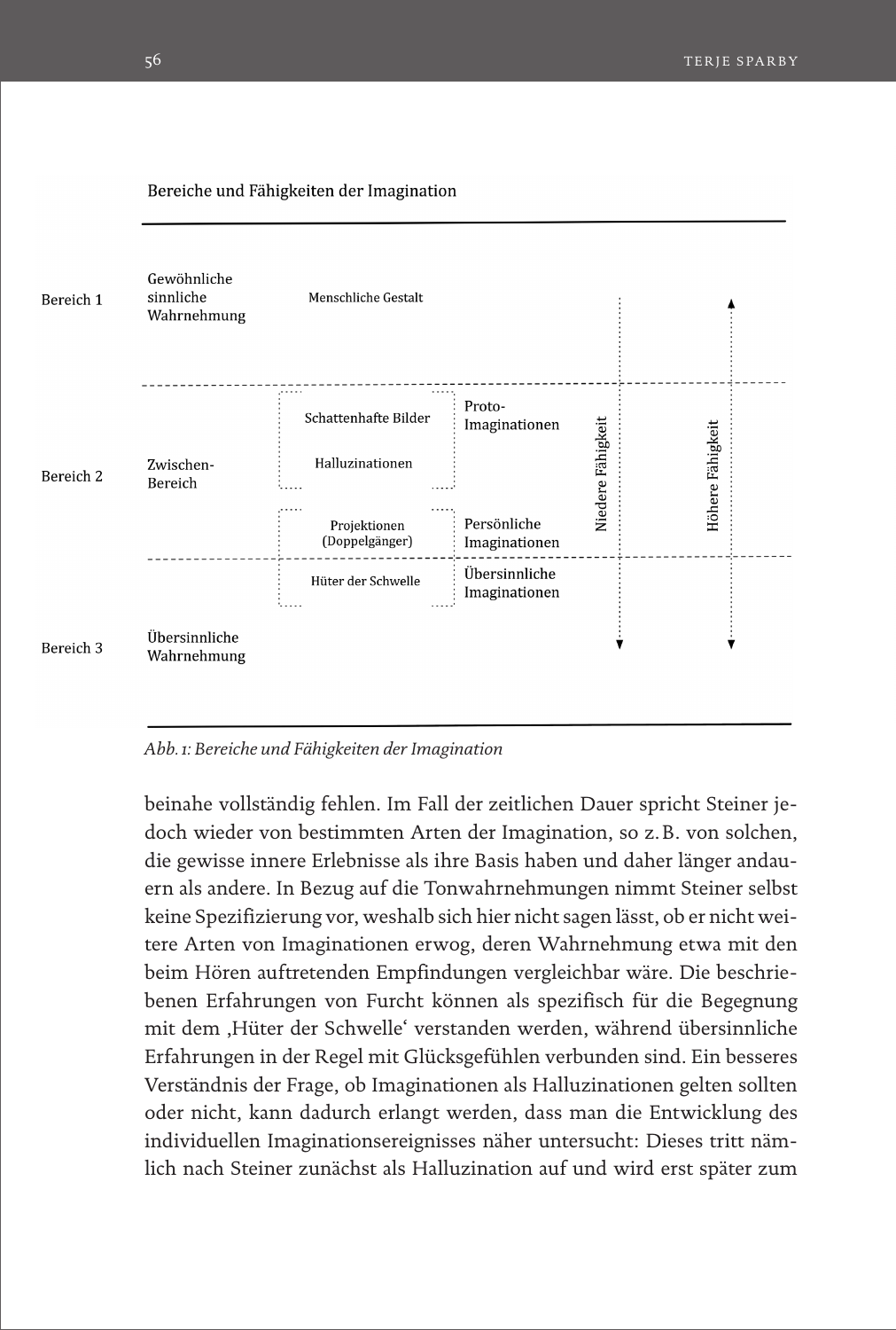|                                         | Gefühl                   | Denken                       | Farbe                                      | Teilhabe     |                      |
|-----------------------------------------|--------------------------|------------------------------|--------------------------------------------|--------------|----------------------|
| Gewöhnliche<br>sinnliche<br>Wahrnehmung |                          | Vermitteltes<br>Verständnis  | Vermischt mit<br>sinnlichem<br>Farberleben | Schwach      | Bereich 1            |
| Zwischen-<br>Bereich                    | Besorgnis,<br>Angst      | Getrennte<br>Elemente        | Schwache subtile<br>Farbqualitäten         | Mittel       | Bereich <sub>2</sub> |
| Übersinnliche<br>Wahrnehmung            | Glück und<br>Beseeligung | Unvermitteltes<br>Versändnis | Starke subtile<br>Farbqualitäten           | <b>Stark</b> | Bereich <sub>3</sub> |

#### Modalitäten des Erlebens im imaginativen Bewusstsein

*Abb. 2: Modalitäten des Erlebens im imaginativen Bewusstsein* 

Vermittler einer tatsächlichen Wahrnehmung. Die Frage hingegen, wie man das Reden über Figuren, Linien und Symbole im imaginativen Bewusstsein zu verstehen hat, lässt sich nicht so einfach beantworten. Imaginative Farberlebnisse sind zwar, wie wir gesehen haben, der gewöhnlichen Farbwahrnehmung ähnlich, bestehen aber offenbar tatsächlich aus ganz anderen Erlebnissen als jenen, welche die eigentliche Farbwahrnehmung ausmachen. Und so muss danach gefragt werden, ob dies auch auf die Wahrnehmung von Figuren, Linien und Symbolen zutrifft. Ist es sinnvoll, von einer ,subtilen Empfindung' während der Symbolwahrnehmung zu sprechen? Müsste die Wahrnehmung eines Symbols nicht wenigstens minimal mit einer Farbwahrnehmung verbunden sein? Womöglich könnten solche Figur- und Symbolwahrnehmungen auch als ,materiell gefärbt' verstanden werden, wie einige der oben erwähnten Imaginationsarten, wobei die Materialität etwa 'physische Farbqualität' bedeuten würde. Allerdings stünde dann die Mög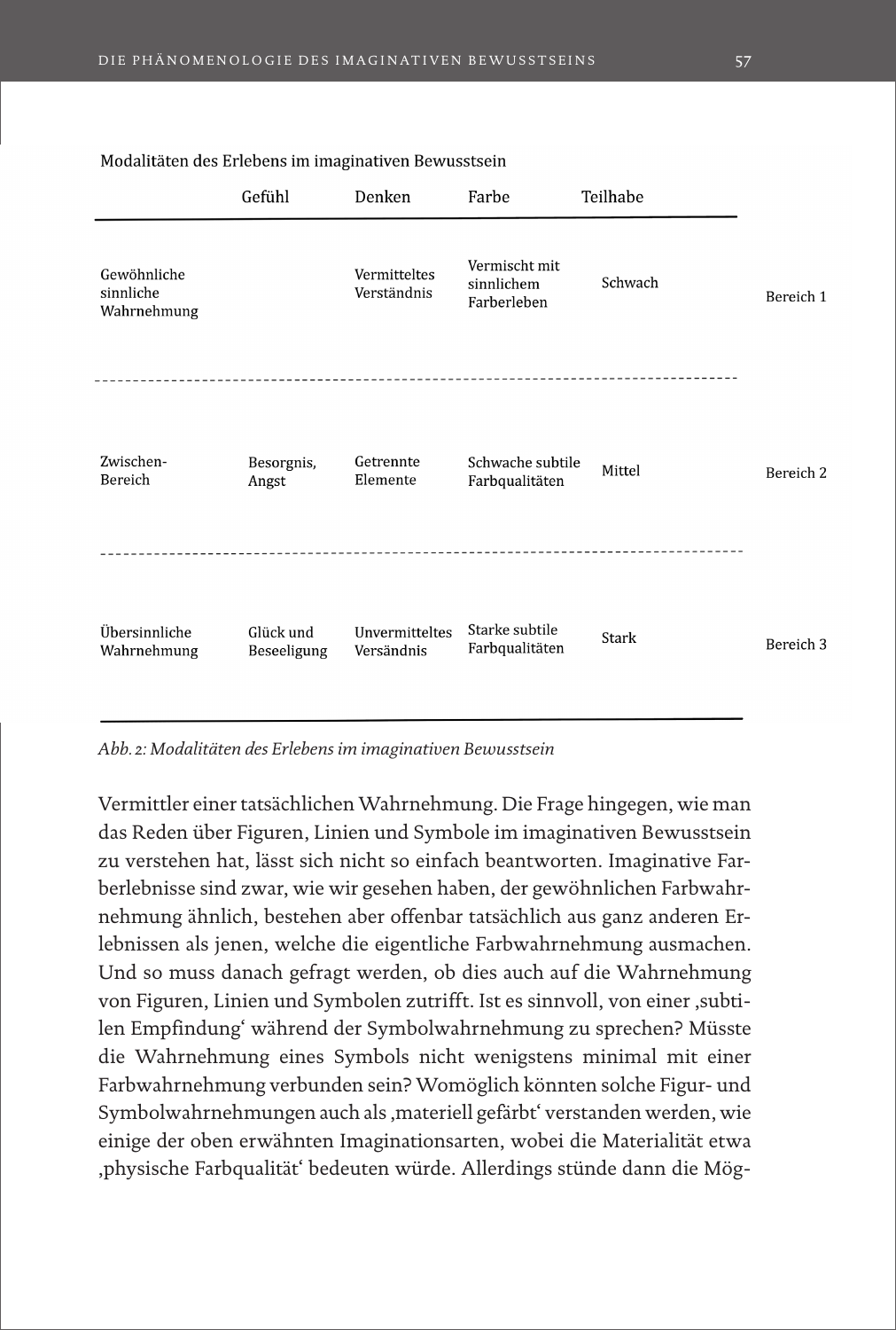lichkeit im Raum, dass vielleicht auch andere übersinnliche Imaginationen mit gewöhnlichen Farbwahrnehmungen verbunden sein könnten. Steiner hat, soweit ich einschätzen kann, diese Probleme nicht angesprochen, weshalb sie hier aufgeworfen wurden. Die Konzeption des imaginativen Bewusstseins, wie Steiner es entwickelt hat, ist und bleibt daher klärungsbedürftig.

Bevor ein klares phänomenologisches Bild der Imagination bei Steiner entwickelt werden kann, müssten zuerst bestimmte zentrale Fragen beantwortet werden. Beispielsweise diese: Welche der beschriebenen Eigenschaften sind notwendig für eine Imagination und welche sind kontingent? Müssen die äußeren Sinne jederzeit völlig ausgeschaltet sein, um eine genuine Imagination im engeren Sinne erleben zu können? Es wurde bereits erwähnt, dass Steiner es für möglich hielt, die Fähigkeit zu erwerben, rasch zwischen dem normalen und dem imaginativen Bewusstsein hin und her zu wechseln. Dies könnte z.B. darauf hinweisen, dass die leiblichen Sinne nicht unbedingt völlig paralysiert sein müssen, um in den imaginativen Zustand einzutreten. Auch wäre zu fragen, ob die oben beschriebene räumlichzeitliche Transformation immer eintreten muss. Steiner sagt ausdrücklich, dass es notwendig sei, dass authentische Imaginationen die Qualität der Zweidimensionalität aufweisen. Mit Hinblick auf die Qualität der Wachheit ist er in seinen Aussagen jedoch keineswegs so eindeutig, da er Imaginationen sowohl als Zustand erhöhter Wachheit, gleichzeitig aber auch als Zustand herabgedämpften Bewusstseins charakterisiert. Diese beiden Eigenschaften scheinen daher kontingent zu sein. Allerdings kann, wie oben bereits angedeutet, die Abdämpfung mit der Inspiration zusammenhängen. Wenn man aber Imagination und Inspiration voneinander trennt und sie als zwei verschiedene Prozesse auffasst, scheint der Aspekt des unmittelbaren Verstehens verloren zu gehen. Eine Lösung hierfür wäre letzlich eine Unterscheidung zwischen Imaginationen, die mit einem besonderen Erkenntnisakt verbunden sind, und solchen, die unmittelbar verständlich sind.

Ich möchte an dieser Stelle nicht das gesamte Spektrum von Eigenschaften noch einmal durchgehen, sondern lediglich darauf hinweisen, dass eine Klärung der steinerschen Imaginationskonzeption weitere Deutungen und Diskussionen erfordern würde. Deren Ergebnis könnte so aussehen, dass Steiner verschiedene Bedeutungen im Sinn hatte, wenn er den Begriff der Imagination in unterschiedlichen Kontexten benutzte. Zuerst wäre allerdings festzustellen, ob Steiner überhaupt einen einzigen übergrei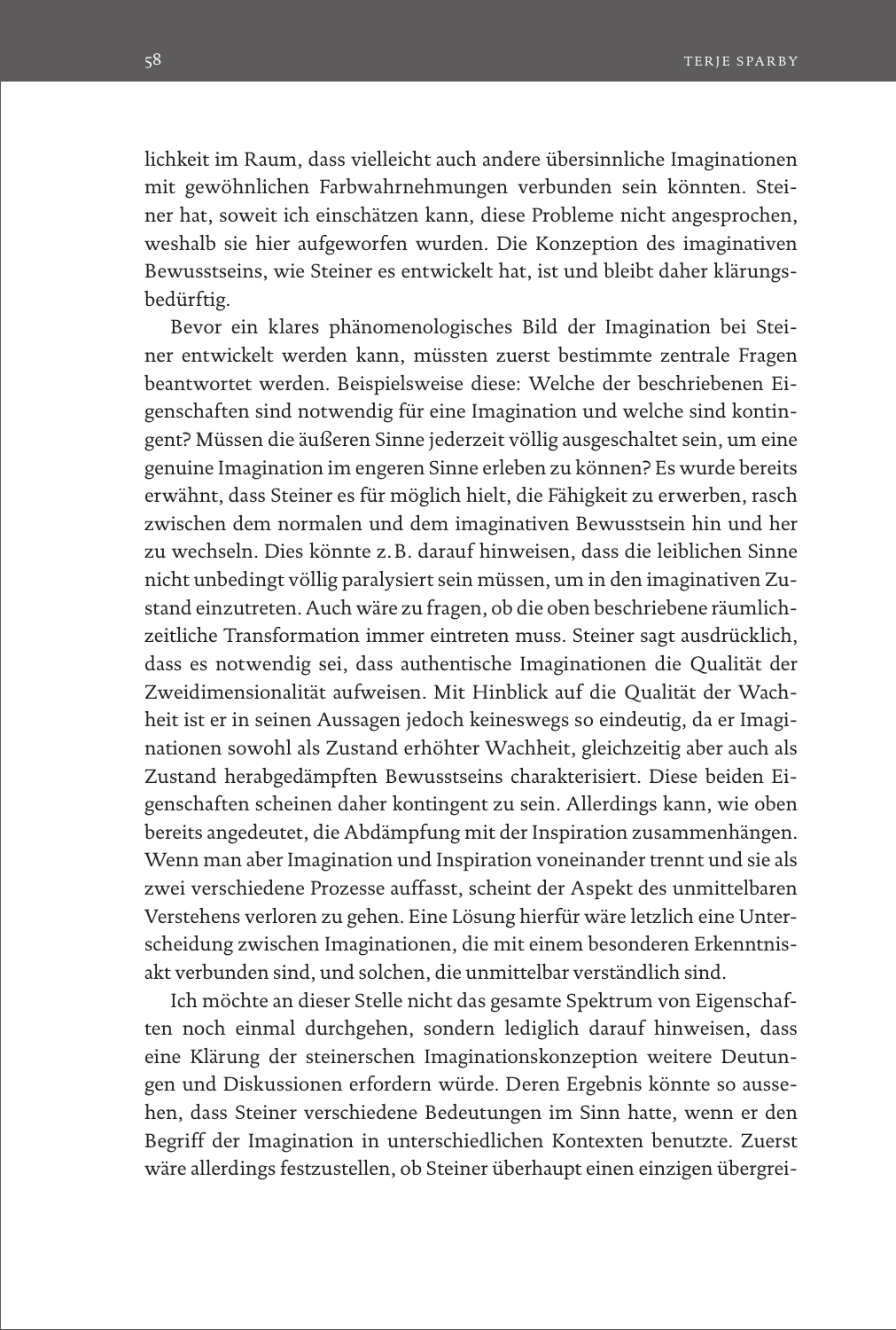fenden Imaginationsbegriff verwendete. Dies bleibt eine zentrale Frage für die künftige Steinerforschung. Die im fünften Abschnitt gegebene systematische Übersicht über die Bereiche des imaginativen Bewusstseins kann eventuell dazu dienen, einen ersten systematischen Überblick über Steiners Imaginationskonzeption zu gewinnen.

# Literaturverzeichnis

Ávila, Theresa von: *Interior Castle*. Boston 2007.

Ben-Aharon, Yeshazahu: *Cognitive Yoga: How a Nook is Born. Heavenly Jerusalem and the Mysteries of the Human Body*. La Vergne 2017.

Bryant, Edwin Francis: *The Yoga Sutras of Patañjali*. New York 2009.

Clement, Christian (Hg.): *Rudolf Steiner. Schriften – Kritische Ausgabe*. 8 Bde. Stuttgart-Bad Cannstatt 2013 ff. Bisher erschienen: Bd. 2: *Philosophische Schriften* (2016); Bd. 3: *Intellektuelle Biographien* (2019); Bd. 4: *Schriften zur Geschichte der Philosophie* (2020); Bd. 5: *Schriften über Mystik, Mysterienwesen und Religionsgeschichte* (2013); Bd. 6: *Schriften zur Anthropologie* (2017); Bd. 7: *Schriften zur Erkenntnisschulung* (2015); Bd. 8: *Schriften zur Anthropogenese und Kosmogonie* (2018).

- Gavrilyuk, Paul u. Sarah Coakley: *The Spiritual Senses. Perceiving God in Western Christianity*. Cambridge 2014.
- Hanegraaff, Wouter: *Religion and the Historical Imagination: Esoteric Tradition as Poetic Invention*, in: Christoph Bochinger, Jörg Rüpke u. Elisabeth Begemann (Hg.): *Dynamics of Religion: Past and Present*. Berlin 2016, 131–153.
- *Imagining the Future Study of Religion and Spirituality*, in: *Religion* 50/1(2019), 72– 82.
- Iles Johnston, Sarah: *Fiat Lux, Fiat Ritus: Divine Light and the Late Antique Defense of Ritual*, in: *The Presence of Light: Divine Radiance and Religious Experience*. Chicago 2004, 85–104.
- Kapstein, Matthew T. (Hg.): *The Presence of Light: Divine Radiance and Religious Experience*. Chicago 2004.
- Klocek, Dennis: *Seeking Spirit Vision: Essays on Developing Imagination*. Fair Oaks 2001.
- Lindahl, Jared R., Christopher T. Kaplan, Evan M. Winget u. Willoughby B. Britton: *A phenomenology of meditation-induced light experiences: Traditional Buddhist and neurobiological perspectives*, in: *Frontiers in Psychology* 4 (Januar 2014).
- Neider, Andreas: *Das imaginative Lebenstableau: Meditative Erkenntnis aus Kindheitskräften*. Basel 2017.
- Nyanatiloka (Hg.): *Buddhistisches Wörterbuch*. Buddhistische Handbibliothek, Bd. 3. Konstanz 41989.
- (Hg.) *Vissuddhi-Magga oder Der Weg zur Reinheit. Die größte und älteste systematische Darstellung des Buddhismus*. Konstanz 61993.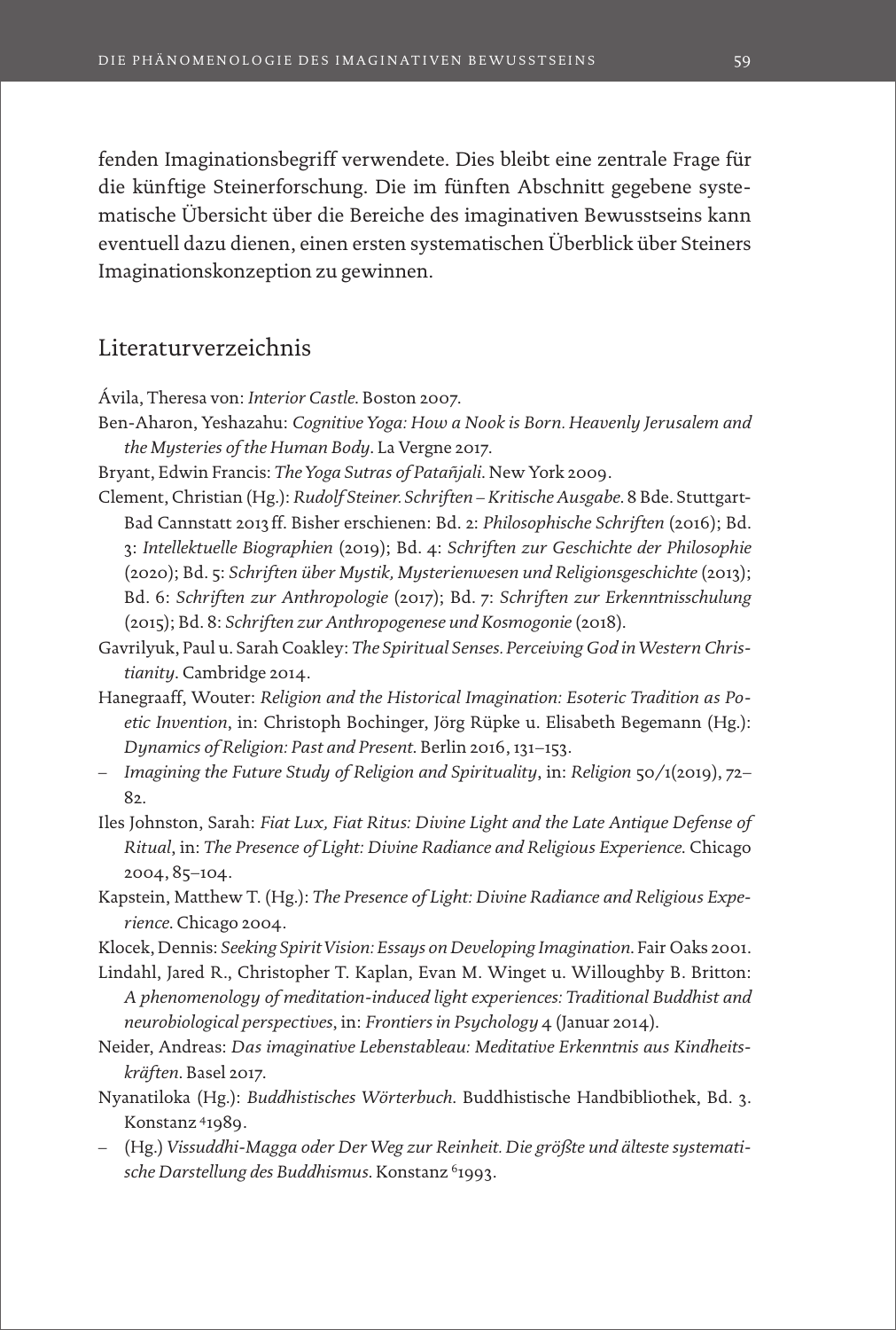Of the Cross, John: *The Collected Works of St. John of the Cross*. Washington 2017.

- Olds, Robert u. Rachel Olds: *Luminous Heart of Inner Radiance: Drawings of the Togal Visions*. 2011.
- Radhakrishnan, Sarvepalli: *The Principal Upanishads*. New Dehli 2010.
- Rose, Kenneth: *Yoga, Meditation, and Mysticism. Contemplative Universals and Meditative Landmarks*. New York 2018.
- Sparby, Terje: *Ånd og vitenskap. En kritisk undersøkelse av Rudolf Steiners antroposofi.* Oslo 2008.
- *Rudolf Steiner som filosof*. Oslo 2013.
- *Investigating the Depths of Consciousness through Meditation*, in: *Mind and Matter* 13/2 (2015), 213–240.
- *Die Bereiche und die Stufen der höheren Erkenntnis*, in: *Die Drei* 12 (2017), 47–56.
- *Fear, Bliss, and Breathing Changes during Meditation. A Case Study of a Transformative Experience*, in: *Mind and Matter* 17/1 (2019a), 7–35.
- *Phenomenology and Contemplative Universals: The Meditative Experience of Dhyāna, Coalescence or Access Concentration*, in: *Journal of Consciousness Studies*. 26/7–8 (2019b) 130–156.
- *Body, Soul, and Spirit. A Qualitative Study of Anthroposophic Meditation*, in: *Religions* 11 (Juni 2020), 314.
- u. Ulrich Ott: *A Qualitative Study of Motivations for Meditation in Anthroposophical Practitioners*, in: *PLoS ONE* 13/9 (2018), 1–20.
- Steiner, Rudolf: *Theosophie. Einführung in übersinnliche Welterkenntnis und Menschenbestimmung (TH).* Berlin 1904. SKA 6; GA 9.
- *Wie erlangt man Erkenntnisse der höheren Welten? (WE).* Als Aufsatzserie in der Zeitschrift *Lucifer-Gnosis* 1904/05. Erste Buchausgabe. Berlin 1909. SKA 7; GA 10.
- *Die Stufen der höheren Erkenntnis (SE).* Als Aufsatzserie in der Zeitschrift *Lucifer-Gnosis* 1905–1908. Erste Buchausgabe (posth.) Dornach 1931. SKA 7; GA 11.
- *Die Geheimwissenschaft im Umriss (GU)*. Leipzig 1910. SKA 8; GA 13.
- *Ein Weg zur Selbsterkenntnis des Menschen. In acht Meditationen (WS).* Berlin 1912. GA 16.
- *Die Schwelle der geistigen Welt. Aphoristische Ausführungen (SW).* Berlin 1913. GA 17.
- *Anthroposophische Leitsätze. Der Erkenntnisweg der Anthroposophie. Das Michael-Mysterium (AL).* Erstdruck in: *Was in der Anthroposophischen Gesellschaft vorgeht.*  Nachrichten für deren Mitglieder, 1. u. 2. Jg, 17. Feb. 1924 bis 12. Apr. 1925*.* GA 26.
- *Wahrheiten und Irrtümer der Geistesforschung*. Zehn öffentliche Vorträge, 1911– 1913. GA 69a.
- *Die Wirklichkeit der höheren Welten*. Acht Öffentliche Vorträge, 1921. GA 79.
- *Die Beantwortung von Welt- und Lebensfragen durch Anthroposophie.* Einundzwanzig Vorträge, 1908–1909. GA 108.
- *Das Lukas-Evangelium*. Zehn Vorträge (Zyklus X), 1909. GA 114.
- *Anthroposophie, Psychosophie, Pneumatosophie*. Zwölf Vorträge, 1909–1911. GA 115.